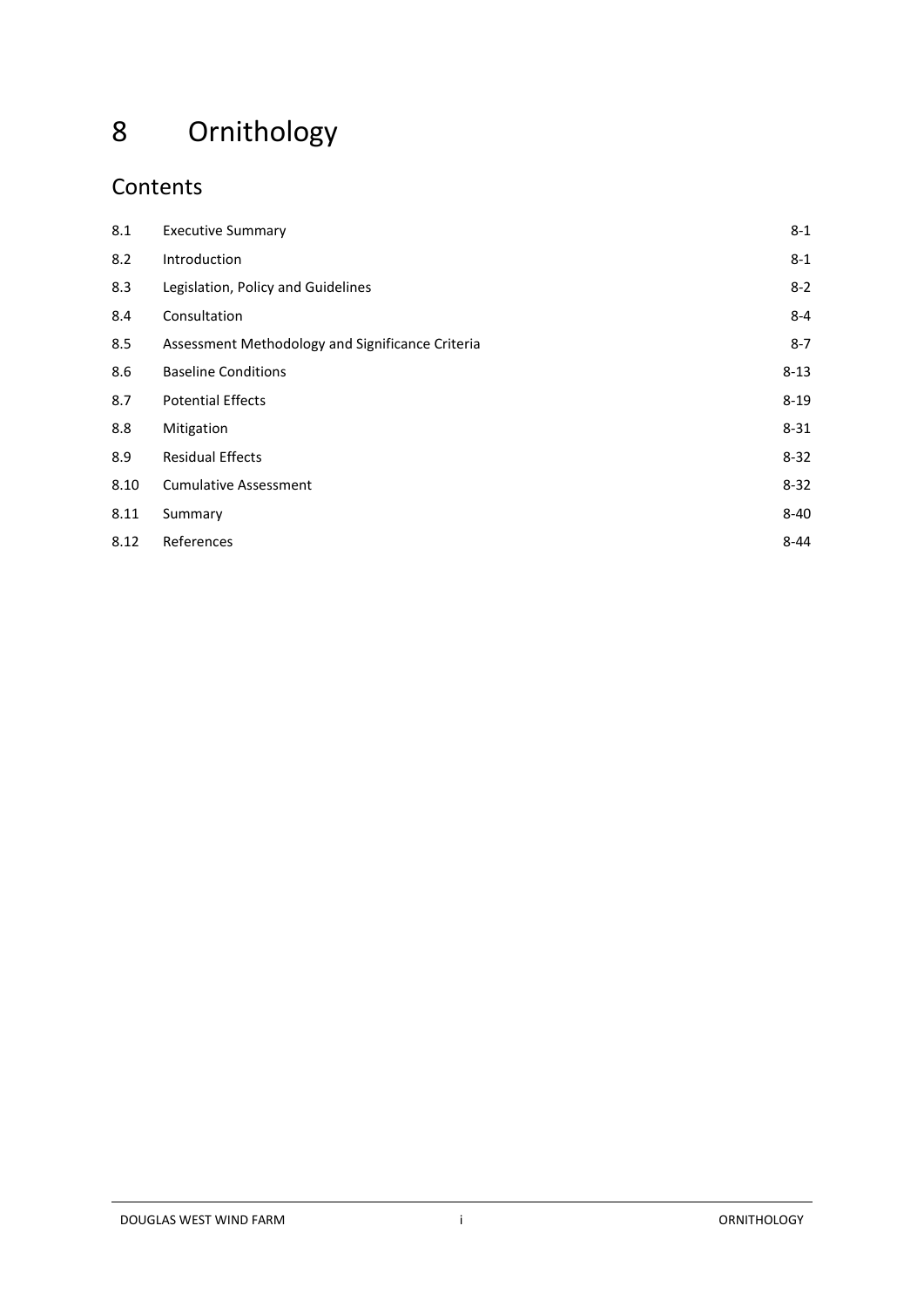This page is intentionally blank.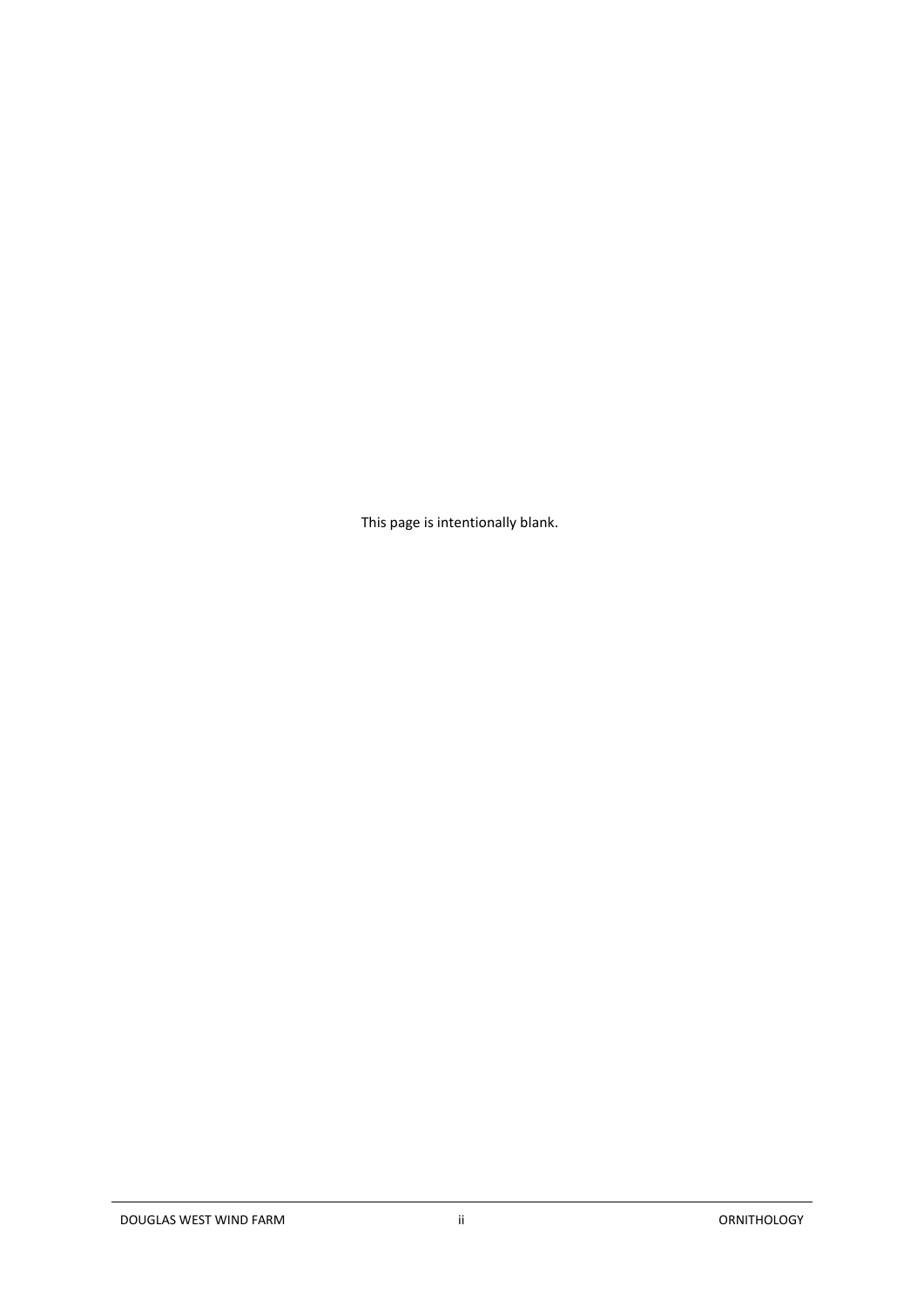# 8 Ornithology

# <span id="page-2-0"></span>8.1 Executive Summary

- 8.1.1 This chapter provides an assessment of the potential effects associated with the Revised Development on ornithological resources present, utilising relevant baseline data obtained for the Consented Development.
- 8.1.2 The Revised Development is based on a 13 turbine layout with a maximum tip height of 149.9 m (compared to a 15 turbine layout with a maximum tip height of 131m for the Consented Development). The Revised Development turbine layout is similar to that of the Consented Development across the northern half of the site, although now extends further south, with turbines T10 to T13 located south of previous turbine locations (Figure 8.2).
- 8.1.3 The main changes in assessment associated with the Revised Development relate to: changes in the area of habitat loss due to infrastructure; distance of infrastructure to nest sites or black grouse lek sites; and change in turbine type and associated collision risks. In general, conditions have remained similar to those recorded during the baseline period for the Consented Development, and so the ornithological receptors taken forward to assessment have remained consistent. These are: pinkfooted goose, greylag goose, black grouse, hen harrier and the breeding wader assemblage.
- 8.1.4 All changes associated with the Revised Development compared to the Consented Development are considered to be minimal, and so the evaluation of significance on each receptor has remained unchanged. Therefore, no significant effects are predicted for any ornithological receptor.

# <span id="page-2-1"></span>8.2 Introduction

- 8.2.1 This chapter considers the potential effects on ornithological interests associated with the construction, operation and decommissioning of the Revised Development. The specific objectives of the chapter are to:
	- describe the ornithological baseline;
	- describe the assessment methodology and significance criteria used in completing the impact assessment;
	- describe the potential effects, including direct, indirect and cumulative effects;
	- **EXECT** describe the mitigation measures proposed to address any identified significant effects; and
	- **EXECTS 25 In assess the residual effects remaining following the implementation of any required mitigation.**
- 8.2.2 The chapter is supported by Appendix 8.1, which contains the following annexes:
	- 8.1A Legal Protection;
	- 8.1B Bird Survey Methodologies:
	- **B.1C Survey Effort and General Information;**
	- 8.1D Survey Results (within the Confidential Annex); and
	- 8.1E Collision Risk Modelling.
- 8.2.3 Figures 8.1 to 8.25 within Volume 2 of this Environmental Statement (ES) are referenced in the text where relevant (Figures C8.1 to C8.3 are located within the Confidential Annex).
- 8.2.4 For the purposes of this chapter, the definitions used are detailed below for ease of reference:
	- The 'Revised Development' refers to the Douglas West Wind Farm in general. This comprises 13 wind turbines, access tracks, hardstanding, foundations, construction compound/concrete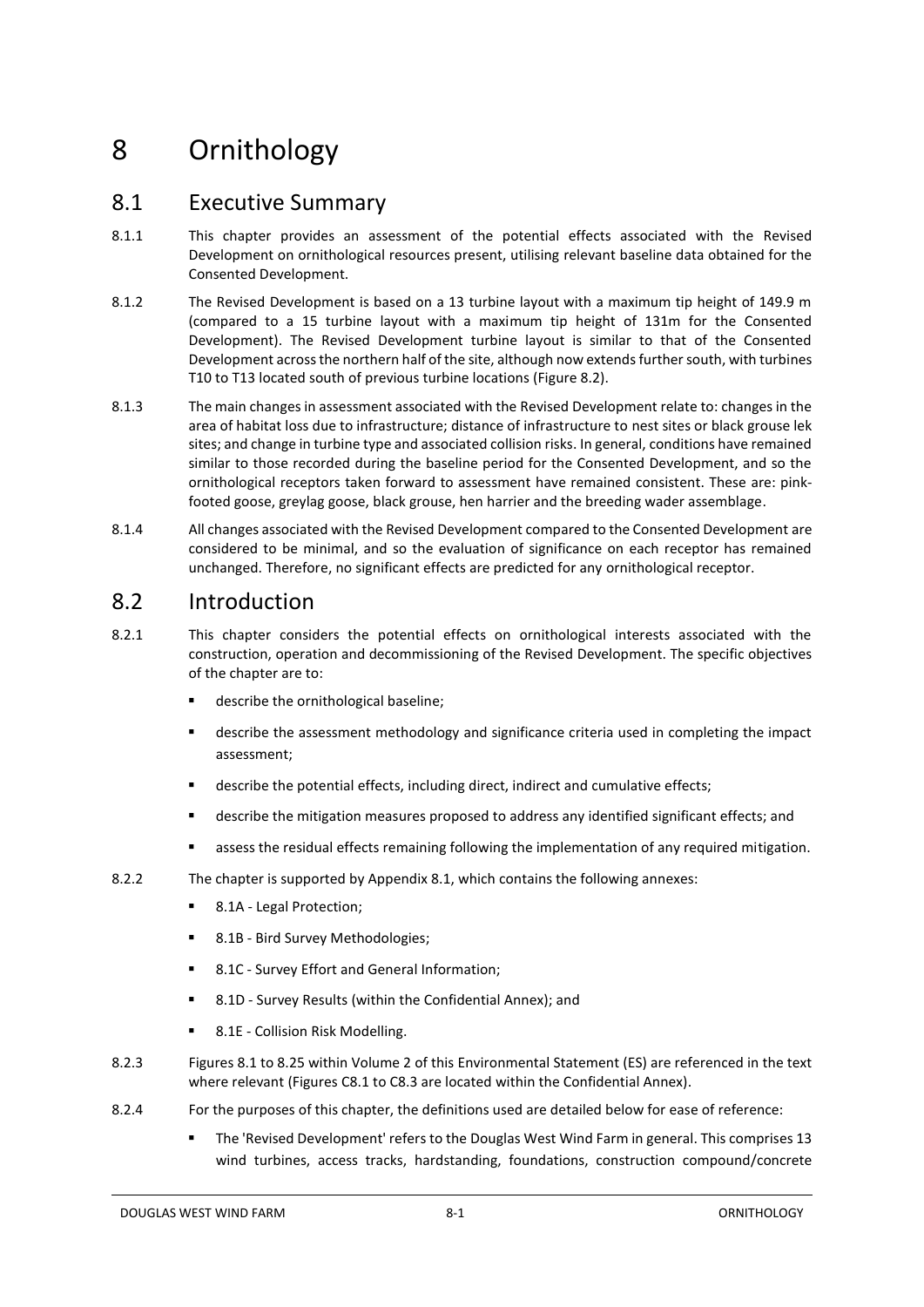batching and turbine laydown area, substation and met mast (see Figure 8.2 for details). All components of the Revised Development are included in the scope of this impact assessment.

- The 'site' this is the area within which all infrastructure associated with the Revised Development shall be contained (including the access tracks), equating to the area within the Planning Application Boundary (Figure 8.2).
- The 'Study Area' this equates to the site plus an additional buffer of up to 2 km, depending on species group (e.g. moorland breeding birds, raptors), to record any birds that may be influenced by the presence of the Revised Development. Extents are detailed on Figure 8.2 and in paragraph [8.5.5.](#page-8-1)

## *Background*

- 8.2.5 This Ornithology chapter utilises baseline data gathered for, and presented and assessed in the Ornithology ES chapter of the 2015 Application (for the Consented Development) by 3R Energy Solutions Ltd (Planning Reference: CL/15/0273). A Supplementary Environmental Information (SEI) report for the Consented Development was submitted in September 2015, and an updated Ornithology Assessment accompanied a Non-Material Variation application in March 2016 (ref. CL/15/0273/1) to increase the tip height of the Consented Development to 131m and rotor diameter to 113m Information pertinent to the Revised Development has been considered here.
- 8.2.6 Various ornithological surveys were carried out within and adjacent to the site during 2009 and 2010 on behalf of Community Windpower Ltd, the previous developers of this project. Under the control of Community Windpower Ltd the project was referred to as the proposed Douglas West Community Wind Farm (DWCW). Following initial baseline surveys, Community Windpower Ltd issued a Scoping Report in March 2012 which set out the scope of the proposed EIA to be undertaken for the project (Community Windpower, Douglas West Scoping Report, dated March 2012 – see Table 8.1 for further details). This report was issued to SLC, Scottish Natural Heritage (SNH) and other stakeholders. No planning submission was subsequently made for the project by Community Windpower Ltd, but the ornithology survey data have been made available to the Applicant for consideration here. This will complement the baseline survey results obtained during 2014 and 2015 for the Consented Development, as agreed with SNH [\(Table 8.1\)](#page-6-0). A review of published ornithological survey data for neighbouring wind farm developments, the survey buffers of which cover parts of this site, has also been undertaken.

# *Site Description*

- 8.2.7 The northern half of the site consists of previously worked opencast coal land which was restored in the mid-1990s and which has reverted predominantly to a rough grassland with patches of more improved grassland scattered in between. A number of standing waterbodies, including naturalised former lagoons, and streams are scattered across the site. The concrete hardstanding of the former dispatch point (DP) in the north-east corner of the site and the former coal haul road, now a tarmac road, which crosses the site in an east-west direction, are remnants of the previous opencast coal infrastructure.
- 8.2.8 The southern section of the site consists of unworked land that is more semi-natural in character and consists predominantly of a drained purple moor-grass *Molinia caerulea* dominated moorland with pockets of wet heath.
- 8.2.9 The entire site is grazed by sheep and there is a low level of informal recreational use, primarily along the former coal haul road in the centre of the site.

# <span id="page-3-0"></span>8.3 Legislation, Policy and Guidelines

# *Legislation*

8.3.1 Relevant legislation and guidance documents have been reviewed and taken into account as part of this ornithological assessment. Of particular relevance are: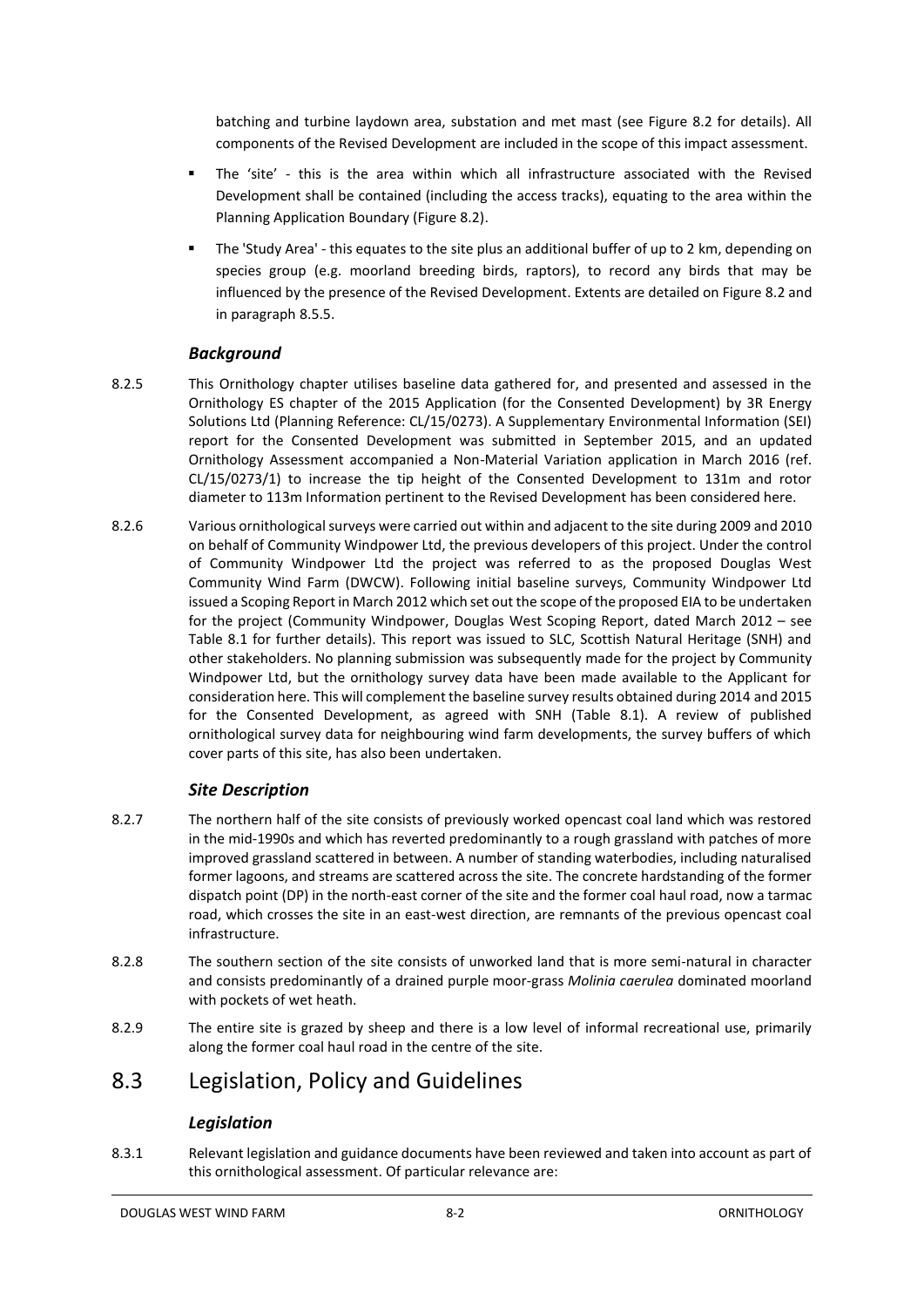- Directive 2009/147/EC on the Conservation of Wild Birds (Birds Directive);
- Directive 92/43/EEC on Conservation of Natural Habitats and of Wild Fauna and Flora (as amended) (Habitats Directive);
- The Environmental Impact Assessment Directive 85/337/EEC (as amended);
- **The Wildlife and Countryside Act 1981 (as amended);**
- The Nature Conservation (Scotland) Act 2004 (as amended):
- Town and Country Planning (Environmental Impact Assessment) (Scotland) Regulations 2011 (as amended); and
- The Conservation (Natural Habitats &c.) Regulations 1994 (as amended) (The Habitats Regulations).

# *Planning Policy*

8.3.2 Chapter 5 sets out the planning policy framework that is relevant to the EIA. The policies set out below include those from the South Lanarkshire Local Development Plan (2015). This section also considers the relevant aspects of Scottish Planning Policy (SPP), Planning Advice Notes and other relevant guidance. Of relevance to the ornithological assessment presented within this chapter, regard has been had to the following policies:

### **Scottish Planning Policy**

8.3.3 SPP was published in June 2014 and sets out national planning policies which reflect Scottish Ministers' priorities for operation of the planning system and for the development and use of land. Under the subject policy "Valuing the Natural Environment" it states that, *"the presence (or potential presence) of a legally protected species is an important consideration in decisions on planning applications. The level of protection afforded by legislation must be factored into the planning and design of development and any impacts must be fully considered prior to the determination of an application*".

### **South Lanarkshire Local Development Plan (2015)**

- Policy 2, Climate Change. Proposals for new development must, where possible, seek to minimise and mitigate against the effects of climate change by, among other aspects, having no significant adverse impacts on the water and soils environment, air quality, biodiversity (including Natura 2000 sites and protected species) and green networks;
- **Policy 4, Development management and placemaking. When assessing development proposals,** the Council will ensure that there is no significant adverse impact on landscape character, built heritage, habitats or species including Natura 2000 sites, biodiversity and Protected Species nor on amenity as a result of light, noise, odours, dust or particulates;
- Policy 14 Green network and greenspace. Any development proposals should safeguard the local green network, identified on the proposals map, and identify opportunities for enhancement and/or extension which can contribute towards mitigating greenhouse gases and supporting biodiversity. Partial loss of priority greenspace will only be considered where it can be demonstrated that there is no significant adverse impact on natural and/or built heritage resources, including Natura 2000 sites and Protected Species; or compensatory provision of at least equal quality and accessibility is provided locally.
- Policy 15 Natural and historic environment. The Council will seek to protect important natural and historic sites and features from adverse impacts resulting from development, including cumulative impacts. This includes development which could affect Category 1 Natura 2000 sites which will only be permitted where an appropriate assessment of the proposal demonstrates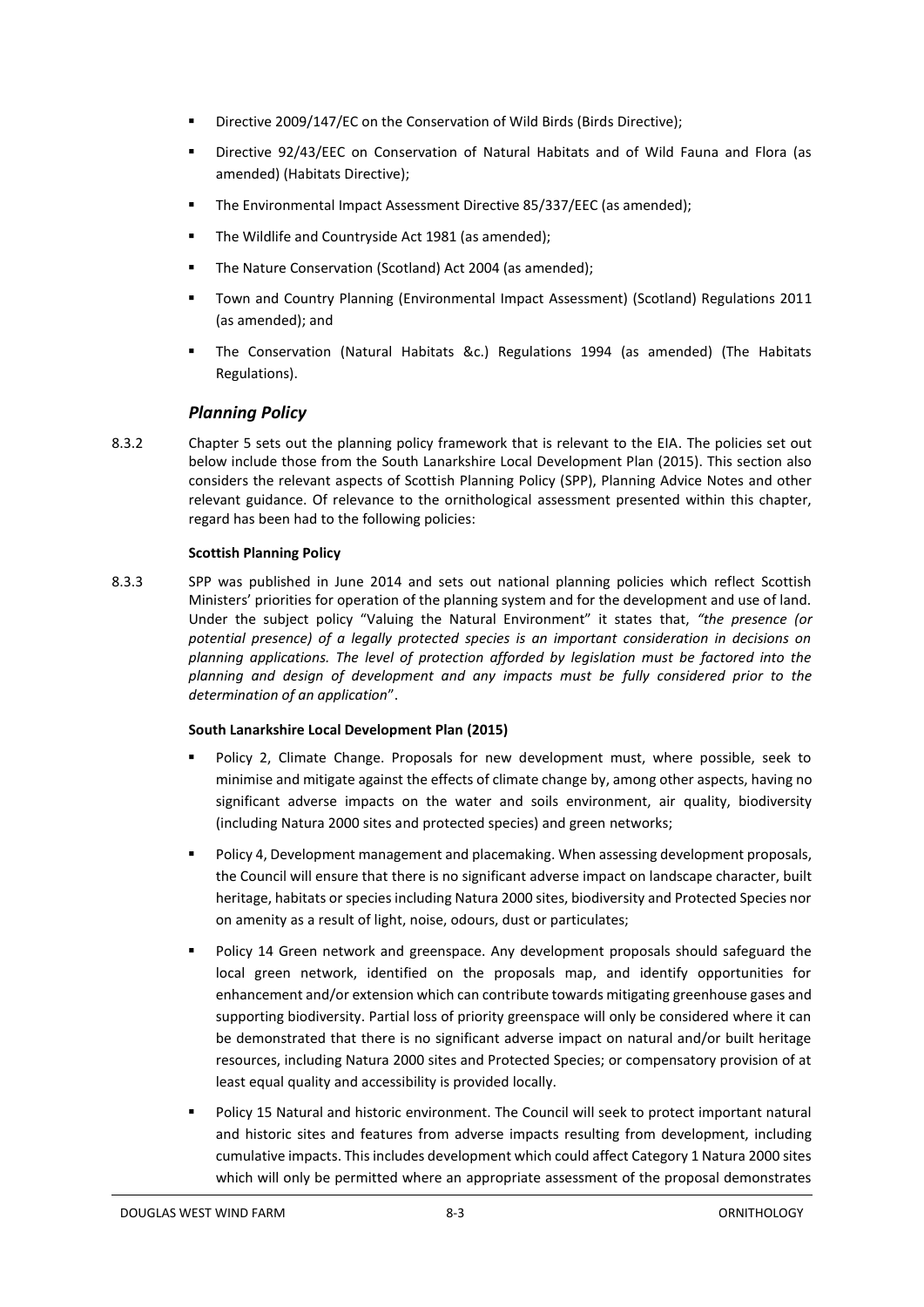that it will not adversely affect the integrity of the designated site following the implementation of any mitigation measures. In Category 2 areas, development will be permitted where the objectives of the designation and the overall integrity of the area can be shown not to be compromised following the implementation of any mitigation measures. Development which will have an adverse effect on protected species following the implementation of any mitigation measures will not be permitted unless it can be justified in accordance with the relevant protected species legislation.

 Policy 19 Renewable Energy. Applications for renewable energy infrastructure developments will be supported subject to an assessment against the principles set out in the 2014 Scottish Planning Policy.

## *Guidance*

- 8.3.4 Recognition has been taken of the following guidance:
	- SERAD (Scottish Executive Rural Affairs Department) 2000. *Habitats and Birds Directives, Nature Conservation; Implementation in Scotland of EC Directives on the Conservation of Natural Habitats and of Wild Flora and Fauna and the Conservation of Wild Birds ('the Habitats and Birds Directives'*). Revised Guidance Updating Scottish Office Circular No 6/1995;
	- European Commission (27 October 2010) Natura 2000 Guidance Document *'Wind Energy Developments and Natura 2000'*. European Commission, Brussels.
	- The UK Biodiversity Action Plan (BAP) and UK Post-2010 Biodiversity Framework;
	- The South Lanarkshire Local Biodiversity Action Plan (LBAP) and Biodiversity Partnership.
	- Eaton *et al*. (2015). *Birds of Conservation Concern 4*;
	- Band, W., Madders, M. and Whitfield, D.P. (2007). Developing field and analytical methods to assess avian collision risk at Windfarms. In: de Lucas, M., Janss, G.F.E. and Ferrer, M. (eds.) *Birds and Windfarms: Risk Assessment and Mitigation*. Pp. 259-275. Quercus, Madrid.
	- Scottish Natural Heritage (2000) *Windfarms and birds: calculating a theoretical collision risk assuming no avoidance action*. SNH Guidance Note;
	- Scottish Natural Heritage (2006) *Assessing significance of impacts from onshore windfarms on birds outwith designated areas*;
	- Scottish Natural Heritage (September 2009) *Environmental Statements and Annexes of Environmentally Sensitive Bird Information; Guidance for Developers, Consultants and Consultees*;
	- Scottish Natural Heritage (2005, revised 2010) *Survey methods for use in assessing the impacts of onshore windfarms on bird communities*;
	- Scottish Natural Heritage (2013, revised 2014) *Recommended bird survey methods to inform impact assessment of onshore wind farms*;
	- Scottish Natural Heritage (March 2012). *Assessing the Cumulative Impact of Onshore Wind Energy Developments*; and
	- Scottish Natural Heritage (July 2016). *Assessing connectivity with Special Protection Areas*.

# <span id="page-5-0"></span>8.4 Consultation

8.4.1 As part of the EIA process a review of responses elicited in relation to the Revised Development, and also consultation responses to the Consented Development ES, SEI and NMV was undertaken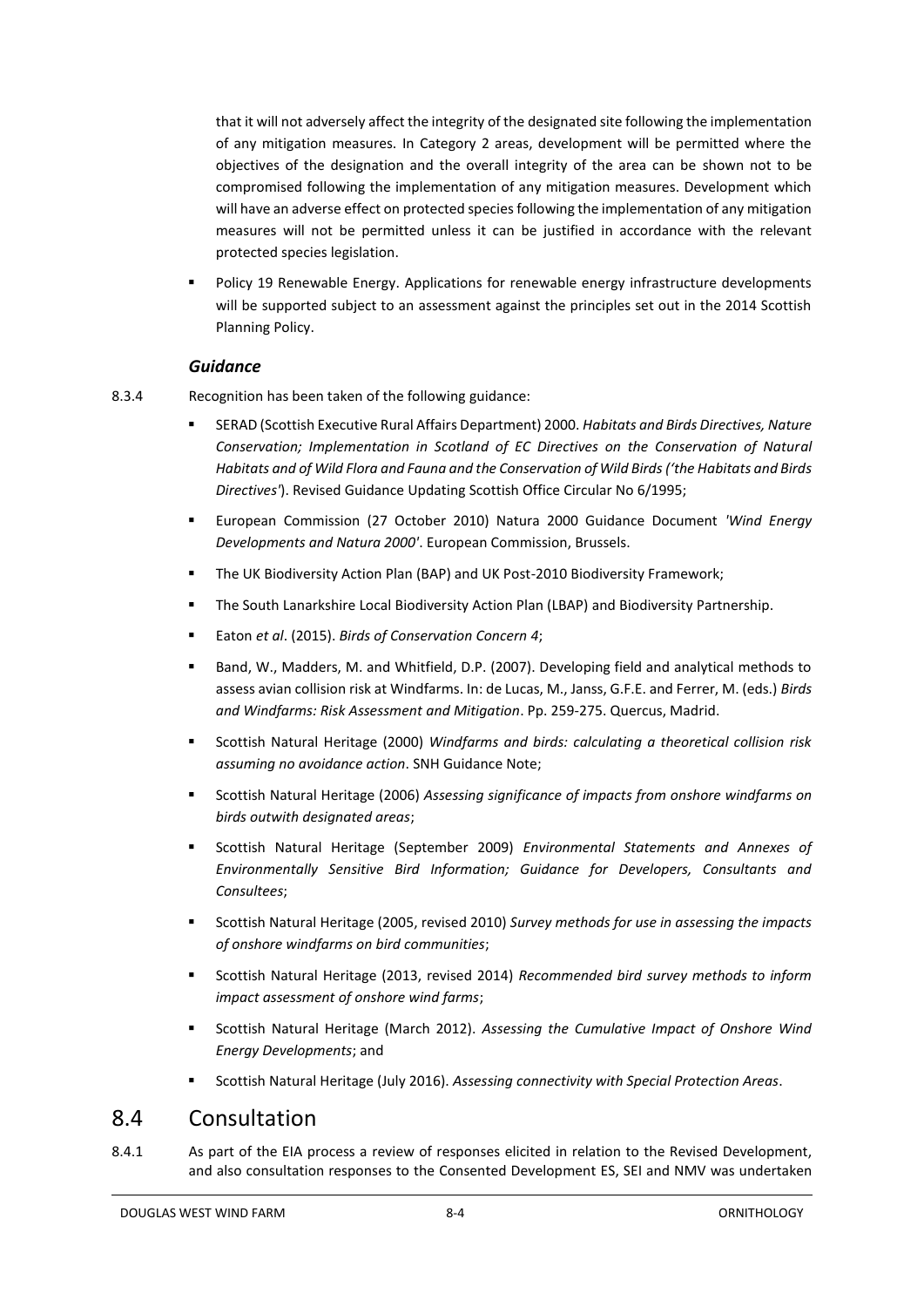(a Scoping Report was issued to SNH on 18 December 2014, and an interim response to an updated plan in the SEI was provided in August 2015).

- 8.4.2 Consideration was also given to a 2012 Scoping Report for the DWCW project proposed for the Consented Development site by Community Windpower Ltd., and also a review of published information relating to other wind farm developments in the local area.
- <span id="page-6-0"></span>8.4.3 Issues identified through consultations are detailed within [Table 8.1.](#page-6-0) Copies of the consultation responses can be found in Appendix 4.2 and 4.4.

| <b>Consultee</b>                                                                                   | Scoping/other<br>consultation                                                                                                                                                                                   | <b>Matters Raised</b>                                                                                                                                                                                                                                                                             | <b>Response/action taken</b>                                                                                                                                                                                                  |
|----------------------------------------------------------------------------------------------------|-----------------------------------------------------------------------------------------------------------------------------------------------------------------------------------------------------------------|---------------------------------------------------------------------------------------------------------------------------------------------------------------------------------------------------------------------------------------------------------------------------------------------------|-------------------------------------------------------------------------------------------------------------------------------------------------------------------------------------------------------------------------------|
| <b>SNH</b><br>Email<br>response to<br>2014<br>Ornithology<br>Scoping<br>Report 16<br>February 2015 |                                                                                                                                                                                                                 | The suite of proposed surveys<br>appears appropriate.                                                                                                                                                                                                                                             | Noted.                                                                                                                                                                                                                        |
|                                                                                                    |                                                                                                                                                                                                                 | SNH agrees one year of survey<br>(September 2014 to August 2015)<br>is likely to be adequate. SNH<br>should be sent interim survey<br>results in June/ July 2015 in case<br>anything unexpected is found.                                                                                         | Noted - this Chapter will<br>provide an interim report<br>on species identified to<br>date.                                                                                                                                   |
|                                                                                                    | The site is some distance (5.5 km)<br>from the Muirkirk and North<br>Lowther Uplands Special<br>Protection Area (SPA), so there is<br>no 'likely significant effect' [within<br>a Habitats Regulations context] | Noted - effects on<br>European sites have been<br>scoped out of the<br>assessment.                                                                                                                                                                                                                |                                                                                                                                                                                                                               |
|                                                                                                    | The availability of information from<br>other nearby schemes helps give a<br>fuller picture of the location and its<br>likely ornithological interest.                                                          | Baseline data from<br>2009/10 for this project<br>and other local projects<br>have been utilised (see<br><b>Baseline Conditions,</b><br>Section 8.6).                                                                                                                                             |                                                                                                                                                                                                                               |
|                                                                                                    |                                                                                                                                                                                                                 | Vantage point (VP) locations look<br>ok. VP2 appears to be only about<br>300 m from two turbines, and the<br>westernmost proposed turbine is<br>also near the limit of the 2 km max<br>distance from VP1. It would be<br>better sited a little further back,<br>but SNH would not insist on this. | VP2 is now over 500 m<br>from the closest proposed<br>turbine location (see<br>Figure 8.3), and according<br>to SNH (2014) guidance is<br>considered sufficient<br>distance to avoid any<br>potential disturbance<br>effects. |
|                                                                                                    |                                                                                                                                                                                                                 | Given the number of wind farm<br>schemes in the local area, it would<br>be worth considering the wider<br>functional consequences for e.g.<br>passage species of such a large<br>concentration of turbines.                                                                                       | This is considered within<br>the Cumulative<br>Assessment Section 8.10.                                                                                                                                                       |

**Table 8.1 – Ornithology Consultation Responses**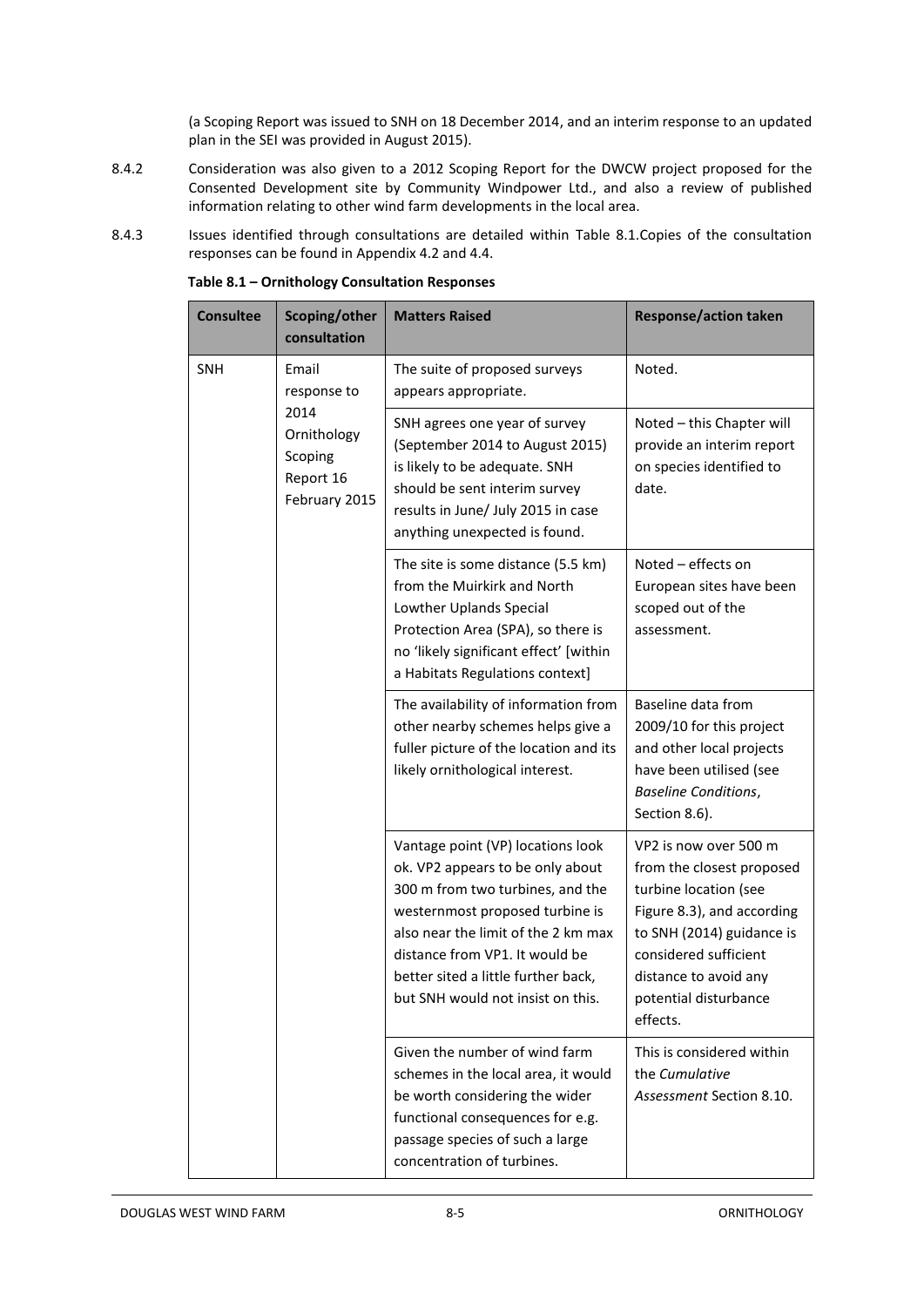| <b>Consultee</b> | Scoping/other<br>consultation                            | <b>Matters Raised</b>                                                                                                                                                                                                                                                                                                                                                                                                                    | <b>Response/action taken</b>                                                                                                                  |  |
|------------------|----------------------------------------------------------|------------------------------------------------------------------------------------------------------------------------------------------------------------------------------------------------------------------------------------------------------------------------------------------------------------------------------------------------------------------------------------------------------------------------------------------|-----------------------------------------------------------------------------------------------------------------------------------------------|--|
| SNH              | Interim<br>Response<br>August 2015                       | SNH supports the general<br>approach to habitat management<br>set out in the submitted Outline<br>Habitat Management Plan (OHMP).                                                                                                                                                                                                                                                                                                        | Noted.<br>It is intended that a<br>detailed Habitat<br>Management Plan will be                                                                |  |
|                  |                                                          | The use of grazing livestock as a<br>management tool will enhance the<br>long term sustainability of the<br>management measures.                                                                                                                                                                                                                                                                                                         | agreed upon with SNH<br>prior to construction and<br>SNH's comments relating<br>to the prescribed                                             |  |
|                  |                                                          | SNH notes that "Management Unit<br>3" of the OHMP, which is for black<br>grouse enhancement works, is<br>relatively small and straddles the<br>way-leave of the overhead power-<br>line. The presence of the power-<br>line could have implications for the<br>proposals for tree planting which is<br>not normally permitted below the<br>cables. It may be advisable to<br>consider enlarging the area within<br>this management unit. | management measures<br>and Management Unit 3 in<br>particular have been<br>acknowledged, and will be<br>fully considered by the<br>Applicant. |  |
|                  |                                                          | SNH recommends that all of the<br>agreed management measures<br>should delimited on a spatial plan,<br>the timing and programme of work<br>should be agreed, and all of the<br>operations should be costed to<br>ensure that adequate funds are<br>allocated. This should ensure that<br>works can be delivered and that<br>their delivery can be monitored as<br>the development progresses.                                            |                                                                                                                                               |  |
| SNH              | Email<br>response to<br>project<br>update 12<br>May 2017 | The approach set out [in an email<br>dated 11 May 2017] will provide an<br>adequate basis for the assessment<br>of the potential impacts of the<br>Revised Development on the<br>ecological interests at the site.                                                                                                                                                                                                                       | Noted. No further<br>ornithology surveys in<br>addition to those carried<br>out up to August 2015<br>were required.                           |  |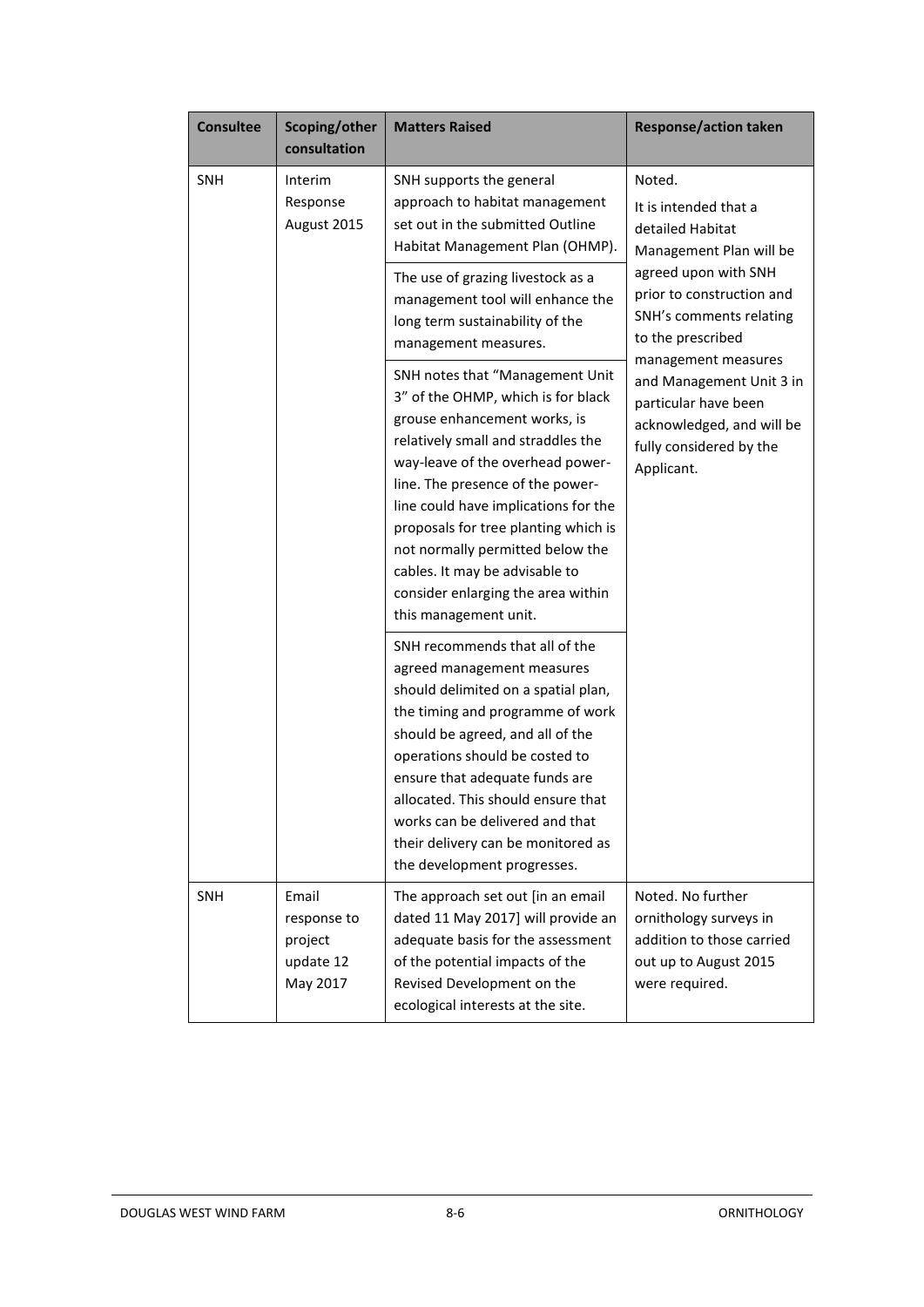# <span id="page-8-0"></span>8.5 Assessment Methodology and Significance Criteria

- 8.5.1 The assessment method follows the process set out in the Town and Country Planning (Environmental Impact Assessment) (Scotland) Regulations 2011 (as amended) (the "EIA Regulations").
- 8.5.2 In assessing the level of effects, emphasis is given to the national and Natural Heritage Zone (NHZ)/ regional populations of the target species as appropriate (or the designated site, where relevant).
- 8.5.3 The evaluation for wider-countryside interests (interests unrelated to a SPA, but including a Site of Special Scientific Interest (SSSI) involves the following process:
	- identification of the potential effects of the Revised Development;
	- **EXECT** consideration of the likelihood of occurrence of potential effects where appropriate;
	- defining the Nature Conservation Importance and Conservation Status of the bird populations present to establish level of sensitivity;
	- establishing the magnitude of change (both spatial and temporal);
	- based on the above information, a judgement is made as to whether or not the identified effect is significant with respect to the EIA Regulations;
	- if a potential effect is determined to be significant, measures to mitigate or compensate the effect are suggested where required;
	- opportunities for enhancement are considered where appropriate; and
	- residual effects after mitigation, compensation or enhancement are considered.

### *Study and Survey Areas*

- 8.5.4 The ornithological Study Area comprises the site shown in Figure 8.2, plus a buffer zone of up to 2 km, which has been applied, as recommended by SNH (2014) guidance. The 2014 to 2015 field survey areas were based on the indicative locations of a previous (larger) 15 turbine layout, and survey buffers were therefore defined by the polygon of the outermost turbines of that layout (Figure 8.2 – solid lines). This was also the case for the 2009 to 2010 surveys (see Figure 8.3, showing a 500 m buffer of a previous layout, equivalent to the 2009-10 Collision Risk Analysis Area). The survey areas therefore include all infrastructure within the site boundary associated with the Revised Development.
- <span id="page-8-1"></span>8.5.5 The specific Study Areas are as follows:
	- Designated sites site plus a 20 km buffer (Figure 8.1);
	- Flight activity the envelope within which turbines would be located, plus a buffer to account for possible surveyor inaccuracies, known for collision risk modelling purposes as the Collision Risk Analysis Area (CRAA). For the 2014 to 2015 flight activity surveys the CRAA represents a 250 m buffer around turbine locations, whereas for the 2009 to 2010 data, due to limited information made available, the CRAA represents a 500 m buffer of a previous turbine layout (but note that the current turbine layout has been used for all modelling - see Appendix 8.1, Annex E and Figure 8.3 for details);
	- Breeding birds (general, and in particular, waders) 500 m buffer around the site (Figure 8.2);
	- **Breeding raptors 2 km buffer around the site (Figure 8.2);**
	- Black grouse 1.5 km buffer around the site (Figure 8.2);
	- Barn owl  $-1$  km buffer around the site (Figure 8.2); and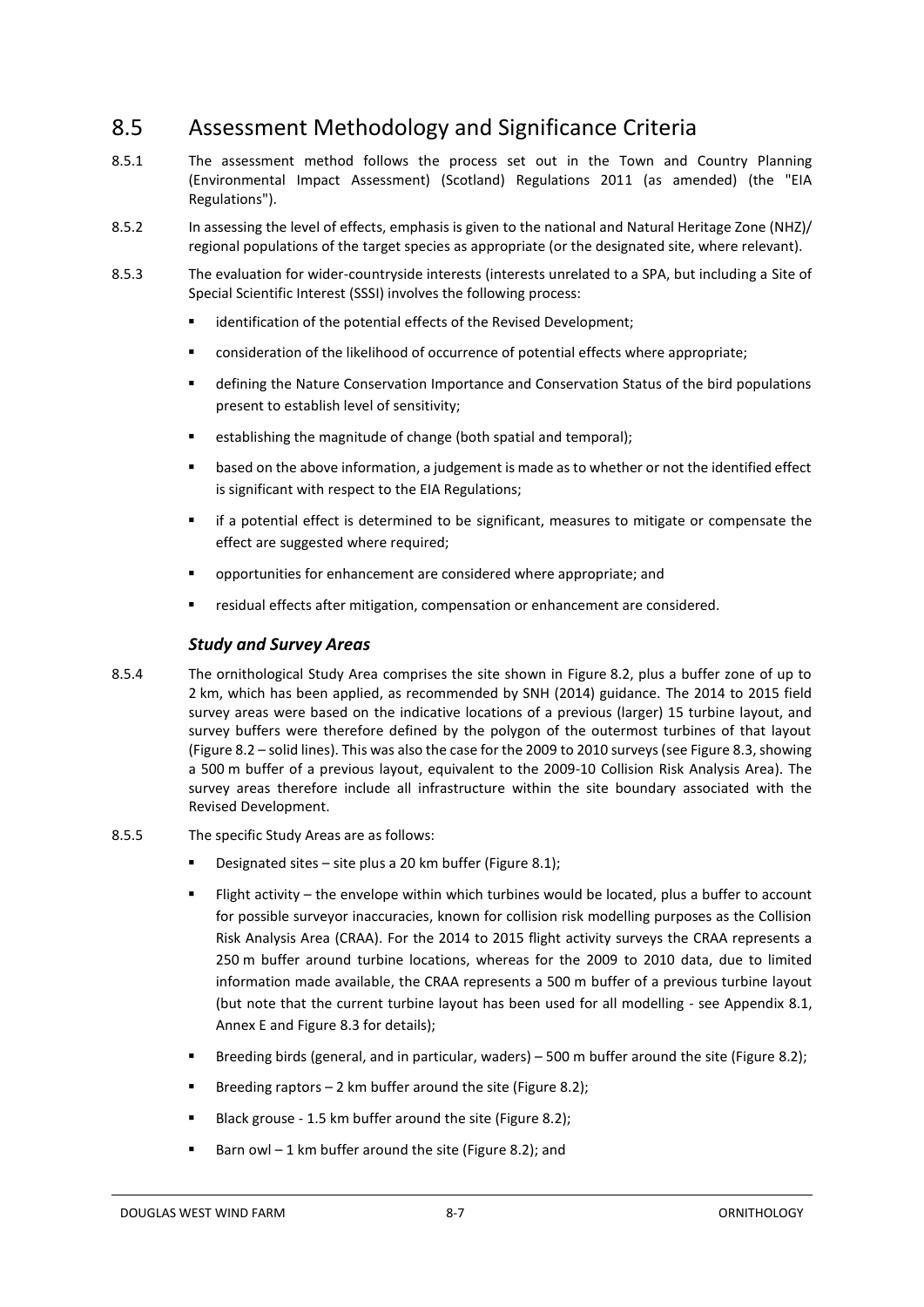Cumulative effects – projects or activities within the same area of influence on receptors, based on likely ranging distances of individuals of particular species (Figure 8.4).

## *Desk Study*

8.5.6 A desk study was conducted in order to obtain ornithological information (including relevant designated sites) from a variety of online sources and consultation with conservation organisations, including as those listed below:

- SNH, including Sitelink (http://gateway.snh.gov.uk/sitelink/index.jsp);
- SLC; and
- South Strathclyde Raptor Study Group.

In addition to this standard search, it was agreed in consultation with SNH (see [Table 8.1\)](#page-6-0) that use should be made of the survey data collated from other local wind farms (see Figure 8.4 for locations and associated survey extents). The following developments are referred to in this chapter:

- DWCW (earlier iteration of the Revised Development): One full year of surveys completed in 2009 /2010. Scoping Report issued in 2012 and baseline data made available for this EIA;
- Dalquhandy Wind Farm: One year of surveys from September 2011 to November 2012 inclusive;
- Poniel Wind Farm: One year of surveys from November 2011 to November 2012 inclusive;
- Hagshaw Hill Extension Wind Farm: One year of surveys from April 2003 to July 2004 inclusive, with 2009-13 black grouse monitoring data made available from Scottish Power Renewables;
- Galawhistle Wind Farm: Two years of surveys from 2007 to 2009;
- Nutberry Wind Farm: Surveys from April 2004 to March 2006 (original and revised applications);
- **Broken Cross Wind Farm: Surveys from April 2011 to August 2012; and**
- Cumberhead Wind Farm: Surveys from April 2013 to August 2014.
- 8.5.7 This information includes scoping reports, ESs and data and consultation responses from relevant conservation bodies.

# *Field Surveys*

- 8.5.8 All baseline surveys in 2014 to 2015 followed SNH (2014) recommended methods (see Appendix 8.1, Annex B) and the scope of surveys was considered appropriate by SNH during consultation [\(Table](#page-6-0)  [8.1\)](#page-6-0). Ornithological fieldwork commenced in September 2014 and was completed in September 2015, and comprises the following surveys (see Appendix 8.1, Annexes C and D and Figures 8.5 to 8.25 and Confidential Figures C8.1 and C8.2 for further details):
	- Flight activity (Vantage Point) surveys. Fieldwork carried out from September 2014 to mid-March 2014 (non-breeding season), and from mid-March to August 2015 (breeding season) inclusive;
	- Moorland Breeding Birds Surveys. Fieldwork carried out in spring-summer 2015;
	- **Breeding raptor surveys. Fieldwork carried out in spring-summer 2015;**
	- Barn owl surveys. Fieldwork carried out in spring-summer 2015; and
	- Black grouse lek surveys. Fieldwork carried out in spring 2015.
- 8.5.9 Full use of the 2009 to 2010 survey data collected for the DWCW project within the site has been made for the assessment. This comprised the following survey effort: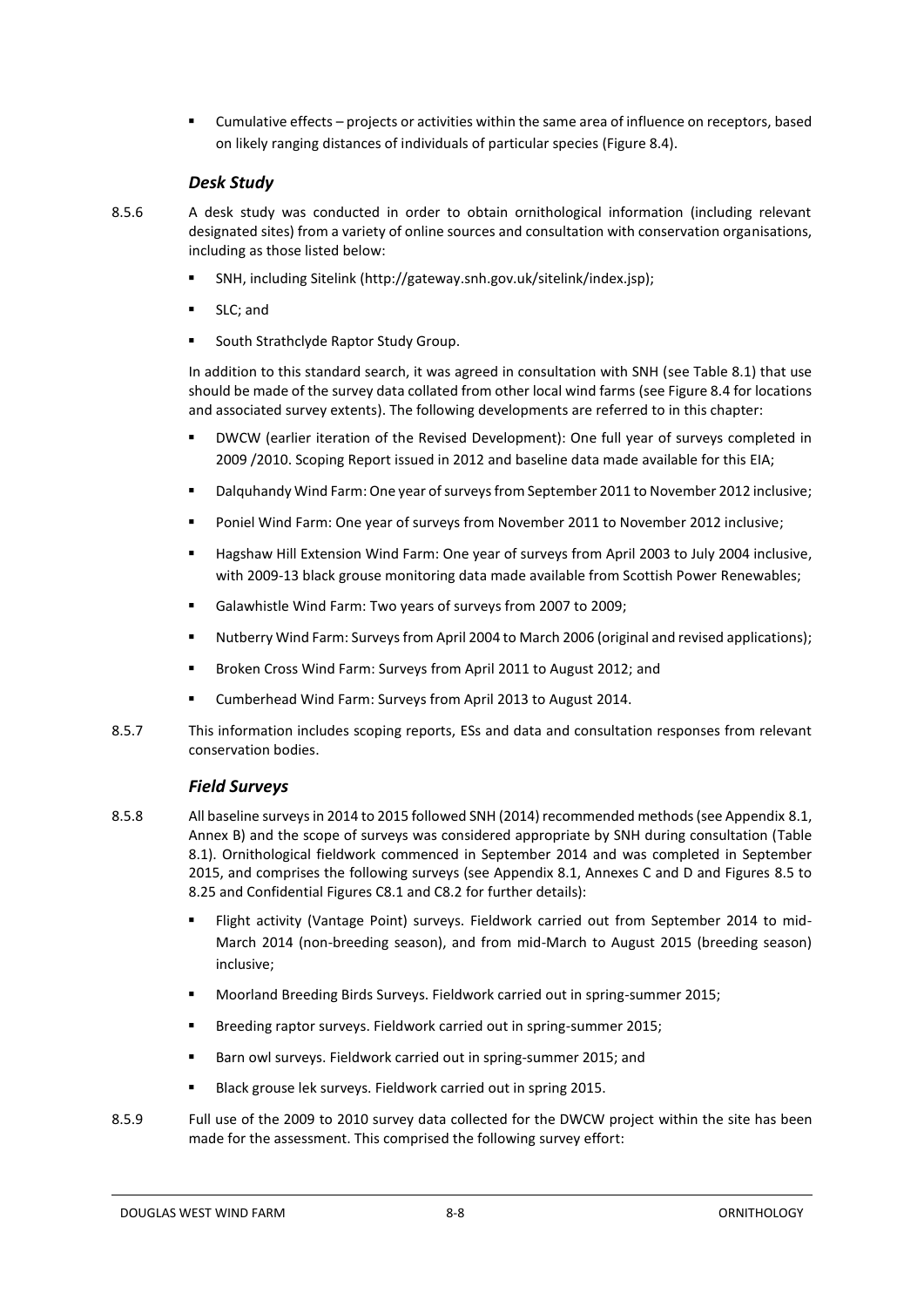- Vantage point surveys from three VPs during the breeding and non-breeding seasons (November 2009 to November 2010), following SNH (2005) guidance (see locations of VPs in Figure 8.3);
- Wader Survey; Common Bird Census of the farmland, woodland and scrub, conifer plantation edges (May to July 2010);
- Winter and spring point counts (November 2009, February and October 2010);
- Black grouse survey (May and June 2010); and
- Raptor and owl survey.

# *Assessment of Potential Effect Significance*

- 8.5.10 This section defines the methods used to assess the significance of effects by the evaluation of sensitivity and magnitude of potential impacts.
- 8.5.11 Determination of the level of sensitivity of a receptor is based on a combination of the receptor's nature conservation value and conservation status, described in the sections below.

#### **Methods Used to Evaluate the Nature Conservation Importance of Bird Populations**

8.5.12 There are three levels of Nature Conservation Importance as detailed below in Table 8.2.

| <b>Importance</b> | <b>Definition</b>                                                                                                                                                                                                                              |
|-------------------|------------------------------------------------------------------------------------------------------------------------------------------------------------------------------------------------------------------------------------------------|
| High              | Populations receiving protection by a SPA, proposed SPA, Ramsar Site, SSSI or<br>which would otherwise qualify under selection guidelines.                                                                                                     |
|                   | Species present in nationally important numbers (>1% national breeding or<br>wintering population).                                                                                                                                            |
| Moderate          | The presence of species listed in Annex 1 of the Birds Directive (but population<br>does not meet the designation criteria under selection guidelines).                                                                                        |
|                   | The presence of breeding species listed on Schedule 1 of the Wildlife and<br>Countryside Act 1981 (as amended).                                                                                                                                |
|                   | The presence of target species noted on the latest Birds of Conservation<br>Concern (BoCC) Red list that are inherently rare or at the limits of their UK range.                                                                               |
|                   | The presence of target species noted within the South Lanarkshire LBAP.                                                                                                                                                                        |
|                   | Regularly occurring migratory species, which are either rare or vulnerable, or<br>warrant special consideration on account of the proximity of migration routes,<br>or breeding, moulting, wintering or staging areas in relation to the site. |
|                   | Species present in regionally important numbers (>1% regional breeding<br>population).                                                                                                                                                         |
| Low               | All other species' populations not covered by the above categories.                                                                                                                                                                            |

**Table 8.2 – Determining Factors of a Population's Nature Conservation Importance**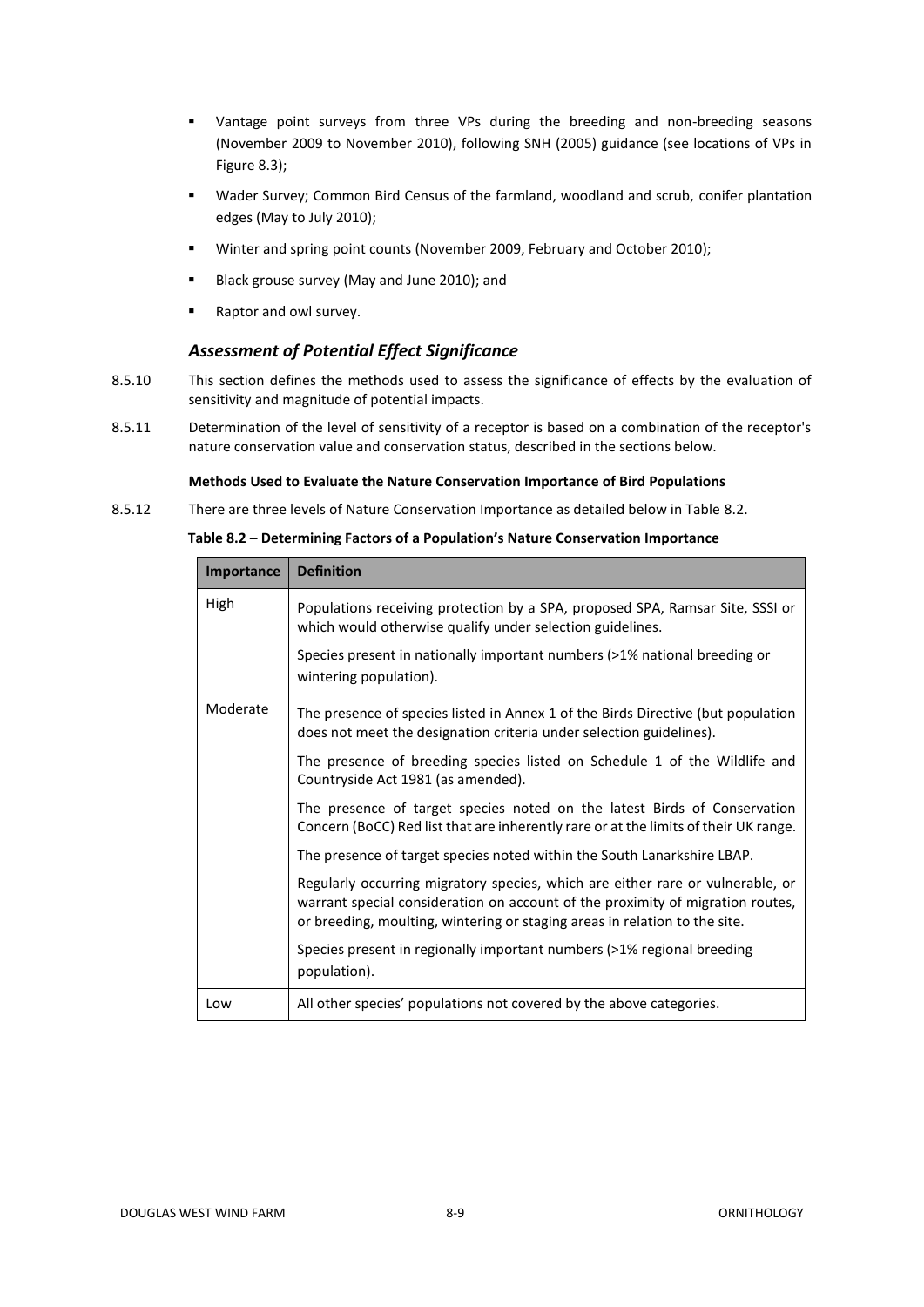8.5.13 Valued Ornithological Receptors (VORs) were taken to be those species of High and Moderate Nature Conservation Importance.

#### **Methods Used to Evaluate Conservation Status of Bird Populations**

- 8.5.14 As defined by SNH (2006), the Conservation Status of a species is "*the sum of the influences acting on it which may affect its long-term distribution and abundance, within the geographical area of interest (which for the purposes of the Birds Directive is the EU)*" (paragraph 14).
- 8.5.15 Conservation Status is considered "favourable" under the following circumstances (paragraph 15):
	- *"Population dynamics indicate that the species is maintaining itself on a long-term basis as a viable component of its habitats; and*
	- *the natural range of the species is not being reduced, nor is likely to be reduced for the foreseeable future; and*
	- *there is (and probably will continue to be) a sufficiently large habitat to maintain its population on a long-term basis".*
- 8.5.16 SNH (2006) states that, "*An impact should be judged as of concern where it would adversely affect the favourable conservation status of a species, or stop a recovering species from reaching favourable conservation status, at international or national level or regionally*" (paragraph 17).
- 8.5.17 In the case of non-designated sites, the relevant scale for breeding species is considered to be the appropriate NHZ which the Revised Development site falls within. The Revised Development falls just within the West Central Belt NHZ 17 (see Figure 8.1). This NHZ is characterised by SNH (2002) as being predominantly lowland, with a well populated, intensively managed working landscape, with some moorland plateaux. The adjacent Western Southern Uplands and Inner Solway NHZ 19 is a large rural area dominated by agriculture and forestry land uses. The uplands are grazed by sheep and cattle and home to among other species, hen harrier and black grouse.
- 8.5.18 Based on the habitat within the site, there is a case to be made for either NHZ being the more appropriate. However, baseline ornithology results indicate that NHZ 19 is the more reflective NHZ of the upland bird assemblage found on site, with likely greater connectivity to populations of this NHZ, than for NHZ 17. Therefore NHZ 19 will be used throughout this assessment.
- 8.5.19 For wintering or migratory species, the national UK population is often considered to be the relevant scale for determining effects on the Conservation Status and this approach is applied here.

#### **Methods Used to Evaluate the Magnitude of Change**

- 8.5.20 An impact is defined as a change to the abundance and/or distribution of a population as a result of the Revised Development. Effects can be adverse, neutral or beneficial.
- 8.5.21 There can often be varying degrees of uncertainty over effects as a result of limited information. A precautionary approach is adopted where the response of a population to an impact is uncertain.
- 8.5.22 In determining the magnitude of change, the resilience of a population to recover from temporary adverse conditions is considered in respect of each potentially affected population.
- 8.5.23 The sensitivity of individual species to disturbance during relevant behaviours is considered when determining spatial and temporal magnitude of change and is assessed using guidance described by Bright *et al.* (2006), Hill *et al.* (2007) and Ruddock and Whitfield (2007).
- 8.5.24 Impacts are judged in terms of magnitude in space and time. There are five levels of spatial impacts and temporal impacts as detailed in Table 8.3 and Table 8.4 below respectively.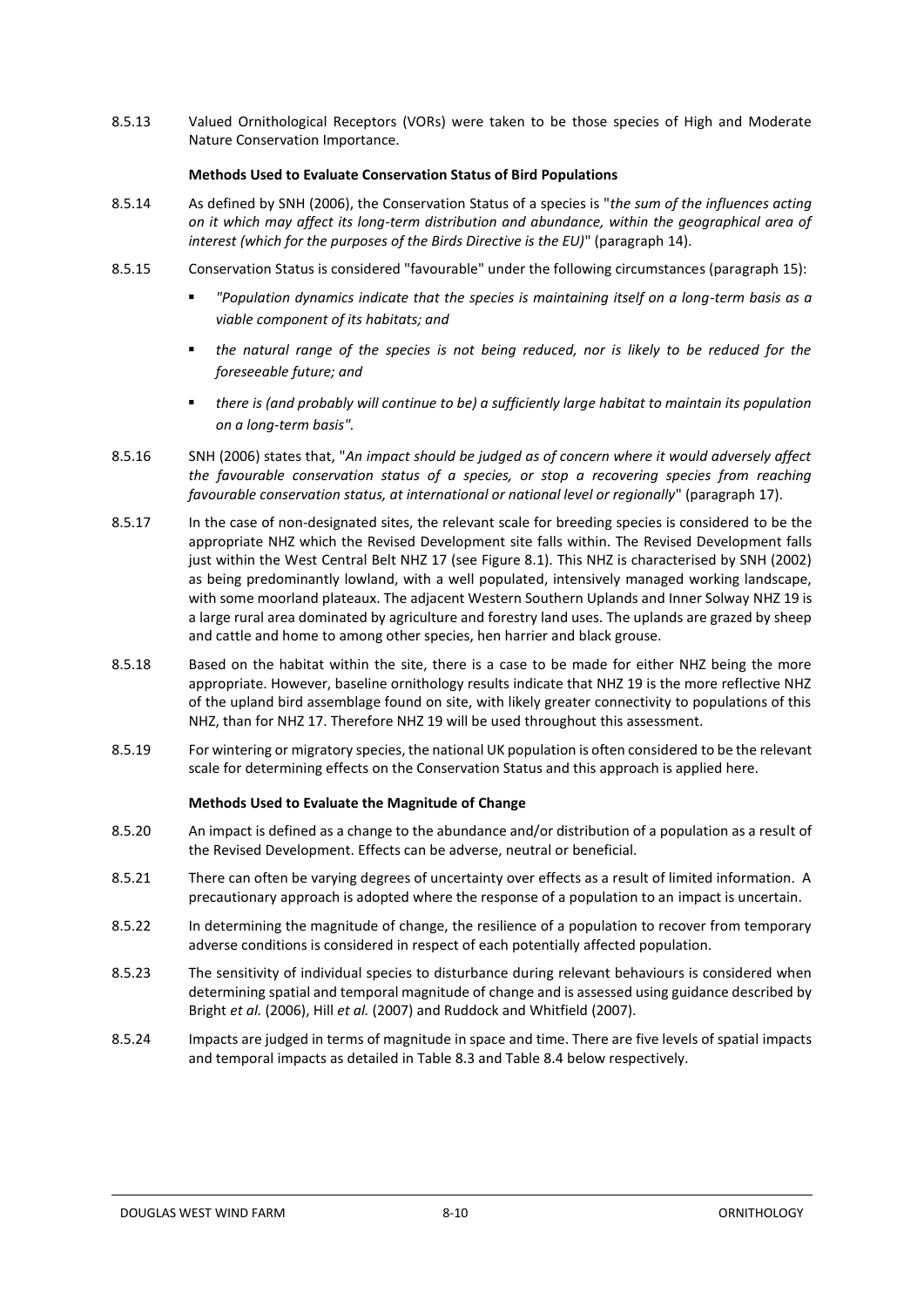| <b>Spatial Magnitude</b> | <b>Definition</b>                                                                                                                                                                                            |  |
|--------------------------|--------------------------------------------------------------------------------------------------------------------------------------------------------------------------------------------------------------|--|
| Very High                | Total/near total loss of a bird population due to mortality or<br>displacement. Total/near total loss of productivity in a bird population<br>due to disturbance.                                            |  |
|                          | Guide: >80% of population lost through additive mortality.                                                                                                                                                   |  |
| High                     | Major reduction in the status or productivity of a bird population due to<br>mortality or displacement or disturbance.                                                                                       |  |
|                          | Guide: 21-80% of population lost through additive mortality.                                                                                                                                                 |  |
| Medium                   | Partial reduction in the status or productivity of a bird population due to<br>mortality or displacement or disturbance.                                                                                     |  |
|                          | Guide: 6-20% of population lost through additive mortality.                                                                                                                                                  |  |
| Low                      | Small but discernible reduction in the status or productivity of a bird<br>population due to mortality or displacement or disturbance.                                                                       |  |
|                          | Guide: 1-5% of population lost through additive mortality.                                                                                                                                                   |  |
| Negligible               | Very slight reduction in the status or productivity of a bird population due<br>to mortality or displacement or disturbance. Reduction<br>barely<br>discernible, approximating to the "no change" situation. |  |
|                          | Guide: < 1% population lost through additive mortality.                                                                                                                                                      |  |

#### **Table 8.3 – Spatial Magnitude of Change**

#### **Table 8.4 – Temporal Magnitude of Change**

| <b>Temporal Magnitude</b> | <b>Definition</b>                                                                                                                                                                                                                                            |
|---------------------------|--------------------------------------------------------------------------------------------------------------------------------------------------------------------------------------------------------------------------------------------------------------|
| Permanent                 | Effects continuing indefinitely beyond the span of one human<br>generation (taken as approximately 25 years), except where there is<br>likely to be substantial improvement after this period. Where this is the<br>case, Long-Term may be more appropriate. |
| Long-term                 | Approximately 15 - 25 years or longer (see above).                                                                                                                                                                                                           |
| Medium-term               | Approximately 5 - 15 years.                                                                                                                                                                                                                                  |
| Short-term                | Up to approximately 5 years.                                                                                                                                                                                                                                 |
| Negligible                | $<$ 12 months.                                                                                                                                                                                                                                               |

### **Significance Criteria**

8.5.25 The predicted significance of the effect has been determined through a standard method of assessment based on professional judgement, considering both sensitivity (i.e. each species population's relative sensitivity to disturbance) and magnitude of change. The significance criteria used in this assessment are listed below in Table 8.5.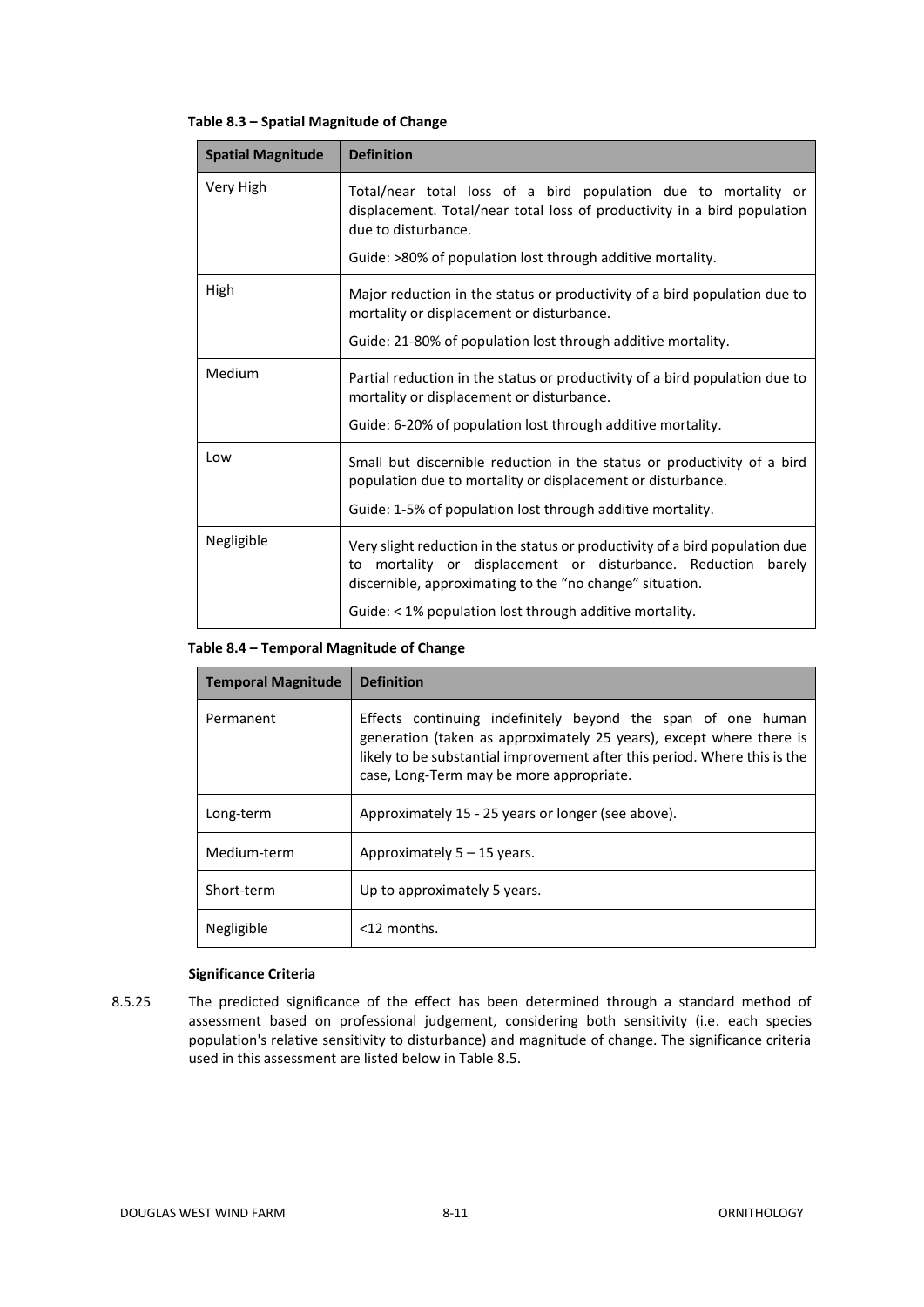#### **Table 8.5 – Significance Criteria**

| <b>Significance of Effect</b> | <b>Description</b>                                                                                                                                                                                      |
|-------------------------------|---------------------------------------------------------------------------------------------------------------------------------------------------------------------------------------------------------|
| Major                         | The effect is likely to result in a long-term significant adverse effect on<br>the integrity of a receptor.                                                                                             |
| Moderate                      | The effect is likely to result in a medium-term or partially significant<br>adverse effect on the integrity of a receptor.                                                                              |
| Minor                         | The effect is likely to adversely affect a receptor at an insignificant level<br>by virtue of its limitations in terms of duration or extent, but there will<br>probably be no effect on its integrity. |
| Negligible                    | No effect.                                                                                                                                                                                              |

8.5.26 Major and Moderate effects are considered significant in accordance with the EIA Regulations.

# *Requirements for Mitigation*

8.5.27 Where unmitigated Major or Moderate effects have been predicted on a VOR, specific mitigation measures are required to reduce the level of significance to Minor or negligible, and therefore not significant within an EIA Regulations context. No specific mitigation measures are required for Minor or negligible effects.

# *Assessment of Residual Effect Significance*

8.5.28 The residual effect significance revises the level of significance attributed to a particular effect when mitigation measures are considered. Again, Major and Moderate effects are considered significant in accordance with the EIA Regulations.

# *Limitations to Assessment*

- 8.5.29 As shown i[n Table 8.1,](#page-6-0) the scope of survey work was agreed with SNH, and considered sufficient to be able to describe the baseline ornithological conditions for the site, aided by the availability of an abundance of information from the previous surveys at this location and those from the local area as part of past and current wind farm applications. Surveys did however commence in September 2014 meaning that only one set of breeding and non-breeding season data are available for inclusion in this assessment. The assessment has therefore drawn upon data obtained for the DWCW surveys which date from 2009 and 2010, to help fill in any gaps. Surveys for DWCW followed a previous 2005 version of the current SNH (2014) guidance, although methods are not considered to be significantly different as to render results unusable.
- 8.5.30 Although the DWCW survey data for the Revised Development site are around seven years old, it is not considered that the conditions within the Revised Development site have significantly changed since collection, which suggests that site usage by VORs is unlikely to be significantly different (as shown in the baseline results for each project). This conclusion has been borne out by the 2014 to 2015 survey data, and the desk-based study results collated.
- 8.5.31 It is acknowledged that the nearby Nutberry Wind Farm (Figure 8.4) has been constructed and become operational in the intervening period, and this possible change in environment is taken into account in the impact assessment. Likewise, this is the case for habitat changes associated with Hagshaw Hill Extension Wind Farm, taking the form of a 12 hectares (ha) habitat enhancement area for black grouse which is adjacent to the south western site boundary (Figure 8.4). This area of land was taken into consideration during the design process for the Revised Development, with adjustments to the Revised Development site boundary.
- 8.5.32 The surveys conducted in 2014 and 2015 have had no limitations regarding the robustness of data collection, with all following SNH (2014) guidance, and taking place during the correct time periods in suitable conditions. The exception is that on three occasions during flight activity surveys in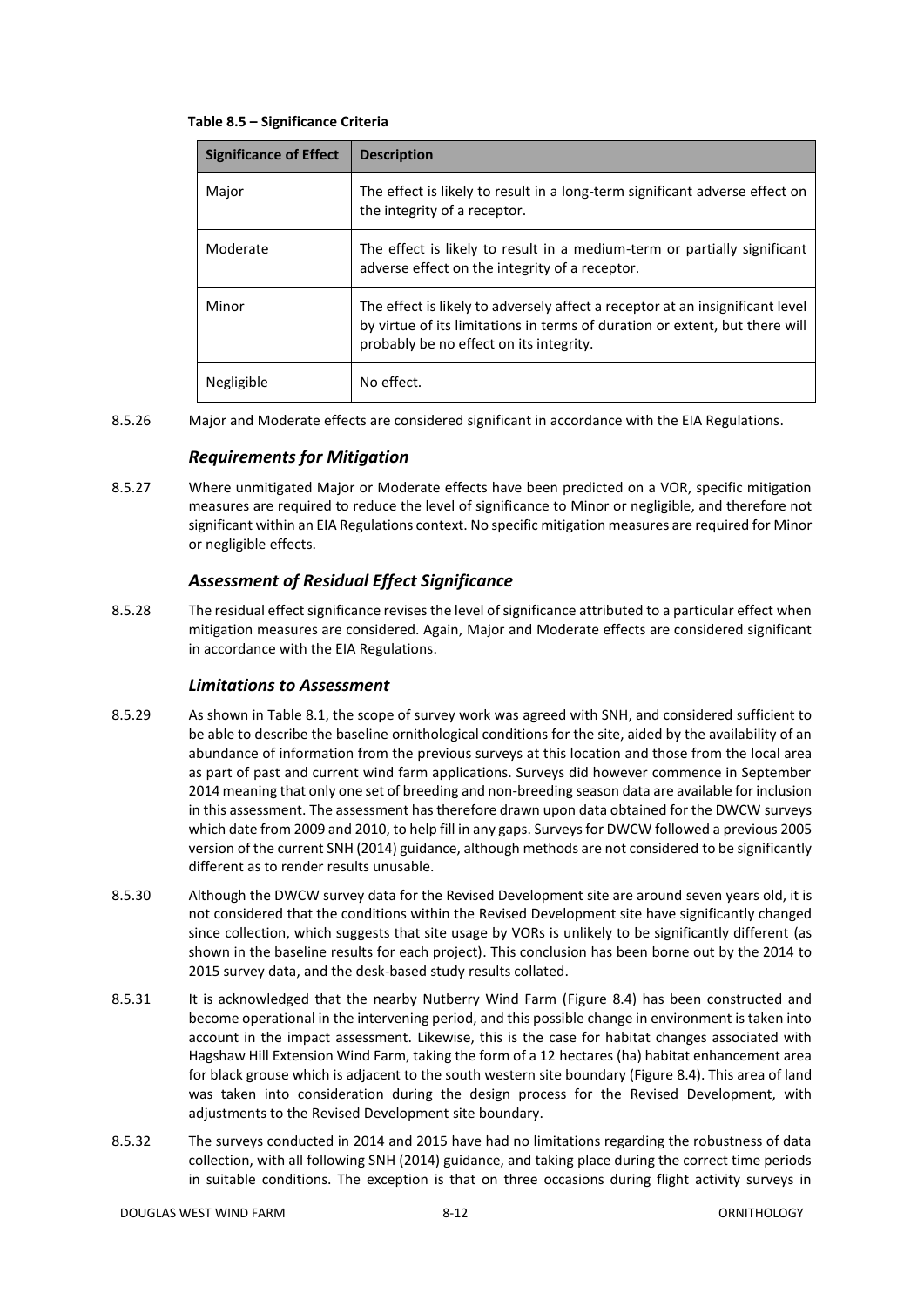February and March 2015, periods of around 30 minutes were conducted during low visibility. Such sub-optimal conditions are unlikely to influence the robustness of the baseline data collected over the non-breeding season.

# <span id="page-14-0"></span>8.6 Baseline Conditions

- 8.6.1 This section details:
	- **EXECT** Statutory Nature Conservation Designations for birds within 20 km of the site;
	- species recorded during baseline ornithology surveys (for full details see Appendix 8.1); and
	- the Conservation Status of the VORs recorded during bird surveys.

# *Statutory Nature Conservation Designations*

- 8.6.2 There are no statutory nature conservation designations within the Revised Development site boundary. Information pertaining to designated sites within 20 km of the site, with ornithological qualifying features, are listed in Table 8.6 and shown in Figure 8.1.
- 8.6.3 In addition, one National Nature Reserve (NNR) (Clyde Valley Woodlands NNR) is within 20 km of the site (Figure 8.1). Key species<sup>1</sup> at this reserve are: spotted flycatcher, bullfinch, song thrush, treecreeper, great-spotted woodpecker, dipper, kingfisher and willow tit.

| <b>Designated</b><br><b>Site</b>                       | <b>Distance from</b><br><b>Revised</b><br><b>Development</b><br>site boundary | <b>Ornithological Qualifying</b><br><b>Features (breeding</b><br>season unless stated)                   | <b>Status</b>                                                                                                                                                                                          |
|--------------------------------------------------------|-------------------------------------------------------------------------------|----------------------------------------------------------------------------------------------------------|--------------------------------------------------------------------------------------------------------------------------------------------------------------------------------------------------------|
| Muirkirk and<br>North<br>Lowther<br><b>Uplands SPA</b> | 5.5 km                                                                        | Hen harrier<br>Short-eared owl<br>Peregrine<br>Golden plover<br>Merlin<br>Hen harrier (non-<br>breeding) | Unfavourable Declining (2008)<br>Favourable Maintained (1998)<br>Unfavourable No Change<br>(2004)<br>Favourable Maintained (2004)<br>Unfavourable No Change<br>(2009)<br>Unfavourable Declining (2004) |
| North<br>Lowther<br><b>Uplands SSSI</b>                | 5.5 km                                                                        | Hen harrier<br>Breeding bird assemblage                                                                  | Unfavourable No Change<br>Unfavourable Declining                                                                                                                                                       |
| Muirkirk<br><b>Uplands SSSI</b>                        | 5.8 km                                                                        | Hen harrier<br>Short-eared owl<br>Hen harrier (non-breeding)<br>Breeding bird assemblage                 | <b>Favourable Maintained</b><br><b>Favourable Maintained</b><br>Unfavourable Declining<br><b>Favourable Maintained</b>                                                                                 |

#### **Table 8.6 – Statutory Nature Conservation Designations within 20 km of the Revised Development**

# *Species Recorded*

8.6.4 In this section, the baseline bird assemblage recorded within the Study Area is outlined, separated into species groups and individual target species. The 2014 to 2015 survey results for the Revised Development are presented first (where applicable), followed by those for the previous surveys (DWCW) from 2009 to 2010, and then any other historic records, including those associated with other wind farm developments.

<sup>&</sup>lt;sup>1</sup> [http://www.snh.org.uk/pdfs/publications/nnr/The\\_Reserve\\_Story\\_for\\_Clyde\\_Valley\\_Woodlands\\_NNR.pdf](http://www.snh.org.uk/pdfs/publications/nnr/The_Reserve_Story_for_Clyde_Valley_Woodlands_NNR.pdf)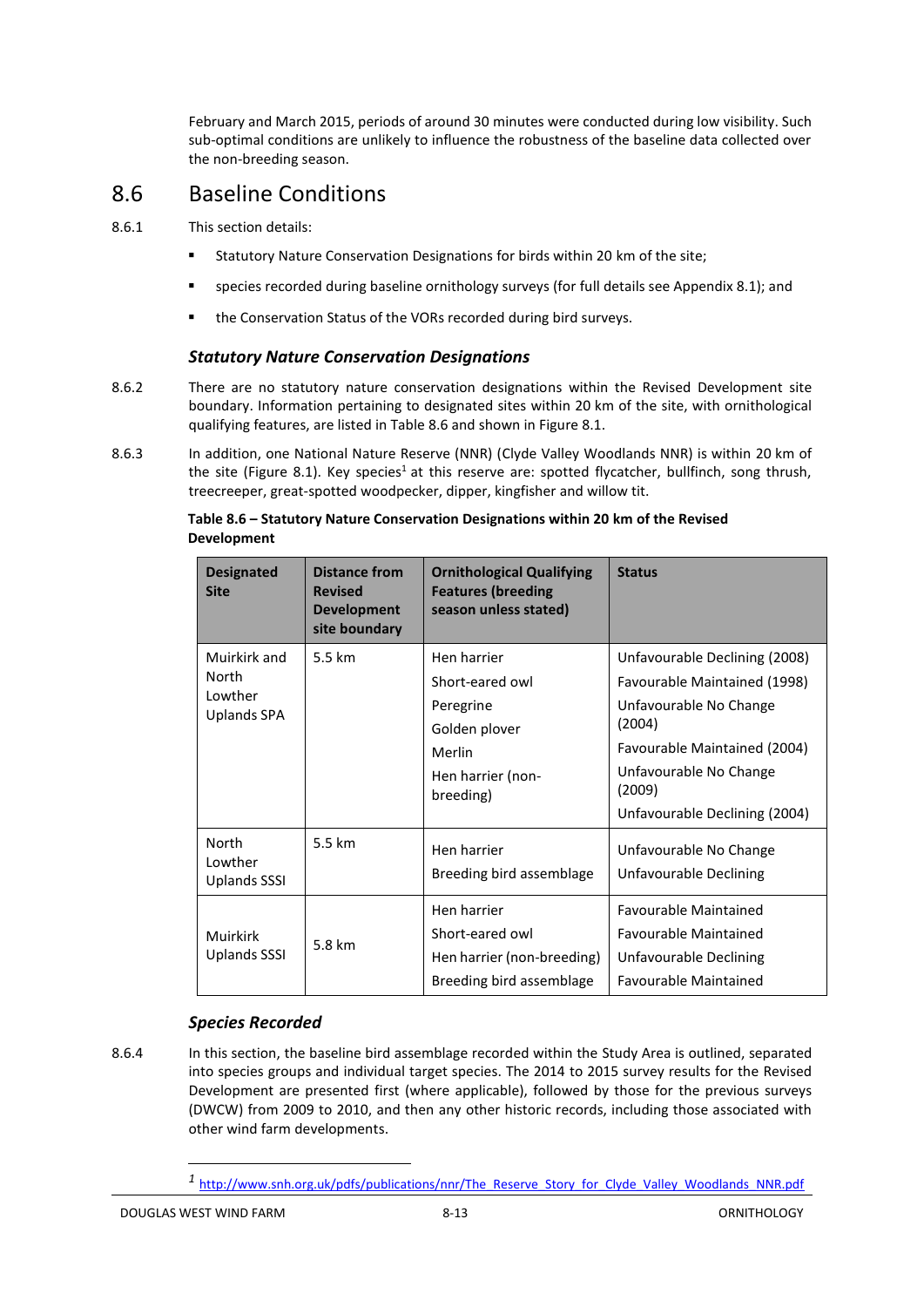8.6.5 A summary of flight activity survey results from 2014 to 2015, and 2009 to 2010 is presented below.

| <b>Species</b>       | 2014 to 2015 Non-breeding Season |                                                    | 2015 Breeding Season            |                                                    |
|----------------------|----------------------------------|----------------------------------------------------|---------------------------------|----------------------------------------------------|
|                      | <b>Number of</b><br>flights $1$  | <b>Number of flights</b><br>'at-risk' <sup>2</sup> | <b>Number of</b><br>flights $1$ | <b>Number of flights</b><br>'at-risk' <sup>2</sup> |
| Whooper swan         | 7(28)                            | 4(5)                                               | 0(0)                            | 0(0)                                               |
| Pink-footed<br>goose | 28 (2,378)                       | 6(156)                                             | 5(303)                          | 1(84)                                              |
| Greylag goose        | 33 (400)                         | 22 (182)                                           | 16 (67)                         | 11 (31)                                            |
| Barnacle goose       | 1(2)                             | 0(0)                                               | 0(0)                            | 0(0)                                               |
| <b>Hen Harrier</b>   | 45 (47)                          | 37 (39)                                            | 2(2)                            | 1(1)                                               |
| Peregrine            | 0                                | 0(0)                                               | 1(1)                            | 0(0)                                               |
| Merlin               | 1(1)                             | 1(1)                                               | 0(0)                            | 0(0)                                               |
| Barn owl             | 1(1)                             | 0(0)                                               | 0(0)                            | 0(0)                                               |
| Oystercatcher        | 1(1)                             | 1(1)                                               | 2(3)                            | 0(0)                                               |
| Lapwing              | 1(3)                             | 1(3)                                               | 3(5)                            | 3(5)                                               |
| Snipe                | 5(5)                             | 1(1)                                               | 6(6)                            | 1(1)                                               |
| Curlew               | 7(8)                             | 5(6)                                               | 21(26)                          | 13 (14)                                            |
| Golden plover        | 2(340)                           | 0(0)                                               | 0(0)                            | 0(0)                                               |
| Common<br>sandpiper  | 0(0)                             | 0(0)                                               | 1(1)                            | 1(1)                                               |

**Table 8.7 – Flight Activity Survey Results from 2014 to 2015** 

1 total number of flight events during non-breeding season, with total number of individuals in parenthesis.

<sup>2</sup> an 'at-risk' flight is defined, for the purposes of collision risk modelling, as occurring within the CRAA, and within survey flight height bands that correspond with turbine rotor height, and within the surveyor's 2 km viewshed. For 2009-10 data, this is a 500 m buffer of a previous turbine layout (see Figure 8.3) and for 2014-15 data is a 250 m buffer of the final turbine layout.

| <b>Species</b>     | 2009-10                        |                                          |  |
|--------------------|--------------------------------|------------------------------------------|--|
|                    | Number of flights <sup>1</sup> | Number of flights 'at-risk' <sup>2</sup> |  |
| Whooper swan       | 0                              | 0                                        |  |
| Pink-footed goose  | $\Omega$                       | 0                                        |  |
| Greylag goose      | 2(3)                           | 0(0)                                     |  |
| Barnacle goose     | $\Omega$                       | 0                                        |  |
| <b>Hen Harrier</b> | 8(8)                           | 0(0)                                     |  |
| Peregrine          | 1(1)                           | 1(1)                                     |  |
| Osprey             | 1(2)                           | 1(2)                                     |  |
| Merlin             | 2(2)                           | 1(1)                                     |  |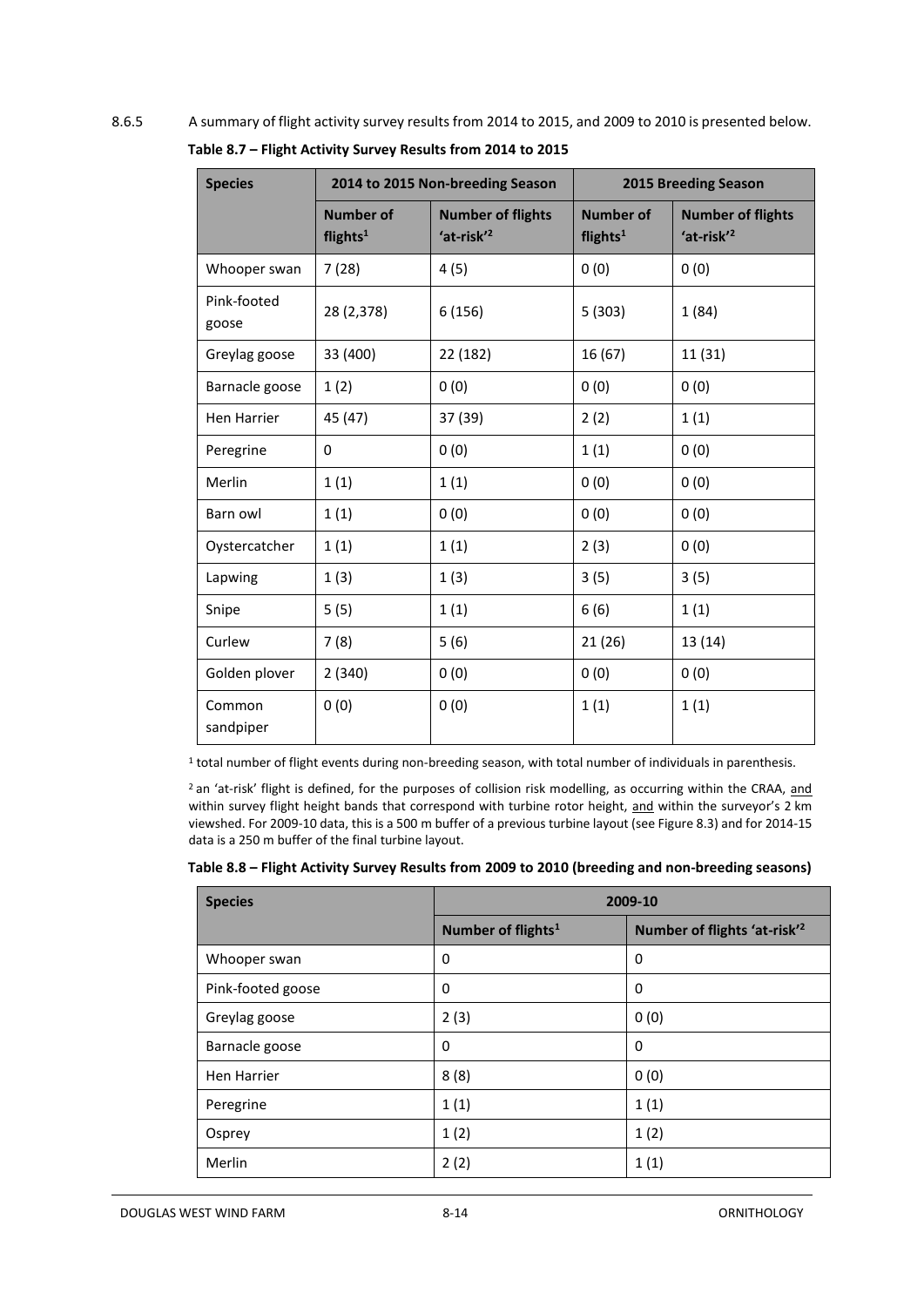| <b>Species</b>   | 2009-10                        |                                          |  |
|------------------|--------------------------------|------------------------------------------|--|
|                  | Number of flights <sup>1</sup> | Number of flights 'at-risk' <sup>2</sup> |  |
| Barn owl         | 0                              | 0                                        |  |
| Oystercatcher    | 4(7)                           | 0(0)                                     |  |
| Lapwing          | 5(26)                          | 2(4)                                     |  |
| Snipe            | 2(2)                           | 1(1)                                     |  |
| Curlew           | 46 (69)                        | 14 (20)                                  |  |
| Golden plover    | $\Omega$                       | 0                                        |  |
| Common sandpiper | 0                              | 0                                        |  |

#### **Wildfowl**

- 8.6.6 Four wildfowl species have been recorded during various baseline surveys in the local area: whooper swan, pink-footed goose, greylag goose and barnacle goose, although the last species was recorded only on a single occasion in 2014 during flight activity surveys.
- 8.6.7 During the 2014 to 2015 non-breeding season, a total of 28 pink-footed goose flights, 33 greylag goose flights and seven whooper swan flights were recorded (Figure 8.5). In October 2014, approximately 1,500 pink-footed geese were observed leaving a probable roost site around former opencast area pools to the west of the site at Dalquhandy. Two birds were recorded heading to these pools the previous evening. Five flocks of pink-footed goose were also recorded overflying the site in April 2015.
- 8.6.8 Small numbers of greylag goose and whooper swan (2-3 birds) were recorded utilising the waterbody within the centre of the site on isolated occasions. Migrating greylag geese were recorded regularly during the winter, and birds which belong to the local non-migratory (non-Icelandic) population were also throughout the breeding season. Records during the breeding season were mainly of two or three birds although numbers reached up to 17 on one occasion in July. There was no evidence of breeding on-site but on the basis of a concentration of flights in the north eastern area of the site/the north eastern buffer and the mobbing of a buzzard in June, a breeding attempt is suspected somewhere in the north eastern buffer or in its vicinity.
- 8.6.9 No other target wildfowl species were recorded (although secondary species Canada goose, mute swan, goosander, teal, tufted duck and mallard were occasionally present in small numbers).
- 8.6.10 During baseline surveys for the project in 2009 to 2010, two greylag goose flights of two and one birds were recorded in flight from vantage points (Figure 8.13). Geese are known to feed within fields to the west and south adjacent to the Douglas Water.
- 8.6.11 In the main, whooper swan, pink-footed goose and greylag goose have been recorded in flight only during the majority of other local project surveys, although during the adjacent Dalquhandy Wind Farm baseline surveys whooper swan (up to 15 birds), pink-footed goose (up to 1,361 roosting birds), and greylag goose (up to 185 roosting birds) were recorded utilising the pools within the adjacent part of the former Dalquhandy Opencast Site.

#### **Black Grouse**

- 8.6.12 Black grouse have historically been present within the local area but numbers appear to have declined over the last 10-15 years, as summarised below (and shown in Confidential Figure 8.27).
- 8.6.13 During black grouse surveys in 2015, a single lekking male was recorded in the Hagshaw Hill Wind Farm area around 300 m from the site, and around 450 m from the closest infrastructure. A female black grouse was flushed during a breeding bird survey visit in May 2015 in the northern section of the site. No other black grouse sightings were made during either the targeted black grouse surveys or any other surveys.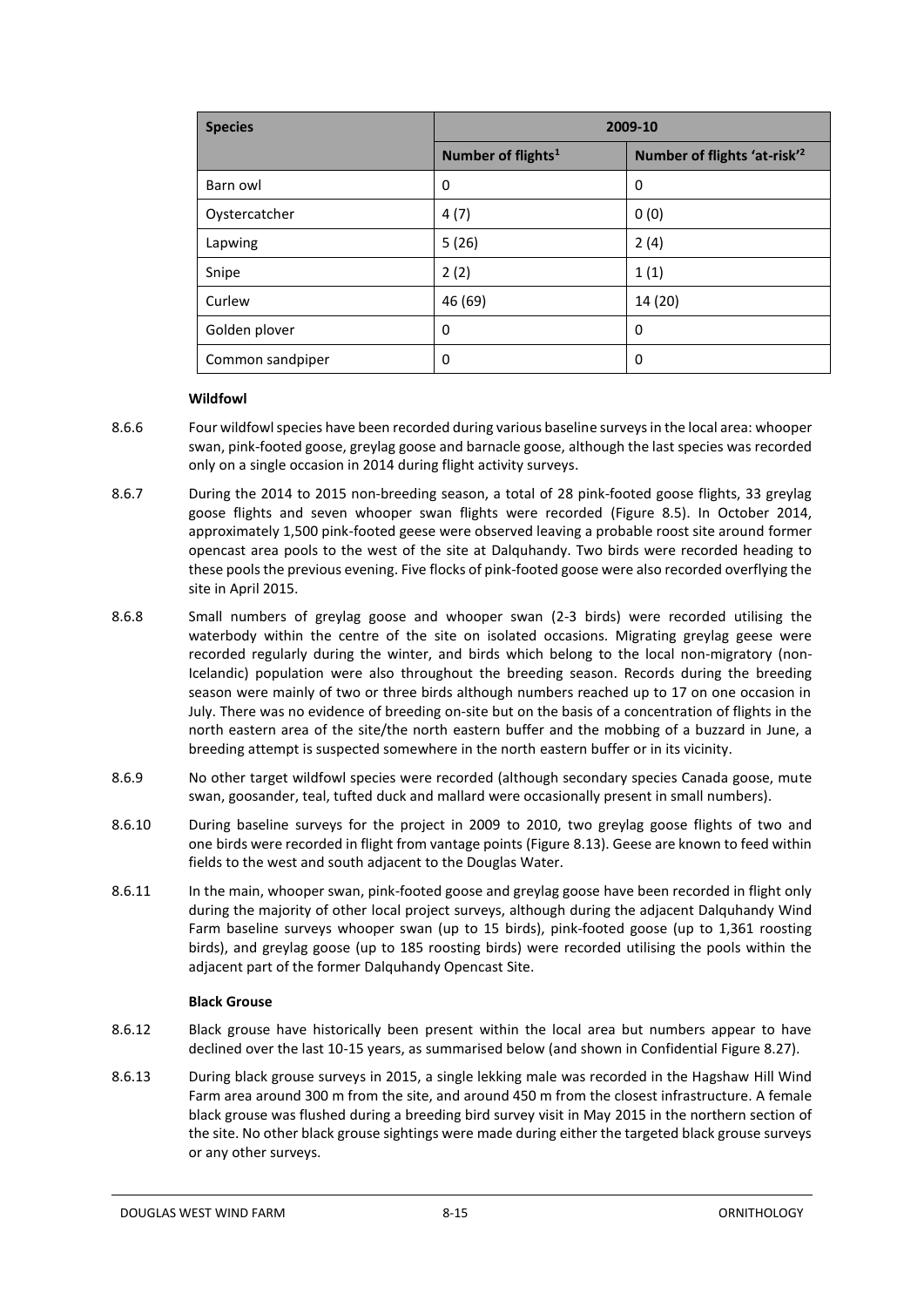- 8.6.14 During 2010 black grouse surveys for the project, a lek of two males was recorded at an approximately similar location to that in 2015. This lek site appears to be well established, as it formed one of the four lek sites identified by Zisman *et al.* (2009) in 2003 and 2004 that were within the 1.5 km buffer zone of the site (all others being more distant from the site). A total of 4-6 males (plus two females) were recorded lekking at the four lek sites in 2003-04. According to the Galawhistle Wind Farm ES (Infinis, 2010), by 2007 only two leks remained, each consisting of a single male. During Hagshaw Hill Extension Wind Farm construction in late April 2008, a black grouse survey found no signs of presence on site.
- 8.6.15 Black grouse records around the constructed Hagshaw Hill Extension from 2009 to 2013 were provided by ScottishPower Renewables (SPR). Birds were recorded mainly over 1.5 km south-west of the site, and further south-west than the 2010 record. These records were mainly males in April/May. None were of lekking birds and SPR is not aware of a lek within their site, though suspects that one may be, or may have been somewhere in the local vicinity. In 2013, a black grouse was recorded in flight around the area of tree planting (part of the Hagshaw Hill Extension management plan) adjacent to the site boundary. An ad hoc winterrecord (2013/14) ofthree male and one female birds around Burnt Rig was also provided. An additional record of a single, non-lekking male on the access track (April 2015) was also in the vicinity of the ad hoc record.
- 8.6.16 At Galawhistle, no leks were recorded within 2 km of the site, instead occurring over 2 km west of Galawhistle. Individual birds were recorded occasionally at Cumberhead, but no lekking activity was observed.
- 8.6.17 At Nutberry Hill, two leks were located within the wider area in 2004 (over 2 km west of the site), but none were present in 2005. It was reported in the Nutberry Hill ES (Nutberry Wind Energy, 2006) that stalkers and local landowners have commented that previously strong populations have declined at that site.

#### **Raptors and Owls**

- 8.6.18 No target raptor species have been recorded breeding within the site and 2 km buffer during baseline surveys for the Revised Development or other local projects. Discussions with the South Strathclyde Raptor Study Group between December 2014 and April 2015 backed up these findings, although it should be noted that coverage by the Raptor Study Group has been incomplete, and so historic breeding cannot be completely ruled out. The closest historic breeding records of hen harrier, merlin and short-eared owl have mainly occurred south of the Douglas Water over 4 km from the site (data provided by the South Strathclyde Raptor Study Group). Goshawk very probably bred within the 2 km buffer zone or further out during the preceding five years, but the species was not monitored on a regular basis. Goshawk was confirmed as breeding within the north of the Cumberhead 2 km survey buffer in 2013 and assessed as probably breeding within the survey buffer area in 2014.
- 8.6.19 Raptor surveys during the 2015 breeding season recorded flights of hen harrier, goshawk, merlin and peregrine, but no associated breeding activity (Figure 8.24).
- 8.6.20 A male hen harrier was recorded foraging in the north-western 2 km buffer of the site, west of Brackenside on 10 April 2015, where two days later a male was also recorded during a flight activity survey, after coming from the south western corner of the site. There were three sightings in the southern 2 km site buffer where a ringtail hen harrier was seen twice in quick succession foraging, then spiralling high and away south towards Glentaggart on 16 April 2015, and a male was seen in the southern 2 km site buffer on the Hagshaw Extension Wind Farm boundary on 26 July 2015. All five sightings were believed to be potentially associated with known territories in the Galawhistle area/Muirkirk and North Lowther SPA to the west and Weston Hill to the south.
- 8.6.21 There was a single goshawk sighting on 10 April 2015 on the periphery of the western 2 km site buffer and high above the plantation, with old signs of potential territorial occupancy on the periphery of the eastern buffer recorded on 22 May 2015.
- 8.6.22 During all surveys, male peregrines were recorded on two occasions in April, and on single occasions in May and June 2015. Three observations were made in the western 2 km buffer and one in the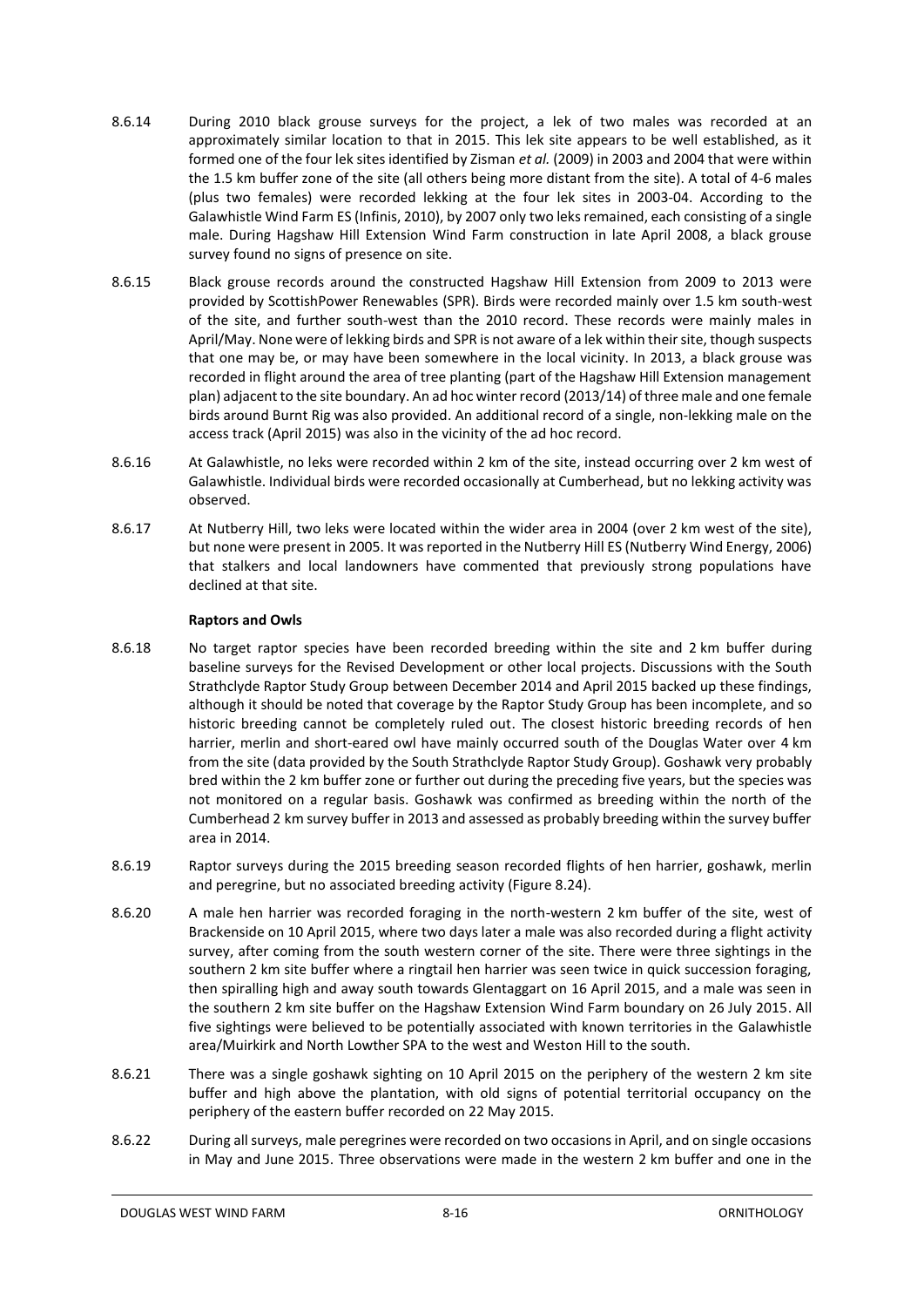northern buffer but none was in suitable breeding habitat. There is not believed to be any suitable breeding habitat on site or in the 2 km buffer but suitable habitat does exist in the wider area.

- 8.6.23 There was a single merlin record of an individual hunting in the northern 500 m buffer on 7 May 2015.
- 8.6.24 In addition to the above target species, there were a large number of sightings of secondary species buzzard, kestrel, sparrowhawk, raven, tawny owl and long-eared owl.
- 8.6.25 During flight activity surveys in the 2014 to 2015 non-breeding season, hen harrier was frequently recorded hunting (45 records up to the end of March), comprising at least two female/ringtails and one adult male (Figure 8.6). There were also single records of barn owl and merlin (Figure 8.7).
- 8.6.26 No target raptor species were recorded breeding within the Study Area in 2010. During vantage point surveys hen harrier was recorded on eight occasions, six of which were in the non-breeding season (including three flights on the same day which were likely to be the same individual) (Figures 8.13 and 8.14). Merlin was recorded on two occasions, with single observations of osprey (two birds) and peregrine. There was a single record of one long-eared owl adult and two or three juveniles, calling in the plantation (location unknown).
- 8.6.27 Peregrine and barn owl were recorded breeding within the Galawhistle Study Area, both over 2 km west of the Revised Development site. At Nutberry Hill in 2003 to 2004, peregrine was recorded breeding within that EIA Study Area, and goshawk was considered likely to be breeding, but no nest site was confirmed.
- 8.6.28 Non-breeding raptor species regularly recorded in flight during baseline surveys for other local projects were hen harrier, merlin and peregrine, with less frequent records of short-eared owl, osprey, red kite and goshawk.

#### **Barn Owl**

- 8.6.29 Barn owl surveys were carried out in January-February, May, June and September 2015 in suitable habitat within the site and a buffer zone of at least 1 km surrounding the then (larger) turbine envelope.
- 8.6.30 Due to the open nature of the site and the surrounding area being dominated by coniferous plantations, there are no mature trees with suitable cavities with barn owl nest potential within the site and few within the surrounding 1 km buffer. Moreover, the often heavily grazed moorland of the entire southern section of the site presented sub-optimal foraging habitat for barn owls.
- 8.6.31 No barn owl signs were recorded within the site, but signs were found in three localities near, or outside of the 1 km buffer edge (see Appendix 8.1, Confidential Annex D and Figure 8.28 for details). No evidence of breeding was recorded, and structures were likely used as temporary roost sites instead. In June 2015 dusk vantage point watches from two locations along the southern section of the access road to the site did not record any activity.
- 8.6.32 A desk-based study did not reveal any historic breeding records within 1 km, and the nearest known nest site occurred over 1 km from the nearest proposed turbine and thus likely outside the core barn owl range of 1 km to 1.5 km during the breeding season (Shawyer, 1990) (Figure 8.29). The resident of the farm at that location indicated that historically the species had bred there, but had not done so in recent years. Barn owls were recorded infrequently during surveys for other wind farm developments, and again no breeding was recorded.

#### **Waders**

8.6.33 Breeding bird surveys in 2015 recorded seven breeding wader species. These were curlew, lapwing, common sandpiper, snipe, redshank, oystercatcher and ringed plover. The total number of territories determined within the Study Area was 39 (see Table 8.9 and Figure 8.25).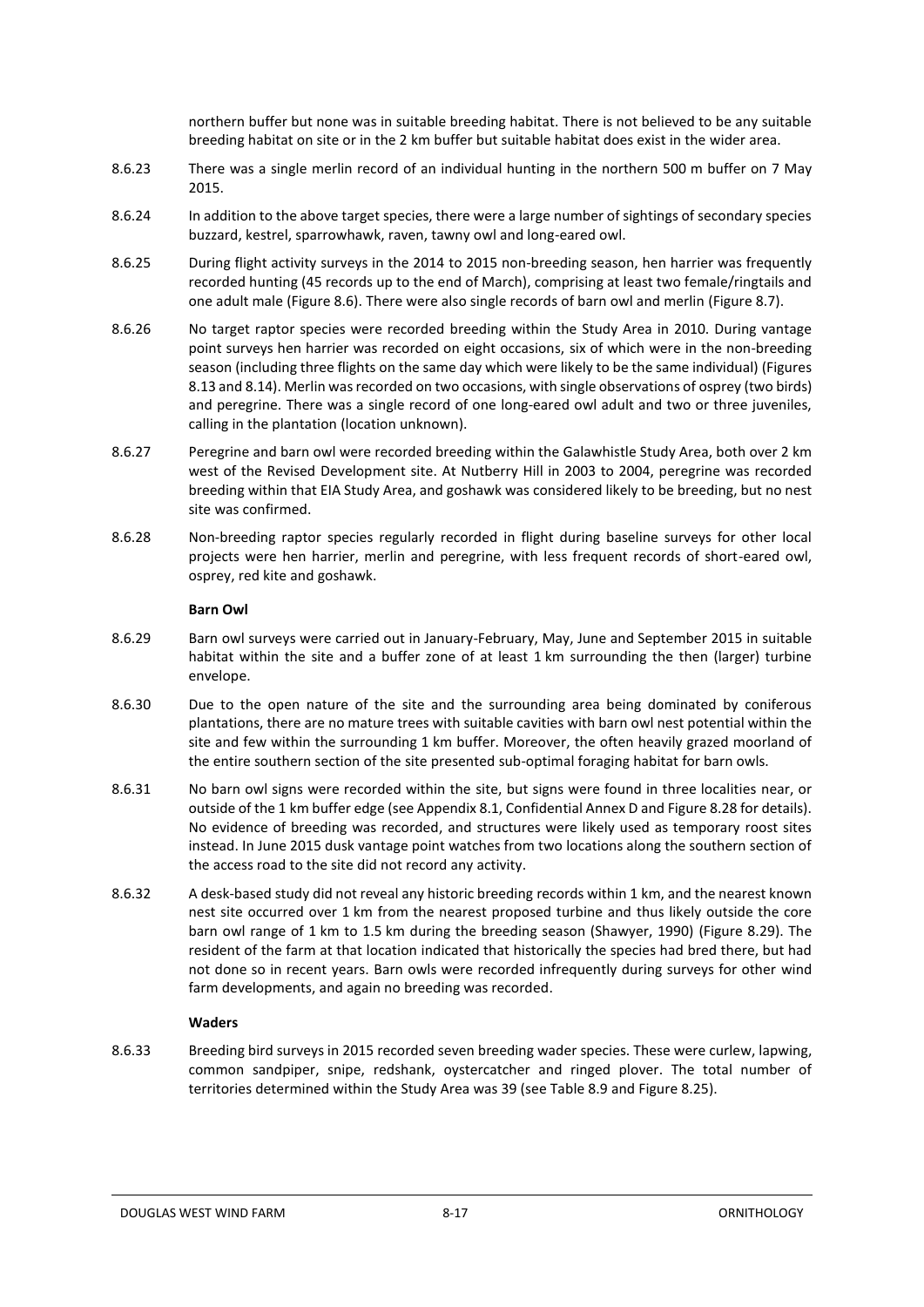| <b>Species</b>       | <b>Assumed Occupied Territories</b> |                    |                                |  |
|----------------------|-------------------------------------|--------------------|--------------------------------|--|
|                      | <b>Total</b>                        | <b>Within Site</b> | Within 500 m buffer of<br>site |  |
| Oystercatcher        | 3                                   | $\Omega$           | 3                              |  |
| Lapwing              | 7                                   | $\overline{2}$     | 5                              |  |
| <b>Ringed Plover</b> | $\overline{2}$                      | $\Omega$           | $\overline{2}$                 |  |
| Curlew               | 5                                   | $\overline{2}$     | 3                              |  |
| Common Sandpiper     | 5                                   | $\overline{2}$     | 3                              |  |
| Redshank             | 4                                   | $\mathbf{1}$       | 3                              |  |
| Snipe                | 13                                  | 7                  | 6                              |  |
| <b>Total</b>         | 39                                  | 14                 | 25                             |  |

**Table 8.9 – Numbers of assumed breeding wader territories within the Study Area**

- 8.6.34 Most territories observed were located outside of the site. There were concentrations around the ponds at the adjacent Dalquhandy site in the western and north-western buffer zones, where 13 territories were recorded, compared to only five at ponds within the site.
- 8.6.35 Five territories were at or near the pond in the north western section of the site and three territories were in the Alder Pond/Disposal Point (DP) area.
- 8.6.36 Snipe was the most common and widespread wader species, occurring more or less throughout the Study Area. Curlew was largely confined to the moorland in the southern half of the Study Area (as well as in the southern buffer), while lapwing, common sandpiper and redshank were all closely linked to ponds.
- 8.6.37 A similar number of territories involving the same species were recorded during wader and common bird census bird surveys for the project in 2010 (Table 8.10). Curlew and snipe territories were mainly within grassland untouched by opencast operations. Ringed plover, lapwing and redshank territories were around the main pond and around the former coal-processing site.
- 8.6.38 During flight activity surveys in 2009 to 2010, lapwing was recorded in the summer months, and 69 curlew individual flights were recorded during the breeding season. Low numbers of oystercatcher and snipe flights were also observed (Figure 8.17).
- 8.6.39 A difference between the 2015 survey and the 2010 survey (which involved only three visits and omitted the early part of the breeding season), was that the 2010 survey recorded seven to eight territories at the main pond in the centre of the site, while the 2015 survey did not record any wader territories in that locality. In 2010 the water level in that pond was described as very low with much exposed gravel, whereas due to high rainfall in April and May 2015 the water level in that pond was at its maximum for most of the breeding season with no exposed gravel or mud and thus not presenting any suitable breeding habitat for the species that bred there in 2010 (oystercatcher, lapwing, ringed plover, common sandpiper and redshank). The spread of shrubs and trees along the banks in the intervening period may also have deterred waders from breeding at this pond.
- 8.6.40 Another difference related to the former DP area where the 2010 survey recorded at least one common sandpiper and two redshank territories. In 2010 there were drainage ditches and lagoons at this locality but by 2015 all lagoons had been filled in and a single drainage channel remained, leading to a virtual absence of waders in that area, apart from one snipe territory.
- 8.6.41 A summary of breeding wader species recorded during baseline surveys for each local wind farm development is presented in Table 8.10 below. Note that there is some overlap in survey areas and so local populations are unlikely to be obtained by summing territory numbers across developments.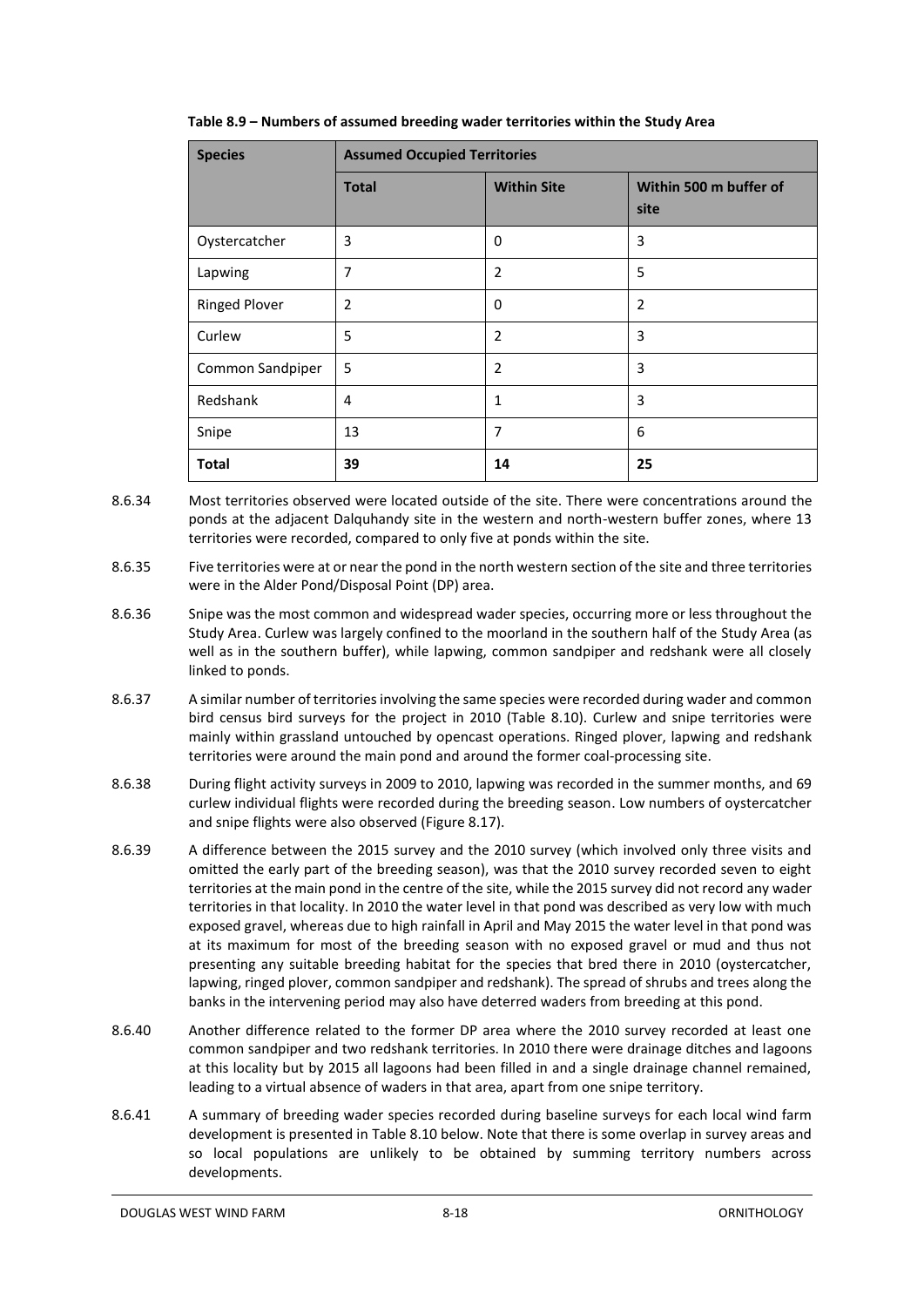- 8.6.42 Overall a broadly similar picture emerged from all data sources, bearing in mind successional and human-induced changes that occurred between the surveys. A significant proportion of waders bred in the vicinity of ponds, particularly in the north-western section of the site and on the immediately adjacent Dalquhandy site.
- 8.6.43 During winter months, flocks of golden plover were recorded during baseline surveys for the Revised Development, and all other local wind farms. A flock of 180 birds was recorded in October 2014, but the species was absent on all other survey dates in 2014 to 2015. During 2009 – 2010 surveys of the site, birds were recorded during the initial scoping visit only but at the adjacent part of the former Dalquhandy opencast, up to 138 golden plover were observed during winter surveys. Curlew, snipe, oystercatcher and lapwing were also recorded on occasion in small numbers in 2014 to 2015.

| <b>Development</b>                     | <b>Curlew</b>  | <b>Snipe</b>             | Lapwing                  | <b>Ringed</b><br>plover      | Oyster-<br>catcher       | <b>Redshank</b>          | <b>Common</b><br>sandpiper |
|----------------------------------------|----------------|--------------------------|--------------------------|------------------------------|--------------------------|--------------------------|----------------------------|
| Consented<br>Development<br>2015       | $\overline{4}$ | 7                        | 4                        | $\mathbf{1}$                 | $\overline{2}$           | 3                        | 4                          |
| Proposed<br>Development<br>2010 (DWCW) | $\overline{4}$ | 4                        | $\mathbf{1}$             | 4                            | 1                        | 2                        | $\overline{2}$             |
| Dalquhandy                             | 4              | 8                        | 10                       | 6                            | 3                        | 3                        | 11                         |
| Hagshaw Ext                            | 5              | $\overline{\phantom{a}}$ | $\overline{\phantom{a}}$ | $\qquad \qquad \blacksquare$ | $\overline{\phantom{0}}$ | $\overline{\phantom{a}}$ | $\overline{\phantom{a}}$   |
| Poniel                                 | P              | P                        | $\overline{\phantom{a}}$ | P                            | P                        | P                        | P                          |
| Cumberhead                             | $9 - 15$       | $1 - 4$                  | B                        | P                            | P                        | P                        | $\mathbf{1}$               |
| Galawhistle                            | 14             | 6                        | $\overline{2}$           | 4                            | 11                       | $\overline{\phantom{a}}$ | $\overline{7}$             |
| Nutberry                               | B              | B                        | $\overline{\phantom{a}}$ | $\overline{\phantom{a}}$     | $\overline{\phantom{a}}$ | $\overline{\phantom{a}}$ | $\overline{\phantom{a}}$   |
| <b>Broken Cross</b>                    | $\mathbf{1}$   | P                        | $\overline{\phantom{a}}$ | 4                            |                          | $\overline{\phantom{a}}$ |                            |

**Table 8.10 – Wader Species Recorded during Baseline Surveys for Wind Farm Developments (number of territories)**

B = breeding recorded, but no numbers provided. P = present, but non-breeding within the Study Area.

# <span id="page-20-0"></span>8.7 Potential Effects

- 8.7.1 The assessment of potential effects is based upon the Revised Development description outlined in Chapter 3 and is structured as follows:
	- **Scoped in VORs, and all other receptors that have been scoped out;**
	- **Construction effects;**
	- **•** Operational effects;
	- Decommissioning effects: and
	- Cumulative effects.

# *Scoped in VORs*

8.7.2 The assessment is applied to those 'scoped-in' VORs of Moderate or High Nature Conservation Importance that are known to be present within the Study Area (as confirmed through survey results and consultations outlined above). These comprise: pink-footed goose, greylag goose, black grouse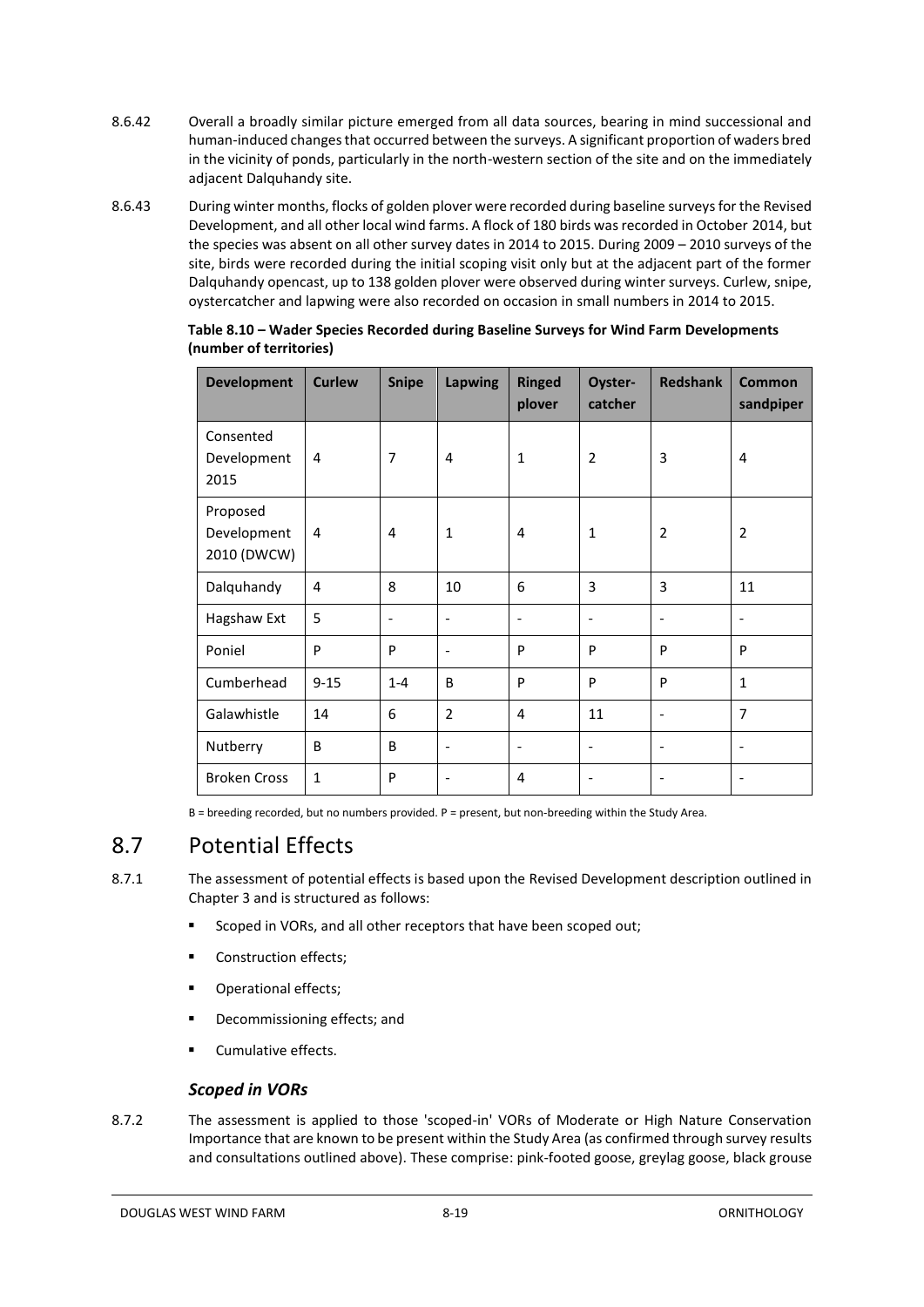and hen harrier, (Table 8.11). In addition the overall breeding wader assemblage has been considered as a single VOR.

| <b>Species</b>    | <b>Nature</b><br><b>Conservation</b><br><b>Importance</b> | Reason                                                                                                     |
|-------------------|-----------------------------------------------------------|------------------------------------------------------------------------------------------------------------|
| Pink-footed goose | Moderate                                                  | Amber-listed, regularly occurring migratory species                                                        |
| Greylag goose     | Moderate                                                  | Amber-listed, regularly occurring migratory species                                                        |
| Black grouse      | Moderate                                                  | BoCC Red-listed; LBAP indicator species for Upland<br>Habitats; sensitive to wind farm impacts (SNH, 2006) |
| Hen harrier       | Moderate                                                  | Annex I, Schedule 1 and BoCC Red-listed                                                                    |
| Wader assemblage  | Moderate                                                  | BoCC Red- and Amber-listed; Species included in<br>LBAP's Clyde Waders Project                             |

**Table 8.11 – Nature Conservation Importance of Scoped In VORs**

<span id="page-21-0"></span>8.7.3 In addition, it is necessary to consider each VOR's Conservation Status when assessing the likely impacts [\(Table 8.12\)](#page-21-0).

|  | Table 8.12 – Conservation Status of Scoped In VORs |
|--|----------------------------------------------------|
|--|----------------------------------------------------|

| <b>Species</b>       | <b>Conservation Status</b><br><b>Information</b> | <b>Conservation Status</b>                                                                                                                                                                                                                                                                                                                                                                                         |
|----------------------|--------------------------------------------------|--------------------------------------------------------------------------------------------------------------------------------------------------------------------------------------------------------------------------------------------------------------------------------------------------------------------------------------------------------------------------------------------------------------------|
| Pink-footed<br>goose | Amber List (WL, WI)                              | The Greenland/Iceland pink-footed goose population<br>winters almost exclusively in Britain. The British<br>estimate (Musgrove et al. 2013) is 360,000 individuals.<br>The national population has shown a long-term<br>(1988/89 - 2013/14) increase of 108 % and a ten-year<br>(2003/04 - 2013/14) 37 % increase (Hayhow et al.<br>$2017$ ).<br>The population is therefore in favourable conservation<br>status. |
| Greylag goose        | Amber List (WL)                                  | The Iceland greylag goose breeds in Iceland and winters<br>almost elusively in Britain. The British estimate<br>(Musgrove et al. 2013) is 85,000 individuals. The<br>national population has shown a slight long-term<br>(1988/89 - 2013/14) decrease of 15 % but a ten-year<br>(2003/04 - 2013/14) 8 % increase (Hayhow et al. 2017).<br>The population is therefore in favourable conservation<br>status.        |
| <b>Black grouse</b>  | Red List $(BDp1, BDp2)$ ,<br>BDMr <sup>2</sup>   | Black grouse is Red-listed due to an historical decline in<br>the UK between 1800 and 1995, without substantial<br>recent recovery. It also qualifies due to a severe decline<br>in the UK breeding population size of >50 % over 25<br>years.                                                                                                                                                                     |
|                      |                                                  | Breeding numbers in the UK declined by 80 % between<br>1991 and 2004. Sim et al. (2008) estimated there to be<br>5,078 male black grouse in the UK in 2005, with<br>approximately two-thirds of these occurring in Scotland.<br>However, Forrester et al. (2007) estimate that in                                                                                                                                  |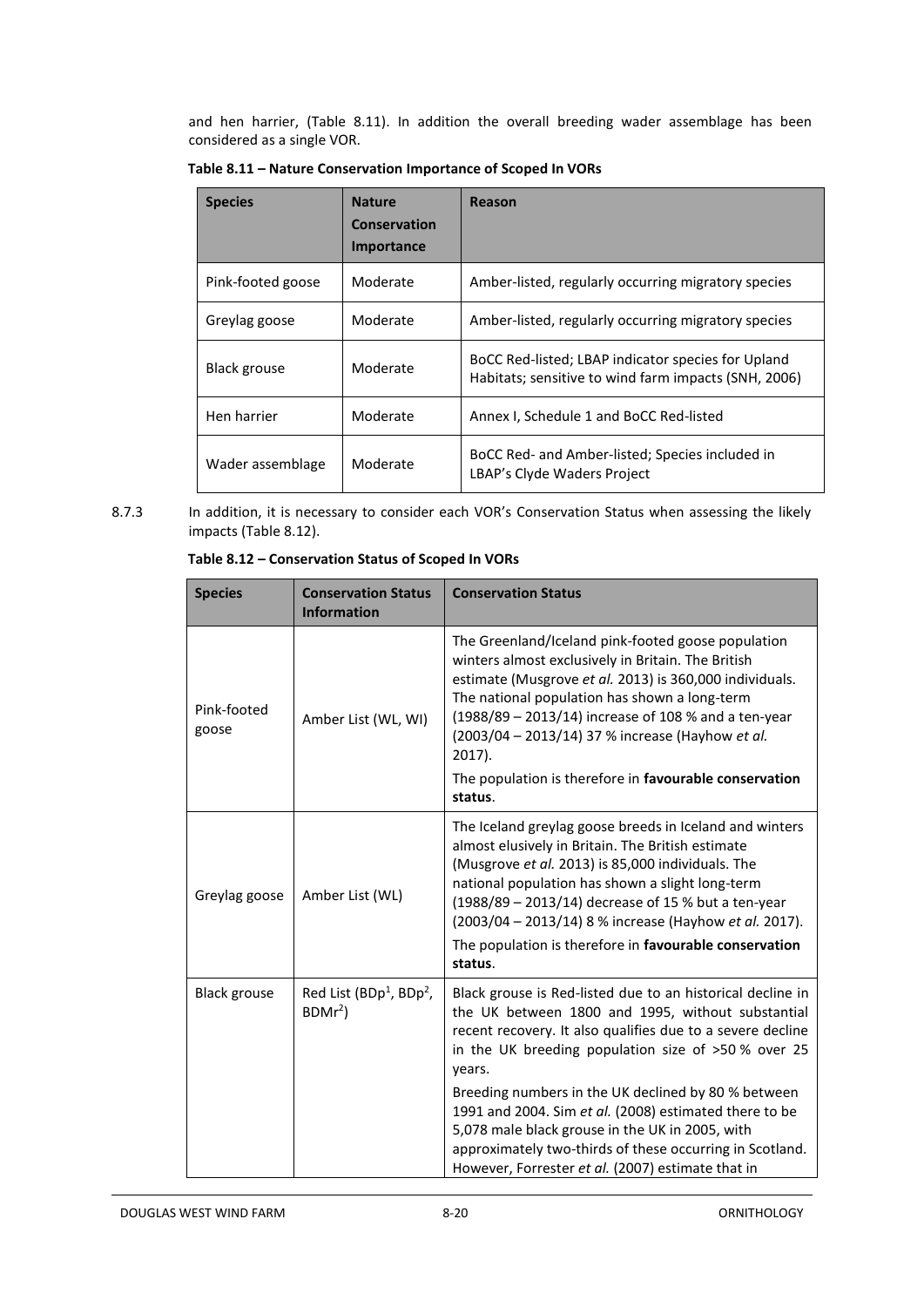| <b>Species</b>      | <b>Conservation Status</b><br><b>Information</b>                                                                  | <b>Conservation Status</b>                                                                                                                                                                                                                                                                                                                                                                                                                                                                                                                                                               |
|---------------------|-------------------------------------------------------------------------------------------------------------------|------------------------------------------------------------------------------------------------------------------------------------------------------------------------------------------------------------------------------------------------------------------------------------------------------------------------------------------------------------------------------------------------------------------------------------------------------------------------------------------------------------------------------------------------------------------------------------------|
|                     |                                                                                                                   | Scotland there are around 3,550 to 5,750 lekking males,<br>representing about 71 % of the British population. In<br>Scotland the breeding range is contracting and numbers<br>are declining, though the rate of decline varies<br>regionally, being highest in southern Scotland. Recent<br>lek surveys in the region showed a 64 % decline<br>between 1989-99 and 2006-12 (Warren et al. 2014). In<br>the latter period, the numbers in the Southern Uplands<br>were 133 males attending 41 leks, down from 298 (76<br>leks).<br>The national and regional populations are therefore in |
|                     |                                                                                                                   | unfavourable conservation status.                                                                                                                                                                                                                                                                                                                                                                                                                                                                                                                                                        |
| Hen harrier         | Red List (HD)                                                                                                     | Hen harrier is Red-listed due to an historical decline in<br>the UK between 1800 and 1995, without substantial<br>recent recovery.                                                                                                                                                                                                                                                                                                                                                                                                                                                       |
|                     |                                                                                                                   | The UK and Isle of Man hen harrier population was<br>estimated at 662 territorial pairs in 2010, which is a<br>decline of 18 % since 2004. Scotland holds the bulk (76 %)<br>of the population (505 territorial pairs, where a decline<br>of 20 % since the previous survey was observed (Hayhow<br>et al. 2013). Thus the national population is considered<br>to be in unfavourable conservation status.                                                                                                                                                                               |
|                     |                                                                                                                   | The regional NHZ 19 (Southern Uplands and Inner<br>Solway) population was considered by Fielding et al.<br>(2011) to be in unfavourable conservation status due to<br>low productivity levels, potentially related to<br>persecution.                                                                                                                                                                                                                                                                                                                                                    |
|                     | Lapwing: Red List<br>$(BDP1, BDP2, ERLOB)$<br>(VU))                                                               | According to Hayhow et al. (2017), a number of wader<br>species have endured a long-term national decline,<br>including curlew (-64 %), lapwing (-63 %), and common                                                                                                                                                                                                                                                                                                                                                                                                                      |
|                     | Curlew: Red List<br>(BDMp <sup>1</sup> , BDp <sup>2</sup> , BI,<br>ERLOB (VU))                                    | sandpiper (-47 %). Overall the national populations of<br>waders are considered to be in unfavourable<br>conservation status.                                                                                                                                                                                                                                                                                                                                                                                                                                                            |
|                     | Snipe: Amber List<br>(BDMr <sup>2</sup> )                                                                         | According to the South Lanarkshire Biodiversity<br>Partnership's Clyde Waders Project, "recent surveys                                                                                                                                                                                                                                                                                                                                                                                                                                                                                   |
| Wader<br>assemblage | Redshank: Amber<br>List (BDMp <sup>1</sup> ,<br>WDMp <sup>1</sup> , BDMr <sup>1,</sup><br>BDMr <sup>2</sup> , WI) | across South Lanarkshire indicate serious declines in<br>lapwing, redshank and curlew, with long term trends in<br>snipe also showing a decline". These species' NHZ<br>populations are therefore considered to be in<br>unfavourable conservation status.                                                                                                                                                                                                                                                                                                                               |
|                     | Ringed plover: Red<br>List (BDMp <sup>1</sup> , WDp <sup>1</sup> ,<br>WDMp <sup>2</sup> , WI)                     |                                                                                                                                                                                                                                                                                                                                                                                                                                                                                                                                                                                          |
|                     | Oystercatcher:<br>Amber List (ERLOB<br>(VU), WL, BI, WI)                                                          |                                                                                                                                                                                                                                                                                                                                                                                                                                                                                                                                                                                          |
|                     | Common sandpiper:<br>Amber List (BDMp <sup>1</sup><br>$BDMp2$ )                                                   |                                                                                                                                                                                                                                                                                                                                                                                                                                                                                                                                                                                          |

**BoCC criteria (Eaton** *et al.* **2015):**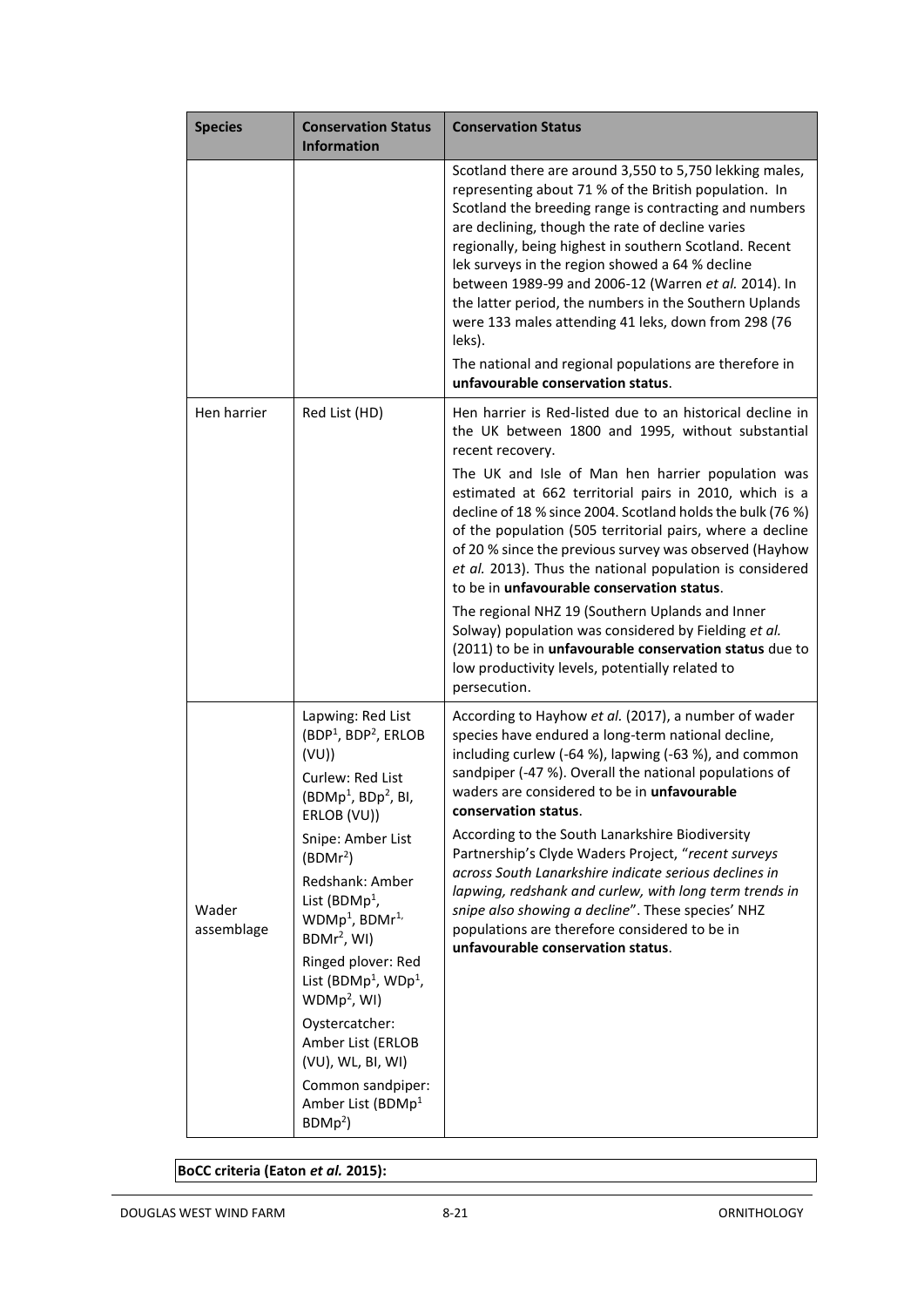**HD** Historical Decline. A severe decline in the UK between 1800 and 1995, without substantial recent recovery.

**HDrec** Historical Decline – Recovery. Red listed for Historical Decline in a previous review but with substantial recent recovery (more than doubled in the last 25 years).

**BR and WR** Rarity. UK breeding population of less than 300 pairs (BR), or non-breeding population of less than 900 individuals (WR).

**BDp** Breeding Population Decline. Severe decline in the UK breeding population size, of >50%, over 25 years (BDp<sup>1</sup>) or the entire period used for assessments since the first BoCC review, starting in 1969 ("longer-term") (BDp<sup>2</sup>)

**BDMp** Breeding Population Decline. Moderate decline in the UK breeding population size, of more than 25%, over 25 years (BDMp<sup>1</sup>) or the entire period used for assessments since the first BoCC review, starting in 1969 ("longer-term") (BDMp<sup>2</sup>).

**BDMr<sup>1</sup>/<sup>2</sup>:** Moderate breeding range decline over 25 years/longer term

**BI** International Importance. At least 20% of the European breeding population found in the UK.

WDMp<sup>1</sup>/<sup>2</sup>: Moderate non-breeding population decline over 25 years/longer term.

**WL** Localisation. At least 50% of the UK non-breeding population found in 10 or fewer sites.

**WI** International Importance. At least 20% of the European non-breeding population found in the UK.

**ERLOB** Threatened in Europe. VU = Vulnerable

# *Scoped Out Designated Sites and Species*

- 8.7.4 As confirmed by SNH during consultation (see [Table 8.1\)](#page-6-0), no likely significant effects on the qualifying interests of the Muirkirk and North Lowther Uplands SPA (plus its constituent SSSIs) are anticipated as a result of the Revised Development. There are no other internationally or nationally designated sites for ornithology within 20 km of the site. Due to the ecology of the species listed and distance from the Revised Development site, no connectivity to the Clyde Valley Woodlands NNR is predicted. As a result, all designated sites and their populations, including Muirkirk and North Lowther Uplands SPA (plus its constituent SSSIs) have been scoped out of the assessment.
- 8.7.5 Due to the lack, or low numbers of "at-risk" flights or breeding activity recorded during baseline surveys, and lack of habitat suitability within the site, the following target species recorded in 2014 to 2015 or 2009 to 2010 have also been scoped out:

#### **Wildfowl:**

8.7.6 Whooper swan, barnacle goose: due to the low numbers of flights and no usage of site.

#### **Raptors and owls:**

- 8.7.7 Merlin, peregrine, osprey, red kite and short-eared owl: due to no breeding attempts within 2 km of the Revised Development site and low numbers of flights during baseline survey periods.
- 8.7.8 Barn owl: due to no breeding attempts within 1 km of the Revised Development site, lack of suitable breeding habitat, and low activity levels recorded during baseline surveys (one flight during a vantage point survey).
- 8.7.9 Long-eared owl: probable breeding in the local area, but no habitat likely to be affected.

#### *Construction*

#### **Predicted Effects**

8.7.10 The main potential impacts of construction activities across the Revised Development site are the displacement and disruption of breeding and foraging birds as a result of noise and general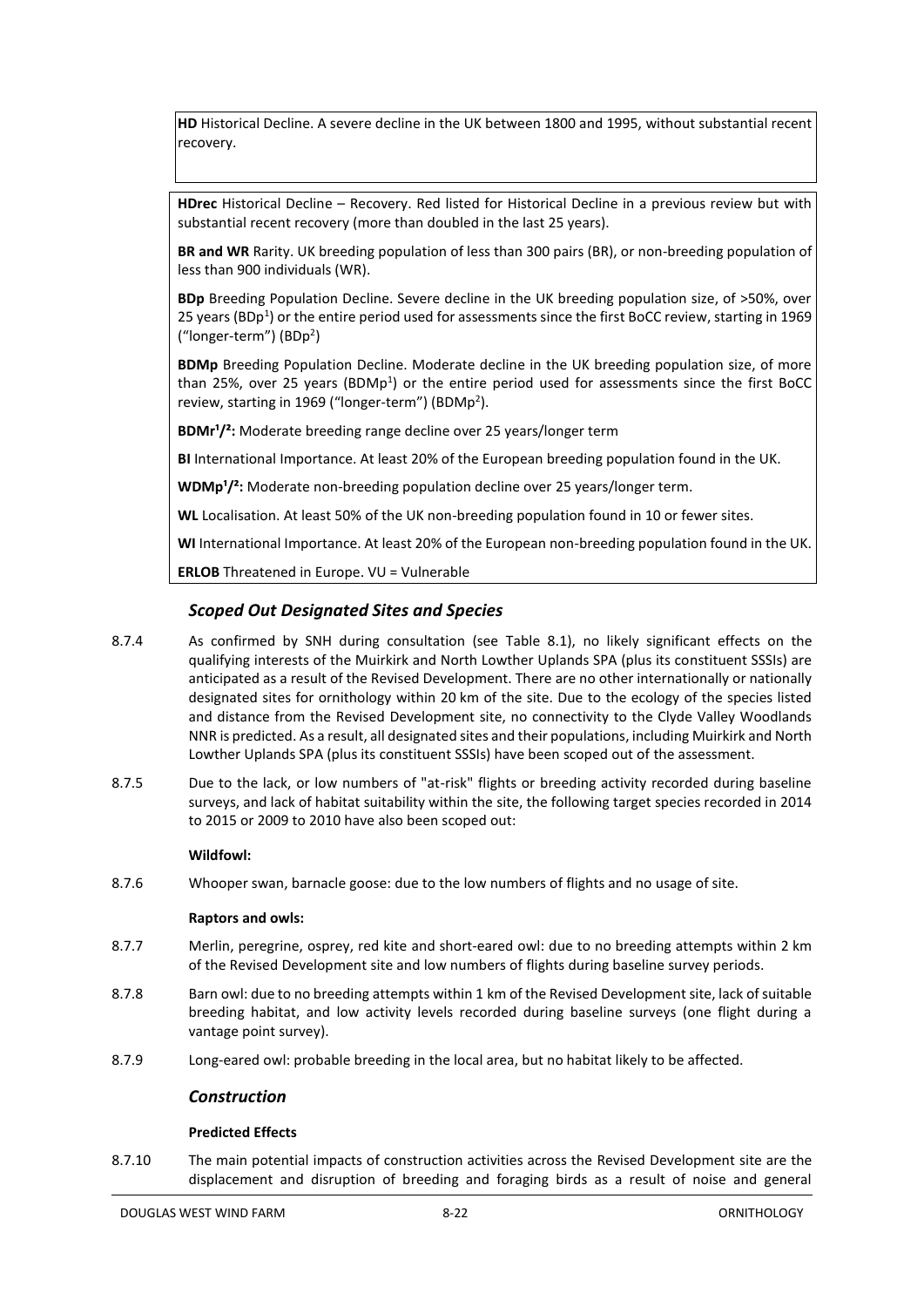disturbance over a short-term period (either the duration of a particular construction activity within working hours, or the duration of the whole construction period, around 12 months). Pearce-Higgins *et al*. (2012) found that densities of a number of bird species declined at wind farm sites during construction, but that in most cases numbers returned to previous levels once construction was complete.

- 8.7.11 Impacts on birds would be confined to areas in the locality of construction compounds, turbines, tracks and other infrastructure. Few attempts have been made to quantify the effects of disturbance of birds due to activities of this type, and much of the available information is inconsistent. However, as a broad generalisation, larger bird species such as raptors, or those that feed in flocks in the open tend to be more susceptible to disturbance than small birds living in structurally complex habitats (such as woodland, scrub and hedgerow) (Hill *et al*. 1997).
- 8.7.12 Direct habitat loss will also occur due to the Revised Development's construction, which will be both short-term and reversible (e.g. laydown areas) and long-term and potentially permanent (access tracks and turbines). This may impact on breeding or foraging individuals. In respect of the Revised Development, it is noted that direct loss of habitats will be less than at many similarly-sized wind farms due to the existing private haul road running through the Revised Development site.

#### **Geese**

- 8.7.13 **Impact**: roosting and over-flying geese may be displaced from the Revised Development site and surrounding area during construction, either by disturbance or direct habitat loss.
- 8.7.14 **Nature Conservation Importance**: as Amber-listed, regularly occurring migratory species, pinkfooted goose and greylag goose are of Moderate conservation importance (Table 8.10).
- 8.7.15 **Conservation Status**: The regional/NHZ and national populations are likely to be in Favourable conservation status.
- 8.7.16 **Magnitude of Change**: Both pink-footed goose and greylag goose were regularly recorded in flight over the site during baseline surveys.
- 8.7.17 During the 2014 to 2015 autumn migration, up to 1,500 pink-footed geese were recorded roosting in the local area, west of the site. Birds were observed flying within the site, up to the end of April 2015. The species was however absent in 2009 to 2010 surveys. Surveys for the adjacent Dalquhandy Wind Farm in 2011 to 2012 recorded up to 2,400 pink-footed geese, and up to 185 greylag geese roosting on ponds within the Dalquhandy Wind Farm site, again during 2012 autumn passage in particular.
- 8.7.18 According to the Dalquhandy Wind Farm Supplementary Environmental Information Report (2013), the observed activity during early autumn 2012 may indicate that the Dalquhandy site is being utilised as a staging post for migrating pink-footed goose. This was considered likely to be a temporal phenomenon limited to certain key periods of the migration period (i.e. autumn and early winter). That site is not recognised by SNH or other organisations as a pink-footed goose roost, and the evidence in 2009 to 2010 and 2014 to 15 suggests that site is used infrequently.
- 8.7.19 The main system of ponds, forming part of the previous opencast working areas, are to the northwest of the site, with the closest turbine (turbine 1 (T01)) around 500 to 600 m from the nearest pond where activity was recorded. Masden (1985) reported that pink-footed geese were disturbed by vehicle movements up to a distance of 500 m in autumn, suggesting that It is possible that roosting birds may be disturbed by construction activities associated with turbines (particularly T01). Keller (1991) however found that pink-footed geese wintering in north-east Scotland tended to avoid areas of fields only 100 m from the nearest road and fields with centres closer than 100 m from a road were not visited, showing that disturbance distances may differ depending on sitespecific conditions (i.e. if the site is of particular importance to birds, there may be some tolerance to activities).
- 8.7.20 It should be noted that consented turbines on the adjacent Dalquhandy Wind Farm site will be closer to these ponds than any of the turbines within the Revised Development, which means that birds may already be tolerant of human activities nearby (or alternatively birds will cease to use the ponds).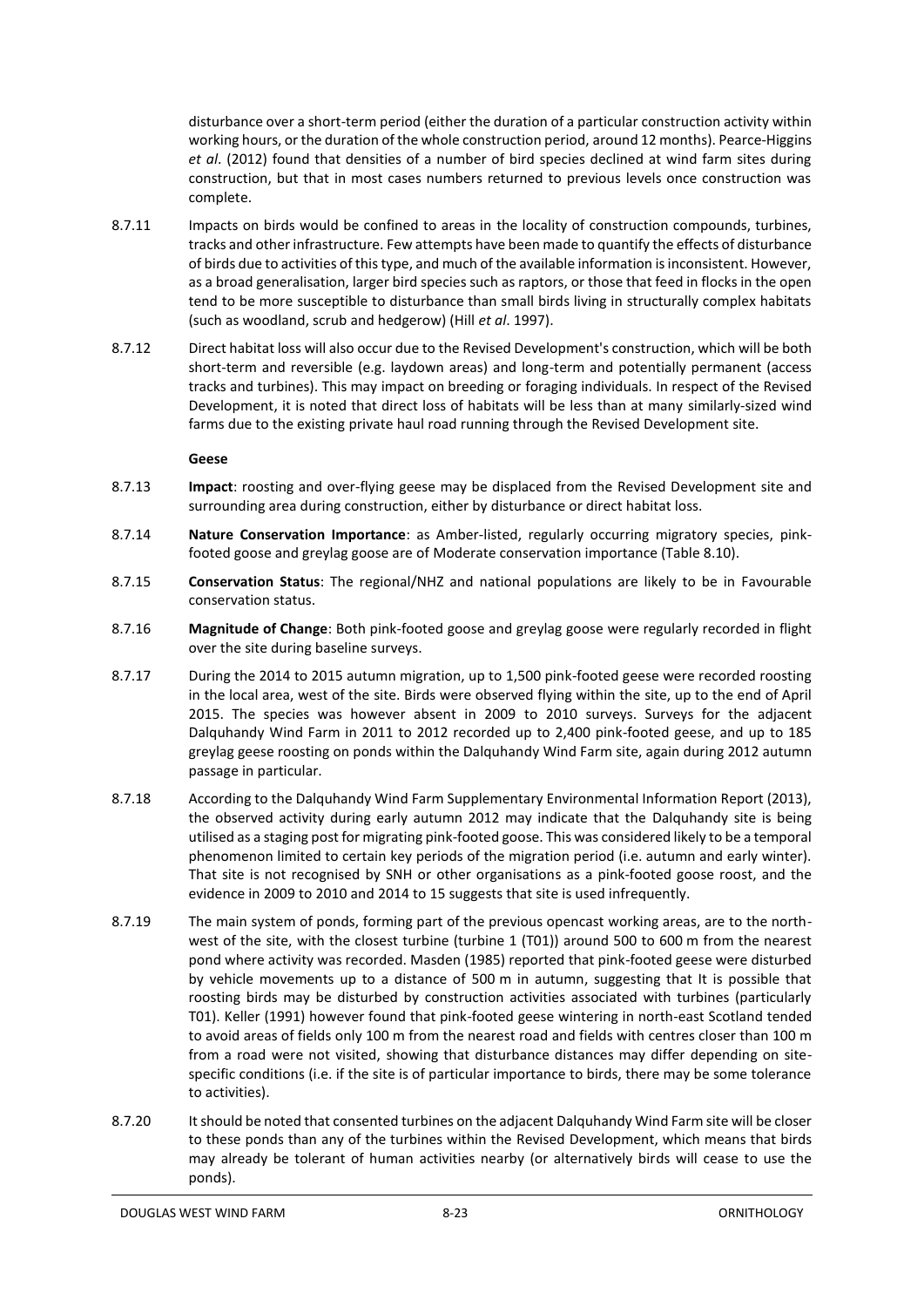- 8.7.21 Two or three greylag geese were recorded utilising the large waterbody within the Revised Development site on occasion during 2014 and 2015. The species was far less common during 2009 to 2010, with only two flight events, although again two individuals were recorded using the pond on one occasion (likely to be a local feral pair previously recorded breeding around Dalquhandy).
- 8.7.22 Direct habitat loss impacts are predicted to be of negligible spatial and temporal magnitude for both greylag and pink-footed goose.
- 8.7.23 In a worst-case scenario, the loss of an intermittently-used staging post for 2,400 pink-footed geese previously recorded on the neighbouring site represents around 0.7 % of the national population affected, and the 185 greylag geese represents 0.2 % of its national population. Therefore the magnitude of change on either species' population is likely to be at worst low and short-term temporal.
- 8.7.24 **Significance of Effect**: The unmitigated effect from construction is classified as **minor adverse** and is therefore not significant in the context of the EIA Regulations.

#### **Black Grouse**

- 8.7.25 **Impact**: Lekking or foraging black grouse may be displaced from the Revised Development site during construction, either by disturbance or direct habitat loss.
- 8.7.26 **Nature** Conservation Importance: Due to its Red-list conservation status and sensitivity to wind farms, the species is classified as Moderate Nature Conservation Importance (Table 8.10).
- 8.7.27 **Conservation Status**: The regional/NHZ and national populations are likely to be of Unfavourable conservation status.
- 8.7.28 **Magnitude of Change**: No infrastructure is planned to overlap with any lekking location, although it is possible that a small amount of habitat used occasionally for foraging or resting may be lost.
- <span id="page-25-0"></span>8.7.29 The site is adjacent to 12 ha of land used as part of the Hagshaw Hill Wind Farm Extension Black Grouse Management Plan (Figure C8.1). The aim of this Plan is to enhance the habitat for black grouse outwith Hagshaw Hill Extension wind farm area by maintaining lekking black grouse numbers from baseline levels of 4-6 males recorded in 2003. In the management area to the west of the southerly turbines, the management prescriptions include: strip cutting to increase abundance of flowering heads and young growth of hare's-tail cottongrass *Eriophorum vaginatum*; exclusion of grazing for dwarf shrub regeneration; bracken treatment; and fence marking where black grouse collision risk is potentially high. Native tree and shrub planting has also taken place further west along the Robshill Burn.
- 8.7.30 No habitat will be lost from this management area however, construction activities may temporarily displace black grouse from existing lekking, nesting or foraging areas and this could lead to effects on productivity and survival. If the current local population of black grouse is limited by habitat then any displacement of foraging grouse from the areas presently used may have a material effect on its viability.
- 8.7.31 According to an expert review by Ruddock and Whitfield (2007) leks may be actively disturbed at 300 to 500 m from a disturbance source. Baseline survey results have shown that a single male lek was present in 2015, around 450 m south-west of the closest infrastructure (Figure C8.1). Historic lek sites were recorded in a similar area to this lek site.
- 8.7.32 There is no evidence that black grouse regularly utilise the site for any purpose. The Hagshaw Hill Wind Farm Extension management area is around 200 m from the closest turbines (T11 and T12), and so some disturbance to the management area is possible during the period of track and turbine construction for T11 and T12 in particular. From the baseline survey information obtained there is no evidence that this management area has become important for the local black grouse population, but for the purposes of this assessment, a worst-case situation would be to assume that it is utilised by the two lekking males recorded in 2010, and their behaviour would be disturbed throughout the duration of construction activity associated with T11, T12 and T13.
- 8.7.33 Although the NHZ population is unknown, the Southern Uplands population is an estimated 133 males, attending 41 leks (Warren *et al*. 2014). Unmitigated, the possible loss of two lekking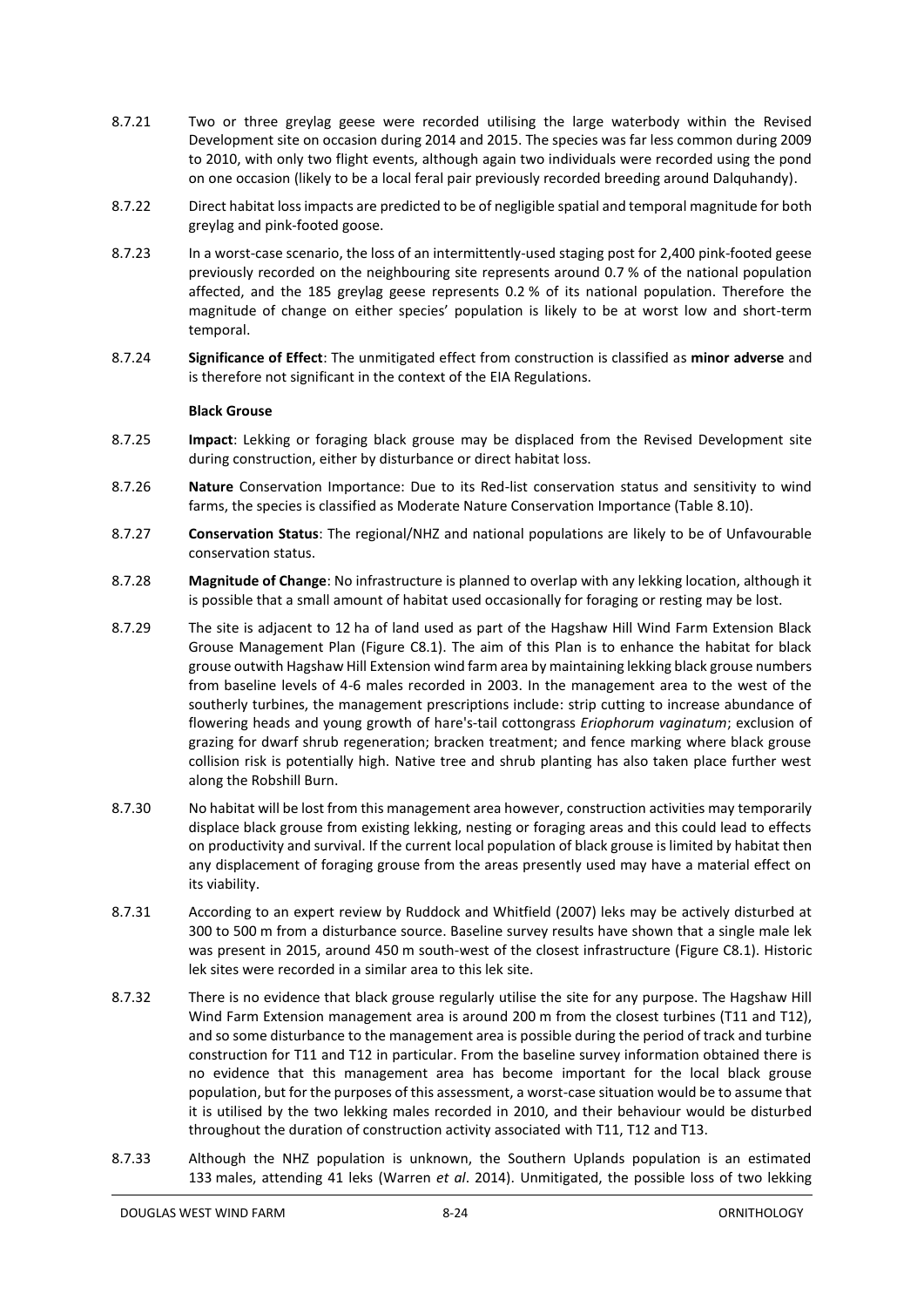males would therefore represent around 1.5 % of the regional population, although may also contribute to increased fragmentation of habitat for movements of birds between lek sites further afield. Because of the likely preferable habitat available within the local area, a shift away from disturbance source, and a continuation of lekking behaviour is more likely.

- 8.7.34 Unmitigated, the magnitude of change of construction impacts on the current regional black grouse population is therefore considered to be low spatial, and short-term temporal. The Hagshaw Hill Wind Farm Extension Habitat Management Plan's aim is however to allow the local population to recover to 4 to 6 lekking males, Temporary impacts on this objective due to construction disturbance would result in a low spatial, and short-term temporal impact at a NHZ level.
- 8.7.35 **Significance of Effect:** The unmitigated effect from construction is classified as **minor adverse** and is therefore not significant in the context of the EIA Regulations.

#### **Hen Harrier**

- 8.7.36 **Impact:** foraging hen harriers may be displaced from the Revised Development site during construction, either by disturbance or direct habitat loss.
- 8.7.37 **Nature Conservation Importance:** as an Annex I and Schedule 1 listed species, but with no connectivity to any designated sites, hen harrier is classified as Moderate Nature Conservation Importance.
- 8.7.38 **Conservation Status:** Both the national and regional populations are in unfavourable conservation status.
- 8.7.39 **Magnitude of Change:** No breeding attempts have been recorded within 2 km of the site, and in 2009 to 2010 most flight activity was recorded in winter months, compared to summer months. The species was regularly recorded during the 2014 to 2015 non-breeding season, and so the site does appear to provide suitable foraging habitat during this period. It is not clear how many individuals make use of the site, but surveys in 2014 to 2015 suggest that at least three individuals have been present - a minimum of two females and an adult male. Hen harrier activity during the 2015 breeding season was infrequent, with five observations across all surveys, and the species was largely absent during the 2010 breeding season.
- 8.7.40 Hen harriers have been recorded on all local wind farm sites (with the exception of Poneil), indicating the wider area is likely to be similarly suitable for foraging. The consequences of shortterm disturbance associated with construction activities are therefore more likely to be displacement within the local area, without any significant reductions on foraging ability or survival. The spatial impact within the context of the regional/NHZ population is assessed as being of low magnitude and the temporal effect is assessed as short term.
- 8.7.41 **Significance of Effect:** The effect on the regional hen harrier population during construction is therefore considered to be **minor adverse** and not significant in the context of the EIA Regulations.

#### **Wader Assemblage**

- 8.7.42 **Impact:** breeding, foraging or wintering waders may be displaced from the Revised Development site during construction, either by disturbance or direct habitat loss.
- 8.7.43 **Nature Conservation Importance:** as Red- and Amber-listed species that form key components of the South Lanarkshire LBAP's Clyde Wader Project, the assemblage is classified as Moderate Nature Conservation Importance.
- 8.7.44 **Conservation Status:** in general, the wader assemblage recorded within the site is considered to be in unfavourable conservation status at a national and regional/NHZ level.
- 8.7.45 **Magnitude of Change**: A similar range of wader species have been recorded breeding within the site in 2015 and 2010, and wider local area during other projects' baseline surveys (see Table 8.10 for summary).
- 8.7.46 A total of up to 14 wader territories within the Study Area may be temporarily disturbed, namely two lapwing, two curlew, two common sandpiper, one redshank, and up to seven snipe.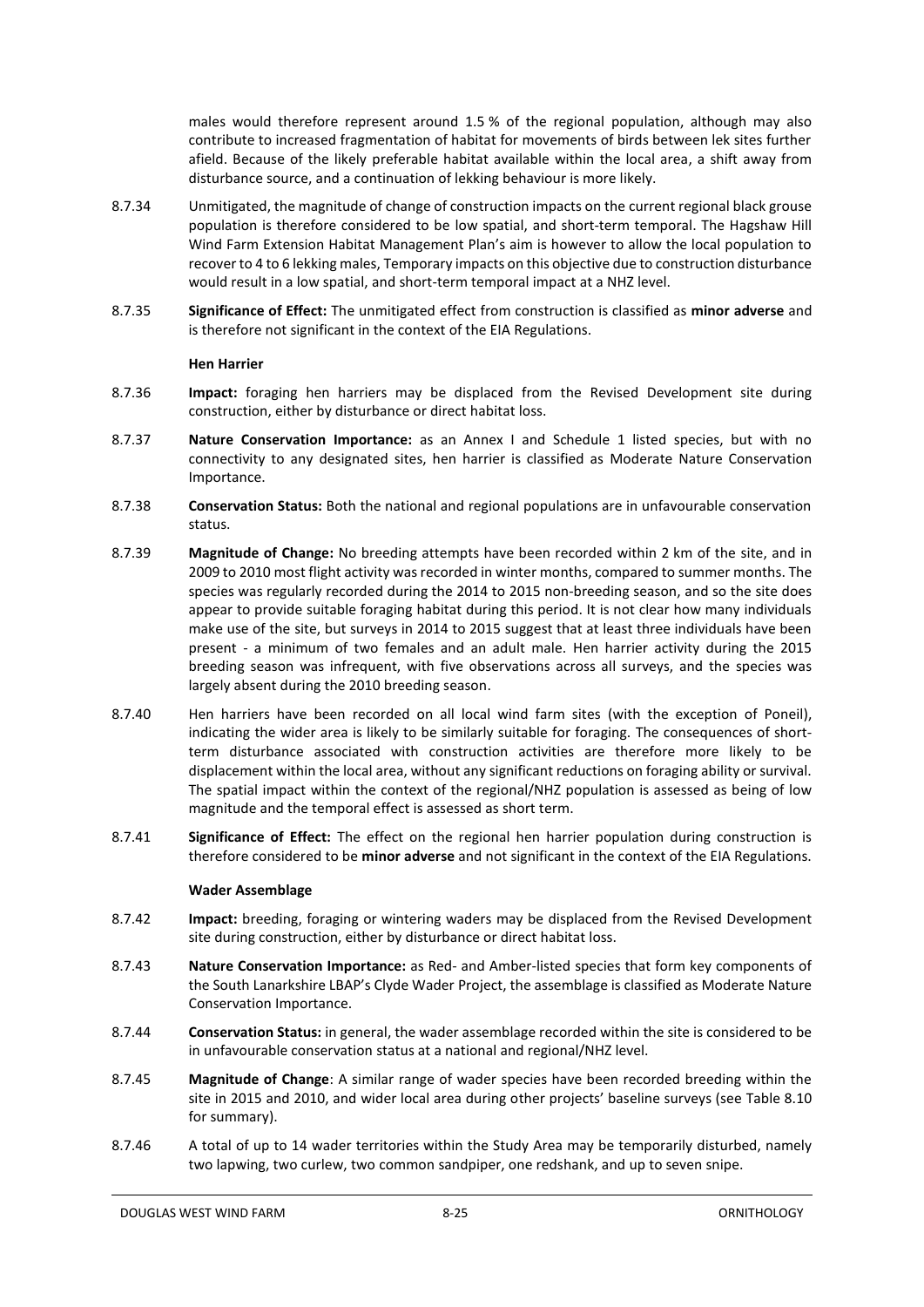- 8.7.47 Information from other local projects shows that the wider area is also suitable for these wader species, meaning that the spatial impact within the context of the regional/NHZ populations is assessed as being of low magnitude and the temporal effect is assessed as short term. It is possible that some pairs may be displaced into the surrounding area rather than being lost to the population for the duration of construction.
- 8.7.48 During winter months golden plovers are occasionally present in the local area, but results for the Revised Development and other local wind farms suggest that the area is not important for the species, and so negligible impact magnitude is predicted.
- 8.7.49 **Significance of Effect:** The effect on the regional wader assemblage during construction is considered to be **minor adverse** and not significant in the context of the EIA Regulations.

### *Operation*

#### **Displacement**

- 8.7.50 The displacement of nesting and foraging birds from the Revised Development site has the potential to extend beyond the construction phase, as described above, and to occur during the operational phase. This may occur due to displacement from wind turbines and associated infrastructure.
- 8.7.51 Displacement away from operational turbines has been found to occur in a number of individual wind farm studies, generally over distances of up to 100 m or 200 m from turbines, although the effects vary considerably between sites and species. Additional existing information suggests that displacement effects are minimal, with most species affected only slightly, if at all. Devereux *et al*. (2008) showed that wind farms had no, or at most a minimal effect, on the local distribution of wintering farmland birds. Considering a range of breeding bird species but predominantly waders and passerines at upland wind farms, Pearce-Higgins *et al*. (2012) showed that there were no displacement impacts on any bird species from wind farms during the operational phase other than those that had already occurred during construction, and for some species the impacts during construction were reversed during operation with numbers returning to pre-construction numbers. The overall picture from Pearce-Higgins *et al.* (2012) is that disturbance is an issue requiring consideration for the construction phase and not for wind farm operation.
- 8.7.52 It is recognised that disturbance may occur due to maintenance activities associated with the Revised Development throughout the operation phase, although since these are likely to be of shorter duration and smaller extent than construction activities, effects will be lower than those predicted for construction impacts (see previous section).
- 8.7.53 Those studies mentioned above were focused on direct displacement (i.e. avoidance of areas surrounding wind farm installations); an additional consideration is the displacement of birds from larger areas where the turbines act as a barrier to bird movement. The likelihood of this effect occurring tends to increase with wind farm size, where large turbine arrays can force birds to alter their regular flight-paths, resulting in an increase in distance flown and so energy expended. However, a review of the literature suggests that none of the barrier effects identified had significant effects on populations (Drewitt and Langston, 2006). This was also the conclusion from modelling of energy costs to those bird species most likely to be sensitive to barrier effects (large and long-lived breeding birds such as seabirds) by Masden *et al*. (2010).
- 8.7.54 Pearce-Higgins *et al.* (2009) observed certain species experiencing localised population increases with proximity to wind farm infrastructure installations, so while some birds may be displaced locally, others may benefit from the introduction of new structures into the habitat, or some other consequence of construction. This finding was further supported by Pearce-Higgins *et al*. (2012) who reported significant increases in breeding numbers of skylarks and stonechats at wind farms.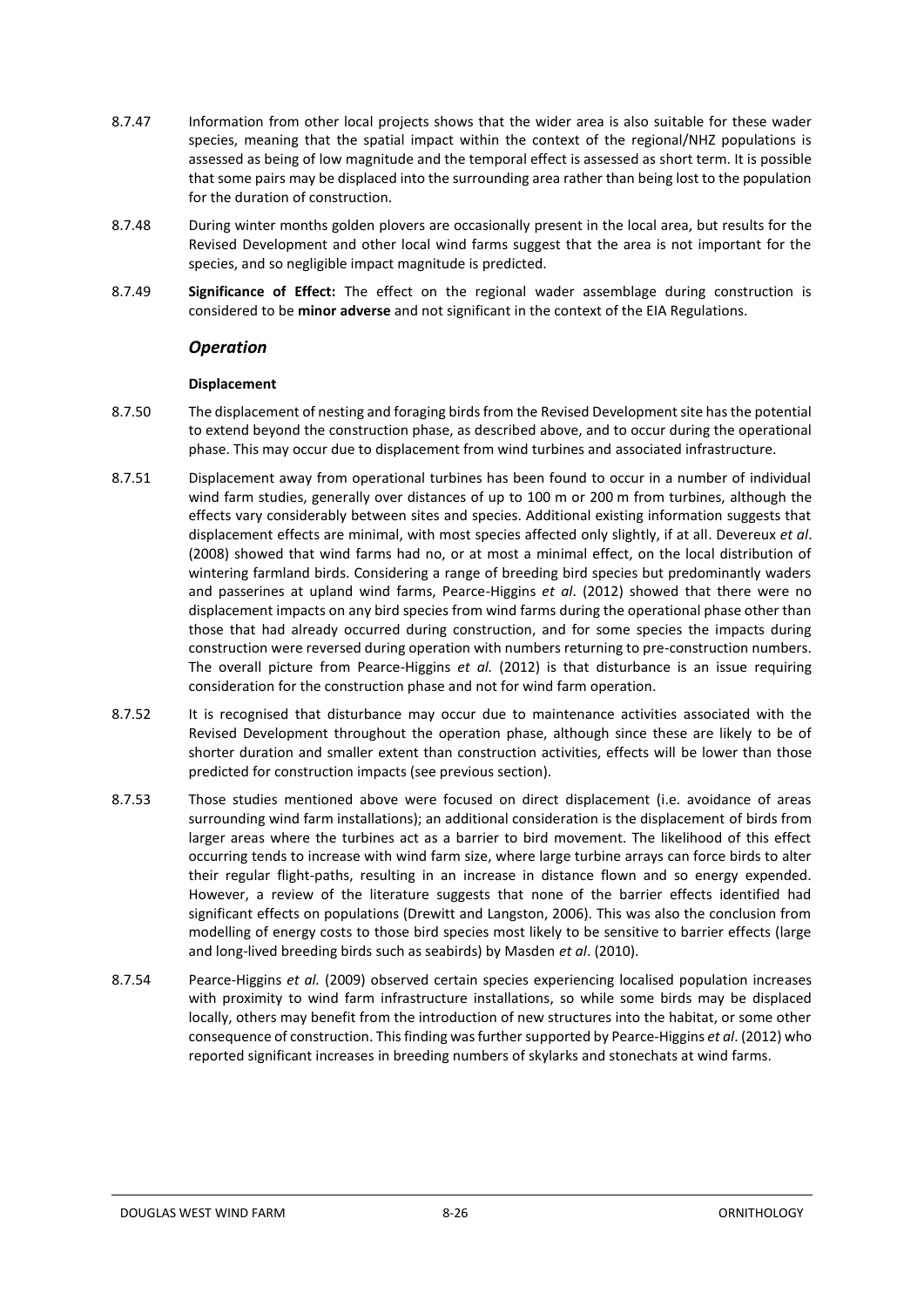*Geese*

- 8.7.55 **Impact:** commuting, foraging or roosting geese may be at risk of displacement from wind turbines, or other infrastructure, thereby impacting on survival rates.
- 8.7.56 **Nature Conservation Importance and relevant Conservation Status**: Moderate and favourable for pink-footed goose and greylag goose.
- 8.7.57 **Magnitude of Change:** as outlined in the construction section above, during 2014 to 2015 geese were recorded mainly flying over the site, and so no foraging will be affected during the operational period. Due to the relatively small, compact size of the Revised Development, plus the lack of regular daily commuting flight activity recorded, any significant barrier effects to commuting birds are considered very unlikely.
- 8.7.58 With the exception of ponds within the site hosting 2-3 local greylag geese on occasion, the main temporary/irregularly-used roost sites are within 500 to 600 m from the nearest turbine location (T01). Foraging barnacle geese have been reported as being displaced from as far as 600 m from wind turbines on farmland habitat in winter (Kowallik and Borbach-Jaene, 2001). However, birds from the same population feed as close as 25 m to turbines during spring staging on Gotland (Percival, 1998), where more nutritionally-valuable habitat was in close proximity to wind turbines. This indicates that displacement from less preferred areas may more readily occur than from more important ones, and at distances over 500 m, if the roost site is important to birds, displacement would not likely occur. Furthermore, it is noted that turbines on the adjacent consented Dalquhandy Wind Farm site would be closer to these ponds than any of the turbines within the Revised Development site. A negligible spatial and long-term magnitude impact is therefore predicted in relation to the national pink-footed and greylag goose populations.
- 8.7.59 **Significance of Effect:** The overall effect on geese is assessed as **negligible** on the national populations, and therefore not significant in the context of the EIA Regulations.

#### *Black Grouse*

- 8.7.60 **Impact:** Black grouse are recognised as a species being potentially sensitive to the presence of wind farms (e.g. SNH, 2006), and the operation of the Revised Development may cause some displacement of breeding and foraging black grouse from areas close to infrastructure.
- 8.7.61 **Nature Conservation Importance and relevant Conservation Status:** Moderate and unfavourable at a national and regional/NHZ level.
- 8.7.62 **Magnitude of Change:** Evidence presented from Austria has suggested that leks may be adversely affected by wind farms, although it is not clear what the exact causes may be: potentially combination of turbine noise, maintenance activities or collisions (Zieler and Grünschachner-Berger, 2009). At the operational Griffin Wind Farm, early indications were that there were no obvious effects of the turbines on the closest lek approximately 500 to 600 m from a turbine (Ross, 2012).
- 8.7.63 Although some vehicular movement along the Revised Development site access route may be required for maintenance activities through the lifespan of the Revised Development, this is likely to be of negligible frequency and duration compared to the construction phase of the Revised Development.
- 8.7.64 The closest lek site (of one male in 2015) was approximately 450 m from the nearest turbine location, and therefore no lekking activity is predicted to be significantly affected by operational turbines or associated maintenance activities, with a localised movement away from turbines a more likely outcome. Four turbines are within 500 m of the compartment of land managed as part of the Hagshaw Hill Wind Farm Extension Black Grouse Management Plan, and it is therefore possible that feeding or other activities of black grouse within and adjacent to this compartment may be reduced by the presence of these turbines. However, it is unlikely that the NHZ population will be reduced by the presence of turbines (there were no records of lekking activity within the site and only one record of a bird in flight near the habitat compartment during Hagshaw Hill Extension monitoring), and so at a regional/NHZ level, the impact is predicted to be of low spatial, and longterm temporal magnitude.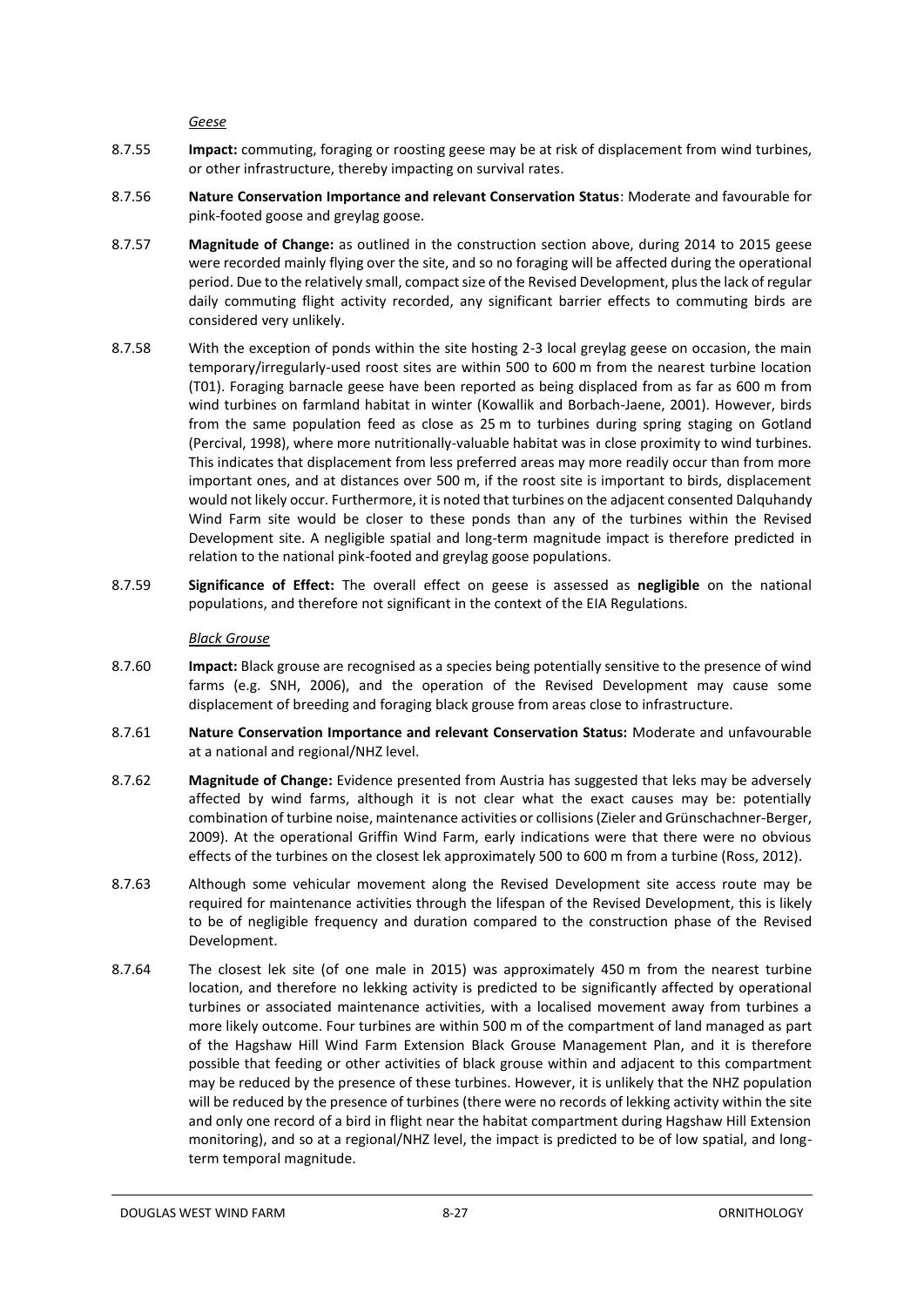8.7.65 **Significance of Effect:** The effect is classified as **minor adverse** and is therefore not significant in the context of the EIA Regulations.

#### *Hen harrier*

- 8.7.66 **Impact:** foraging hen harriers may be at risk of displacement around wind turbines or other associated infrastructure thereby resulting in a reduction in productivity or survival to the local/regional population.
- 8.7.67 **Nature Conservation Importance and relevant Conservation Status:** Moderate conservation importance and unfavourable conservation status at a national and regional level.
- 8.7.68 **Magnitude of Change:** In keeping with most other studies of raptor displacement, it appears that hen harriers have a low sensitivity to disturbance at operational wind farms. Whitfield and Madders (2006) considered that if displacement of foraging hen harrier occurs, it is likely to be within 100 m from turbines, if at all. This suggests that any avoidance of the area around turbines would be a negligible effect at the population level, with only a small amount of suitable habitat lost, particularly within the centre of the site (Figure 8.6), and alternative habitat nearby, as the species was commonly recorded in other local project surveys. With this in mind, although hen harriers may be displaced from the immediate area around turbines during the operation of the Revised Development, the magnitude of such an effect is considered to be negligible spatial, but long-term temporal.
- 8.7.69 **Significance of Effect:** The effect is classified as **minor adverse** and is therefore not significant in the context of the EIA Regulations.

#### *Wader Assemblage*

- 8.7.70 **Impact:** breeding and foraging waders may be at risk of displacement around wind turbines or other associated infrastructure, thereby resulting in a reduction in productivity or survival to the local/regional population.
- 8.7.71 **Nature Conservation Importance and relevant Conservation Status:** Moderate conservation importance and unfavourable conservation status at a national and regional level.
- 8.7.72 **Magnitude of Change:** as outlined in the Construction effects section above, a total of up to 14 wader territories are within the Study Area so are at risk of being lost to displacement impacts. At a regional/NHZ population level for each species, this impact is predicted to be of low spatial, and long-term temporal magnitude, with no more than two territories per species affected, apart from snipe. It is likely that the number lost will be lower than this worst-case however, since wader species such as common sandpiper and snipe may be less sensitive to infrastructure presence than others.
- 8.7.73 **Significance of Effect:** The effect is classified as **minor adverse** and is therefore not significant in the context of the EIA Regulations.

#### **Collision Risk**

- 8.7.74 Birds that utilise the airspace within the wind turbine area at rotor heights during the operation of the Revised Development will be at risk of collision with turbines. The risk of collision with moving wind turbine blades is presumed to be related (although not necessarily linearly) to the amount of flight activity over the site, the topography of the site, the species' behaviour, and the ability of birds to detect and manoeuvre around rotating turbine blades. On this basis, it is clear that collision mortality rates are likely to increase with a wind farm's proximity to large concentrations of birds, whether this is breeding and foraging birds, wintering birds, or those utilising specific areas for local or large-scale migration (Gill *et al*. 1996).
- 8.7.75 The majority of studies of bird collisions with onshore wind turbines have recorded very low levels of mortality. This is perhaps largely a reflection of the fact that many wind farms are located away from large concentrations of birds. It is however important to note that many records are based only on finding corpses, with no correction for corpses that are overlooked or are removed by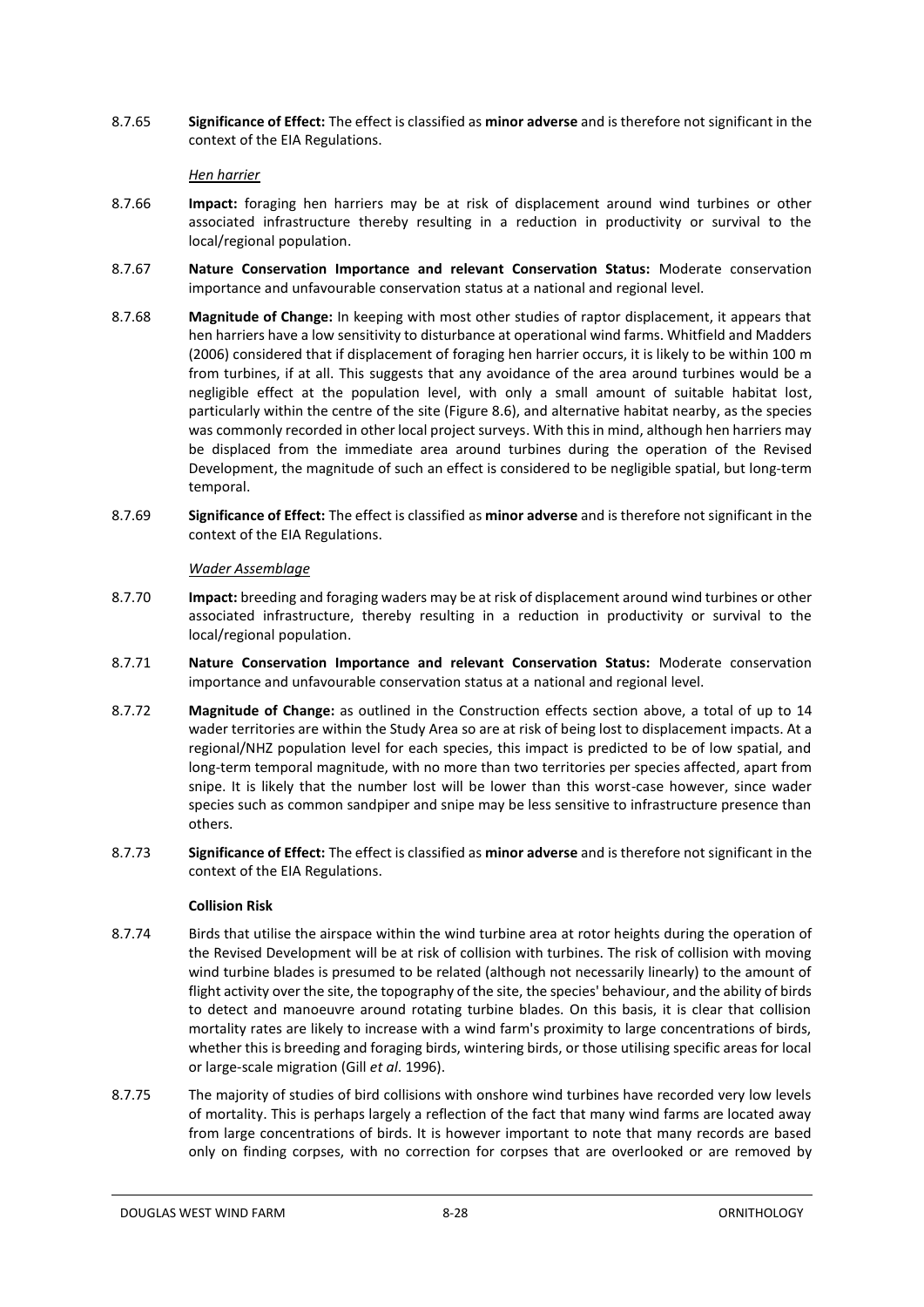scavengers. It does also reflect the fact that birds have been found by direct observation to be very efficient at avoiding wind turbines.

- 8.7.76 Band *et al*. (2007) describe a method of quantifying potential bird collisions with onshore turbines, in which: (i) the activity rate per unit area per season is extrapolated; (ii) the likelihood of a collision with a blade for a bird passing through the rotor swept area is calculated; and (iii) an 'avoidance rate' is applied to account for behavioural adaptation of birds to the presence of turbines. This results in a figure for the likely mortality rate at the wind farm which is then assessed within the context of the species' relevant populations to determine the significance of any potential losses. Collision Risk Modelling (CRM) results are detailed in the accompanying Appendix 8.1, Annex E.
- 8.7.77 Table 8.13 presents the results of CRM undertaken using data from the 2015 breeding season flight activity surveys, plus those from the 2014 to 2015 non-breeding season to give an annual collision estimate for each VOR (see Confidential Appendix 3.1 and Appendix 8.1 for further details on the CRM process). The results of baseline surveys in 2009 to 2010 for the DWCW project are also presented for comparison.

| <b>Species</b>      | 2009-10 annual | 2014-15 Non-<br>breeding | 2015 breeding | 2014-15 annual |
|---------------------|----------------|--------------------------|---------------|----------------|
| Pink-footed goose   | $\overline{0}$ | 0.218                    | 0.036         | 0.254          |
| Greylag goose       | 0.0007         | 0.169                    | 0.030         | 0.198          |
| <b>Black grouse</b> | $\overline{0}$ | 0                        | 0             | $\mathbf 0$    |
| Hen harrier         | $\mathbf 0$    | 0.114                    | 0.012         | 0.125          |
| Curlew              | 0.064          | 0.056                    | 0.054         | 0.110          |
| Lapwing             | 0.003          | 0.008                    | 0.021         | 0.028          |
| Redshank            | $\mathbf 0$    | 0                        | 0             | $\mathbf 0$    |
| Ringed plover       | 0              | 0                        | 0             | 0              |
| Oystercatcher       | 0              | 0.002                    | 0.002         | 0.004          |
| Snipe               | 0.0008         | 0.009                    | 0.089         | 0.098          |
| Common sandpiper    | 0              | 0.000                    | 0.001         | 0.001          |
| Golden plover       | $\mathbf 0$    | 0                        | 0             | 0              |

#### **Table 8.13 – Estimated Collision Rates for VORs**

#### *Geese*

- 8.7.78 **Impact:** Birds flying across the site may be subject to a collision risk with turbines or other infrastructure.
- 8.7.79 **Nature Conservation Importance and relevant Conservation Status:** Moderate and favourable at a national and regional/NHZ scale for pink-footed goose and greylag goose.
- 8.7.80 **Magnitude of Change:** collision risk modelling conducted using 2014-15 data provided an estimated pink-footed goose annual collision rate of 0.254 (one collision every four years), and one greylag goose collision every five years, following Band *et al.* (2007) methods and SNH (2013) guidance on avoidance rates to use in the model (see Appendix 8.1, Annex E for details). Only one "at-risk" greylag goose flight, and no pink-footed goose flights were recorded during surveys in 2009 to 2010.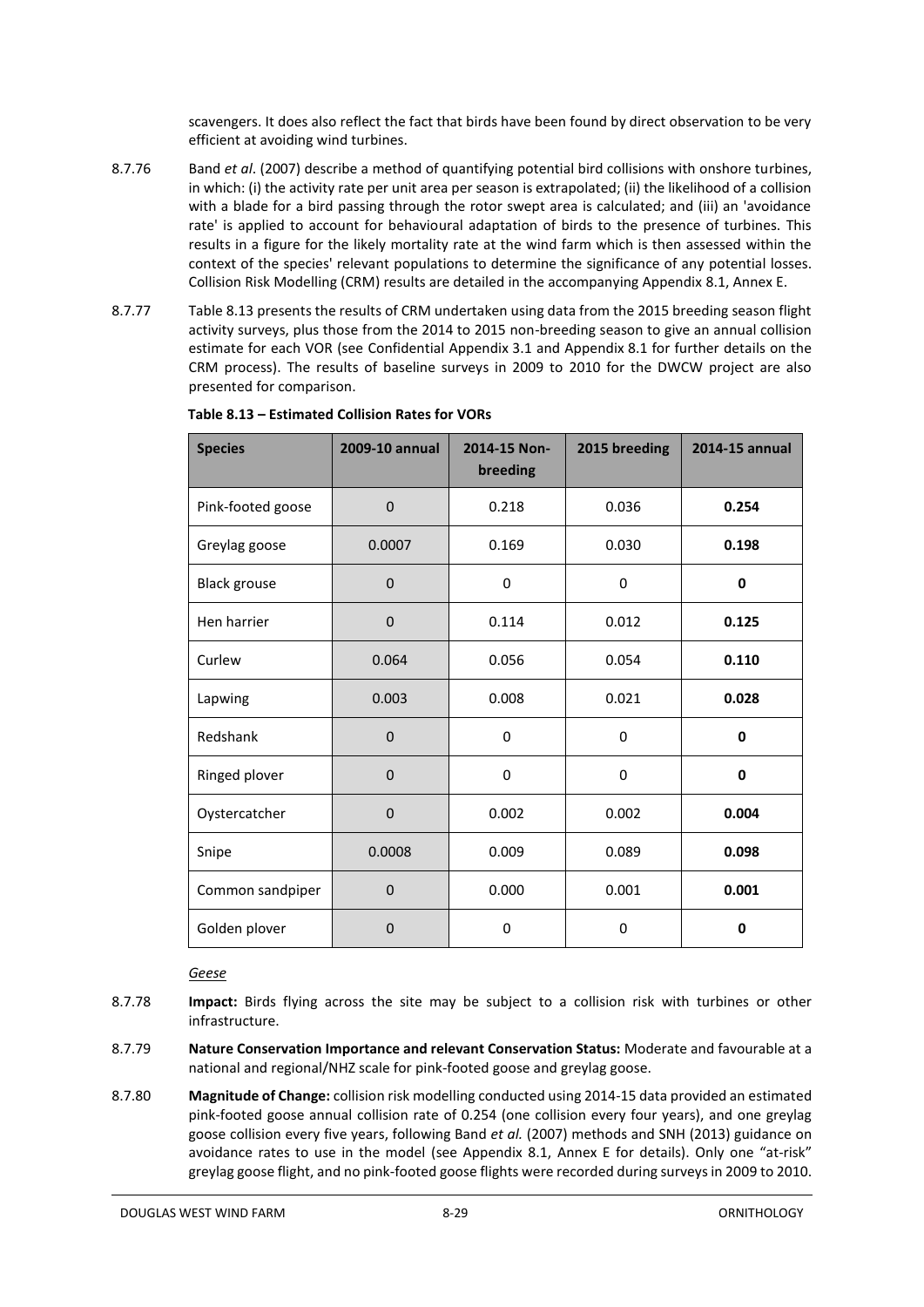- 8.7.81 The loss of one pink-footed goose and one greylag goose on average around every 4-5 years is considered to be of negligible magnitude in relation to the respective national populations, for example when put into the wider context of shooting bag numbers each year across the UK and Iceland.
- 8.7.82 **Significance of Effect:** The effect is classified as **negligible** and is therefore not significant in the context of the EIA Regulations.

#### *Black Grouse*

- 8.7.83 **Impact:** Birds flying within the site may be subject to a collision risk with turbines or other infrastructure. Black grouse are known to be at risk of colliding with structures close to ground level, such as fences and wires; deer fencing has proved to be a particular hazard for this species. Zeiler and Grünschachner-Berger (2009) reported cases of black grouse mortality resulting from collisions with various structures close to ground level, and they report strong declines in black grouse numbers in local populations in areas where three wind farms were constructed in the Alpine zone in Austria.
- 8.7.84 Nature Conservation Importance and relevant Conservation Status: Moderate and unfavourable at a national and regional/NHZ scale.
- 8.7.85 **Magnitude of Change:** No "at-risk" black grouse flights were recorded across the site during baseline flight activity surveys in 2014 to 2015 or 2009 to 10. It is acknowledged that nearby habitat, including the Hagshaw Hill Wind Farm Extension Black Grouse Management Plan unit may be suitable for black grouse. However, the risk of collisions for this species is likely to remain low as typical flight behaviour suggests that the large majority of flights would be below rotor height.
- 8.7.86 There is potentially some risk to black grouse from structures such as any railings of steps associated with wind turbines. However, based on the distribution of lekking black grouse away from the site, and the relatively poor habitat within the site, the likelihood of this occurring is very low. The magnitude of change from collision with turbine infrastructure on black grouse is therefore considered to be negligible spatial and long-term temporal on the regional population.
- 8.7.87 **Significance of Effect:** The effect is classified as **negligible** and is therefore not significant in the context of the EIA Regulations.

### *Hen Harrier*

- 8.7.88 **Impact:** Hen harriers flying within the site may be subject to a collision risk with turbines or other infrastructure, thereby almost certainly resulting in the death of the individual.
- 8.7.89 **Nature Conservation Importance and relevant Conservation Status:** Moderate and unfavourable at a national and regional/NHZ level.
- 8.7.90 **Magnitude of Change:** collision risk modelling conducted using 2014-15 data provided an annual collision rate of 0.125 birds, or one hen harrier collision every 8.0 years (see Appendix 8.1, Annex E for details). No "at-risk" flights were recorded during the 2009 to 2010 surveys.
- 8.7.91 Results of flight activity surveys in 2014-15 (Table 8.7) show that only two of 47 flights were recorded during the 2015 breeding season (and none in the 2010 breeding season), indicating that breeding within the NHZ will most likely be unaffected by collision mortality (with a predicted 0.012 collisions per year, or one collision every 83 years, from the results in Table 8.13). The Scottish breeding population has been estimated at 460 pairs in 2016<sup>2</sup>, and the additional annual mortality associated with the Revised Development would represent an increase by 0.007 % (based on a background adult mortality rate of 0.19 (BTO BirdFacts<sup>3</sup>)).
- 8.7.92 The Scottish non-breeding population has been estimated to be 1,050 to 1,540 individuals (Forrester *et al.* 2007) and an additional mortality of 0.114 birds per year would result in an increase to the baseline annual mortality rate by 0.06 %.

<sup>2</sup> https://www.rspb.org.uk/our-work/rspb-news/news/443191--uk-hen-harrier-population-suffers-decline-according-tolatest-figures

<sup>3</sup> http://blx1.bto.org/birdfacts/results/bob2610.htm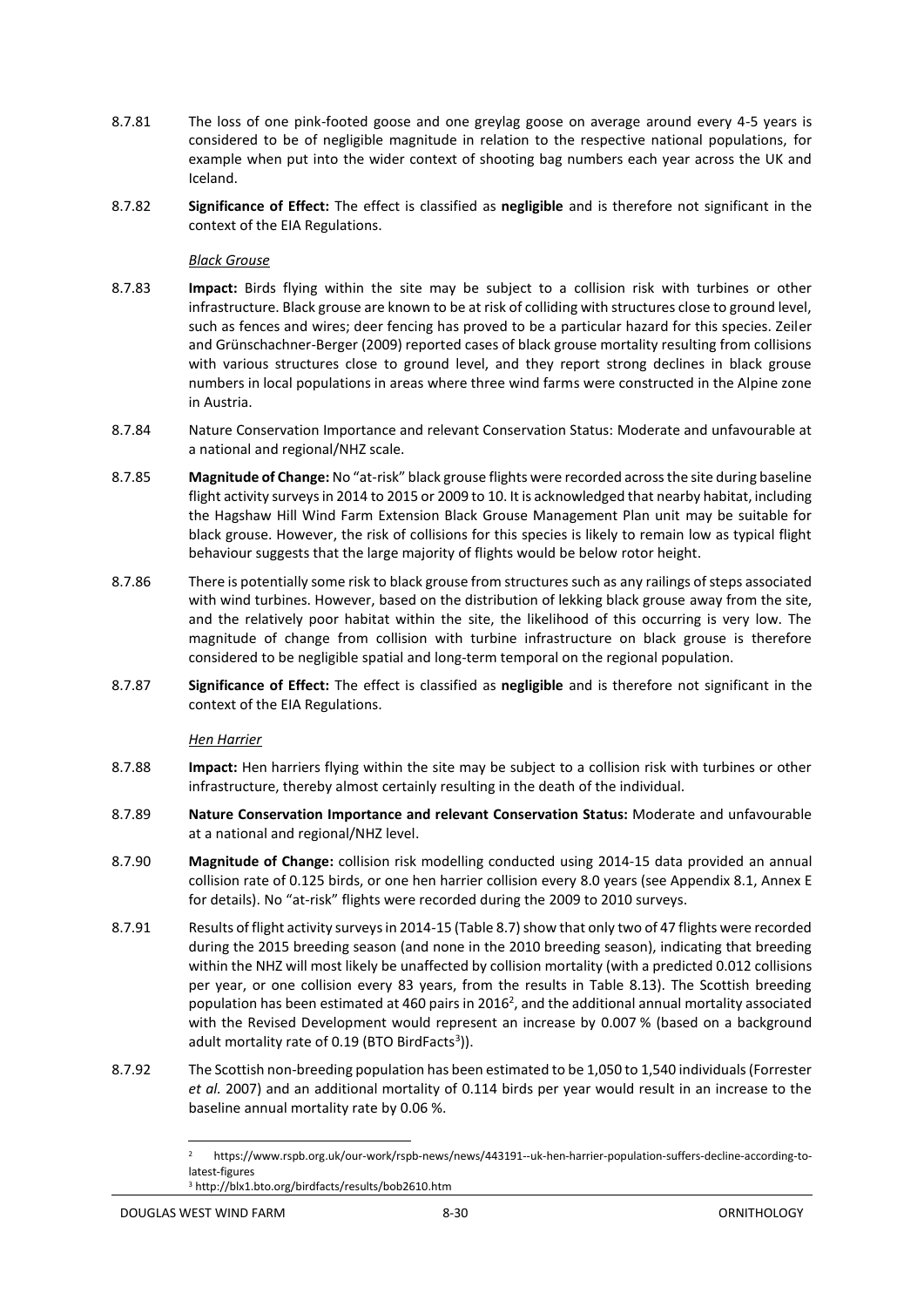- 8.7.93 In addition, the predicted mortality rates are likely to be an overestimate, based on the flight activity height survey bands used in the field during the 2014-15 baseline surveys. The lowest height band used was 0-30 m, and with the lower rotor tip height being 20 m, all flights lower than 20 m also had to be included in collision risk calculations. In reality, many of the hen harrier flights were likely to have been at altitudes lower than 20 m and therefore would not be at risk of collision.
- 8.7.94 Based on the information available, the magnitude of change is predicted to be long-term and low in relation to the Scottish wintering, and NHZ/regional breeding populations.
- 8.7.95 **Significance of Effect:** The overall effect on the hen harrier population is therefore assessed as **minor adverse** and therefore not significant in the context of the EIA Regulations.

#### *Wader Assemblage*

- 8.7.96 **Impact:** waders flying within the site, either displaying, foraging or commuting, may be subject to a collision risk with turbines or other infrastructure.
- 8.7.97 **Nature Conservation Importance and relevant Conservation Status:** Moderate and unfavourable at a national and regional/NHZ level.
- 8.7.98 **Magnitude of Change:** a summary of collision rates for each species is shown in Table 8.13. The species with the most frequent annual collision rate was curlew, with 0.110 collisions per season, or one every 9.0 years. Lower mortality rates were also predicted for lapwing, oystercatcher and snipe.
- 8.7.99 Curlew, oystercatcher, lapwing and snipe were recorded flying "at-risk" in the 2009 to 2010 survey period, and produced relatively similar low levels of annual collision rates.
- 8.7.100 With two or three collisions predicted to occur during the lifetime of the Revised Development for curlew, and at most one collision for other wader species, the magnitude of change is predicted to be negligible and long-term in relation to the regional/NHZ populations.
- 8.7.101 **Significance of Effect:** The overall effect on the wader assemblage is therefore assessed as **negligible** and therefore not significant in the context of the EIA Regulations.

### *Decommissioning*

8.7.102 Decommissioning impacts, because of the long timeframe until their occurrence (>25 years) are difficult to predict with any confidence. They are however considered for the purpose of this chapter to be similar to those of construction impacts in nature, but are likely to be of shorter duration. The significance of effects predicted for each VOR in the Construction Effects section are therefore considered appropriately precautionary for assessing decommissioning effects.

# <span id="page-32-0"></span>8.8 Mitigation

8.8.1 No unmitigated significant effects were predicted in relation to construction, operation or decommissioning of the Revised Development, and so under the terms of the EIA Regulations, no mitigation measures are required. This section however describes the voluntary mitigation relevant to ornithology that the Applicant proposes to implement in order to further reduce the likelihood of significance of any effects.

# *Pre-construction*

- 8.8.2 A Construction Environmental Management Plan (CEMP) will be agreed prior to construction commencing. This will be agreed with SLC and relevant statutory consultees. The CEMP will include details of mitigation, good practice construction methods, pollution prevention measures, compliance with ecological legislation and protection of biodiversity.
- 8.8.3 As part of the CEMP, a Breeding Bird Protection Plan (BBPP) will be produced, and will be approved by the planning authority in consultation with SNH prior to implementation. The BBPP will detail the procedures to be followed to ensure reasonable precautions are taken to avoid disturbance to breeding birds on the Revised Development site. Likely measures may include, but will not be limited to, appropriate buffer distances from confirmed nest sites, toolbox talks and ornithological monitoring.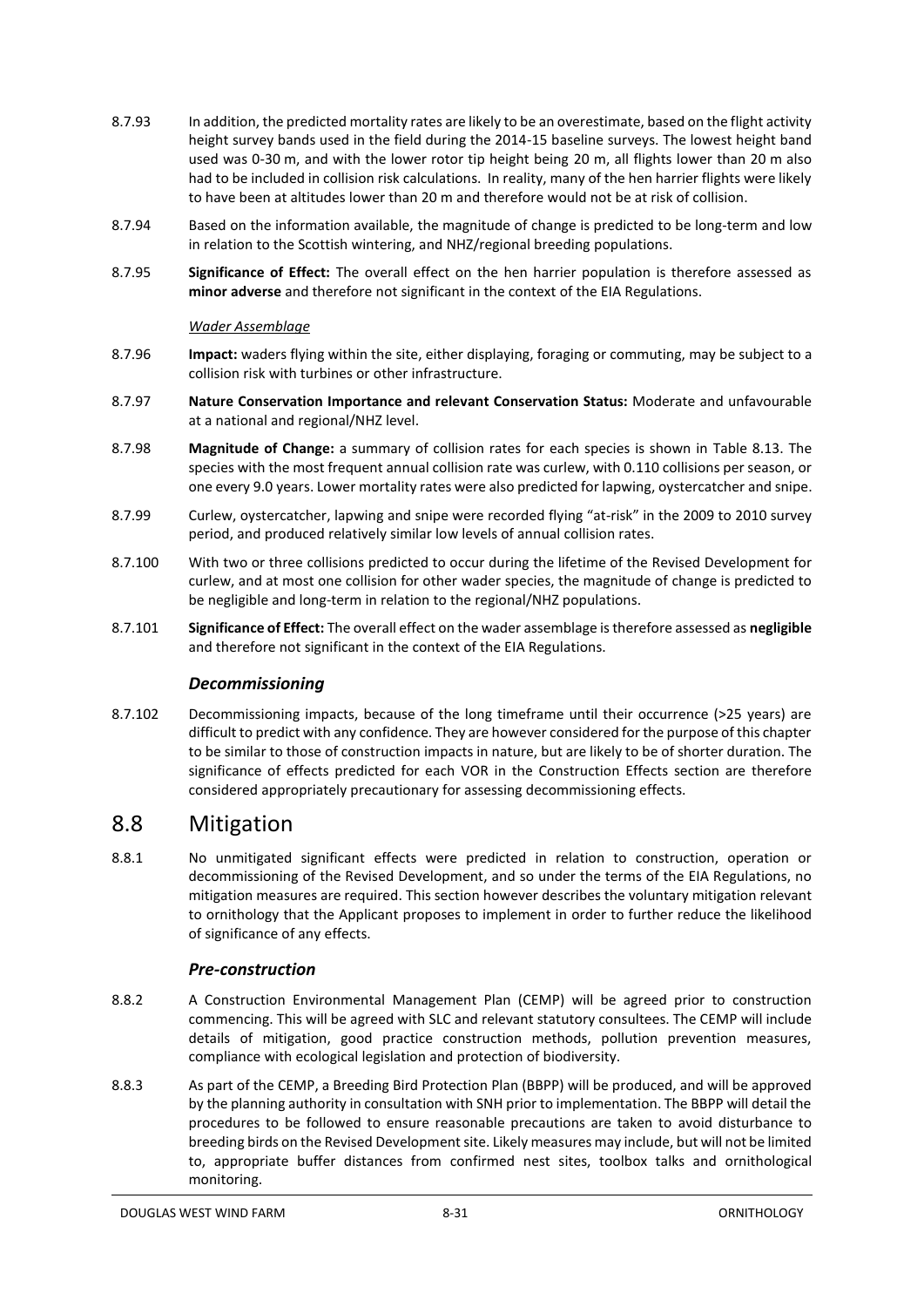# *Construction and Decommissioning*

#### **Black Grouse**

8.8.4 Surveys for lekking black grouse will be completed immediately prior to, and during the construction phase in March, April and May. Should any leks be identified within the site, a 500 m disturbance buffer will be established and no activity should occur in these areas during the periods from one hour before dawn to 09:00 and after 18:00 to one hour after dusk within the black grouse breeding season, April to July, unless otherwise agreed with SNH. An Ecological Clerk of Works (ECoW) will oversee the implementation of the above measures.

#### **Other species**

8.8.5 Based on the level of significance of effect predicted during construction and decommissioning for all other species, no specific mitigation measures are required. The BBPP outlined above will help avoid disturbance to breeding birds on the Revised Development site.

## *Operation*

- 8.8.6 The Hagshaw Hill Extension Black Grouse Management Plan has aimed to increase the local population of the species by tree planting adjacent to the western boundary of the site, as well as along the Robshill Burn, plus moorland management (see paragraph [8.7.29\)](#page-25-0).
- 8.8.7 As detailed in the assessment above, the presence of the proposed turbines could reduce the quality of two areas for black grouse management to the west of immediate south of the site. To offset this potential loss, it is proposed to increase tree and shrub planting along the watercourse beside Rob's Hill – around the existing planting for Hagshaw Hill Extension. This planting will replace the two Hagshaw areas affected by the turbines (8.65ha) and the previously proposed MU3 within the original Douglas West ES (3.15ha). This mitigation will increase the amount of habitat suitable for black grouse within the area, and also help offset any possible losses in habitat availability because of the presence of infrastructure in proximity to the Hagshaw Hill Extension management areas. Further details on the black grouse mitigation proposals are included within the Outline Habitat Management Plan (HMP) in Appendix 7.8.
- 8.8.8 Based on the level of significance of effect predicted during operation for all other species, no specific mitigation measures are required. However, the Applicant proposes to implement positive habitat management measures aimed at improving the habitat left by the previous opencast activity within the site for species such as black grouse, curlew, lapwing and golden plover. This will comprise managing heath habitats and grazing densities, plus creation of small ponds/scrapes to enhance invertebrate resource for feeding waders and their chicks (refer to Appendix 7.8 for further details).

# <span id="page-33-0"></span>8.9 Residual Effects

8.9.1 As a result of the mitigation measures outlined in section [8.8,](#page-32-0) the residual significance associated with all impacts can either be retained at **minor adverse** or reduced to **negligible**, and therefore not significant within the context of the EIA Regulations.

# <span id="page-33-1"></span>8.10 Cumulative Assessment

- 8.10.1 This section presents information about the potential cumulative impacts of the Revised Development combined with other nearby existing or proposed projects or activities that are subject to an EIA process.
- 8.10.2 SNH (2012) has provided guidance on assessing the cumulative impacts on birds. This assessment follows the principles set out in that guidance. According to SNH "*The key principle for all cumulative impact assessments is to focus on the likely significant effects and in particular those which are likely to influence the outcome of the consenting process"*.
- 8.10.3 Cumulative effects may include cumulative disturbance-displacement, collision mortality, habitat loss or barrier effects. Cumulative impacts of collision risk should generally be summed quantitatively, but according to SNH (2012) "*In practice some effects, such as levels of disturbance*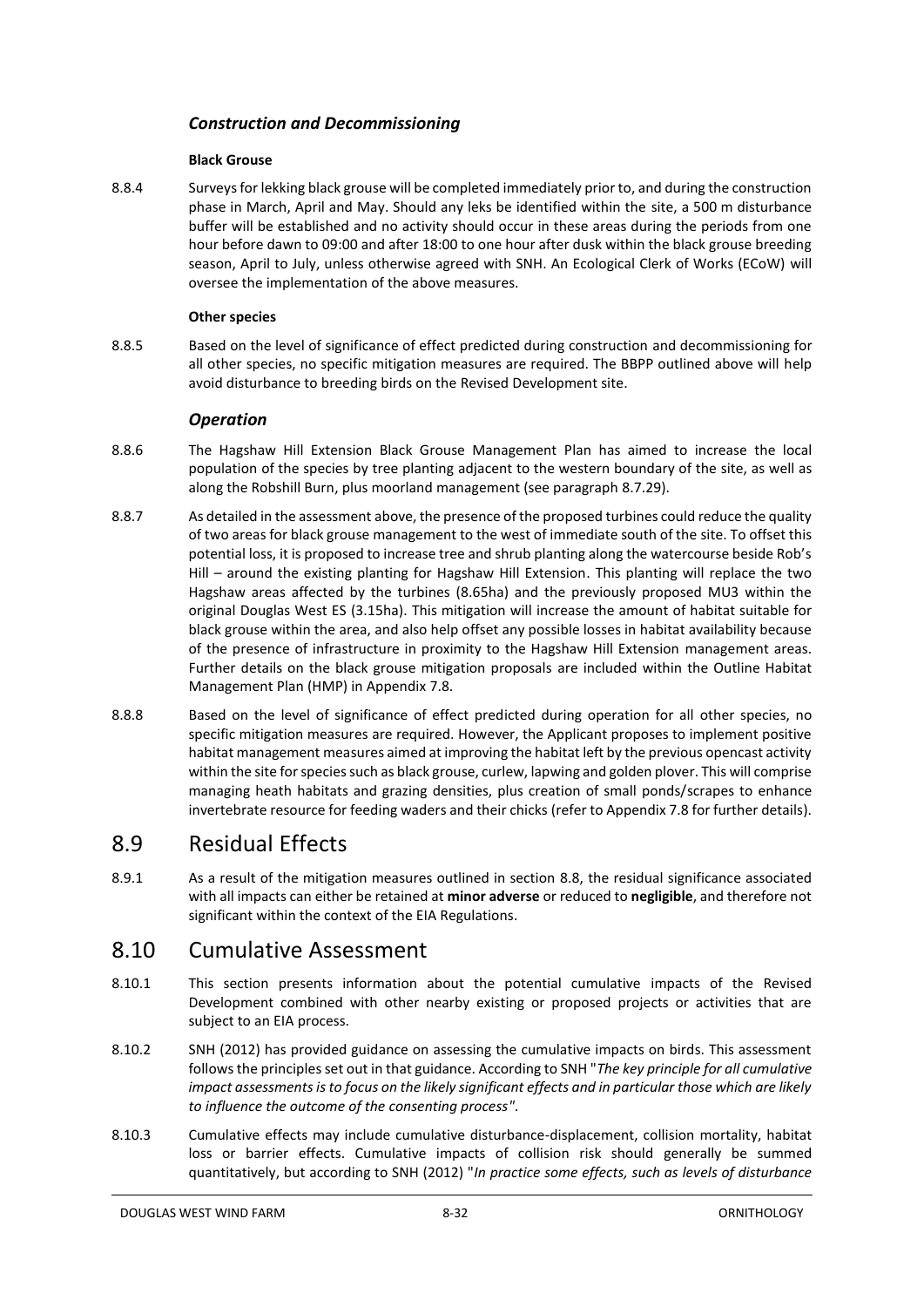*or the barrier effect, may need considerable additional research work to assess impacts quantitatively. A more qualitative process may need to be applied until this quantitative information is available, e.g. from post-construction monitoring or research*".

8.10.4 For a cumulative assessment, SNH generally considers an NHZ-level assessment appropriate for breeding species of wider countryside interest. NHZ 19 however, currently has over 100 wind farm projects at some stage between scoping and operational<sup>4</sup>, and so a more manageable approach has been considered in this instance. There is a cluster of other projects in the local area (all wind farms) which have reasonably similar habitat, and from baseline survey results, a similar bird assemblage. Details of these projects are shown in Table 8.14 and on Figure 8.4. A cumulative assessment has therefore been made of these local projects combined with the Revised Development, which can then be put within the context of the wider NHZ or national populations.

| Project                               | <b>Status</b> | <b>Distance from</b><br>nearest turbine | <b>Number of Turbines</b> | Scoped in/out  |
|---------------------------------------|---------------|-----------------------------------------|---------------------------|----------------|
| Dalquhandy                            | Consented     | $0.37$ km                               | 15                        | In.            |
| Hagshaw Hill &<br>Ext.                | Operational   | 1.59 km                                 | $26 + 20$                 | In (extension) |
| Poniel                                | Consented     | $1.66$ km                               | 3                         | In.            |
| Cumberhead<br>(Nutberry<br>Extension) | Consented     | $2.13 \text{ km}$                       | 11                        | In.            |
| Nutberry                              | Operational   | 2.84 km                                 | 6                         | In.            |
| Galawhistle                           | Operational   | 3.94 km                                 | 22 (20 in SL)             | In.            |
| <b>Broken Cross</b>                   | Consented     | 4.45 km                                 | 7                         | In.            |

**Table 8.14 – Other Projects Considered Within the Cumulative Impact Assessment**

8.10.5 Some projects that have been operational for a lengthy period do not have readily available information, and if they do, are generally not of a standard now required for impact assessments of wind farms. Where this is the case, projects have been excluded from the cumulative assessment (here, Hagshaw Hill original). For such projects, impacts are already likely to be incorporated into the baseline results, and so double-counting of effects would result.

# *Geese*

### **Disturbance-displacement**

8.10.6 As noted above in Section 8.5, pink-footed goose and greylag goose were recorded on occasion using the waterbodies within the neighbouring Dalquhandy Wind Farm site for roosting purposes, with small numbers of greylag geese using the waterbody within the site on occasion. If all local wind farm projects became operational, it is more likely than not that birds would cease to use these areas for roosting purposes, and so a staging location during autumn migration could be lost. The waterbodies on the Dalquhandy site are a legacy of the mining operations and subsequent restoration measures, and so it is unlikely that that site is an established site for geese to use each year, and baseline results from each project suggests that utilisation has been intermittent. A roost site may also be lost at Broken Cross (Table 8.14) but specific habitat management was due to be explored with SNH in order to mitigate for this loss. At Cumberhead, a small number of greylag geese, part of the local feral population, were recorded using the open ground to the north, which is also considered to be a stopover roost for a winter passage population of pink-footed goose. There

*<sup>4</sup>* According to SNH's Natural Spaces Onshore Windfarm Proposals GIS database dated 4th March 2015. http://gateway.snh.gov.uk/natural-spaces/index.jsp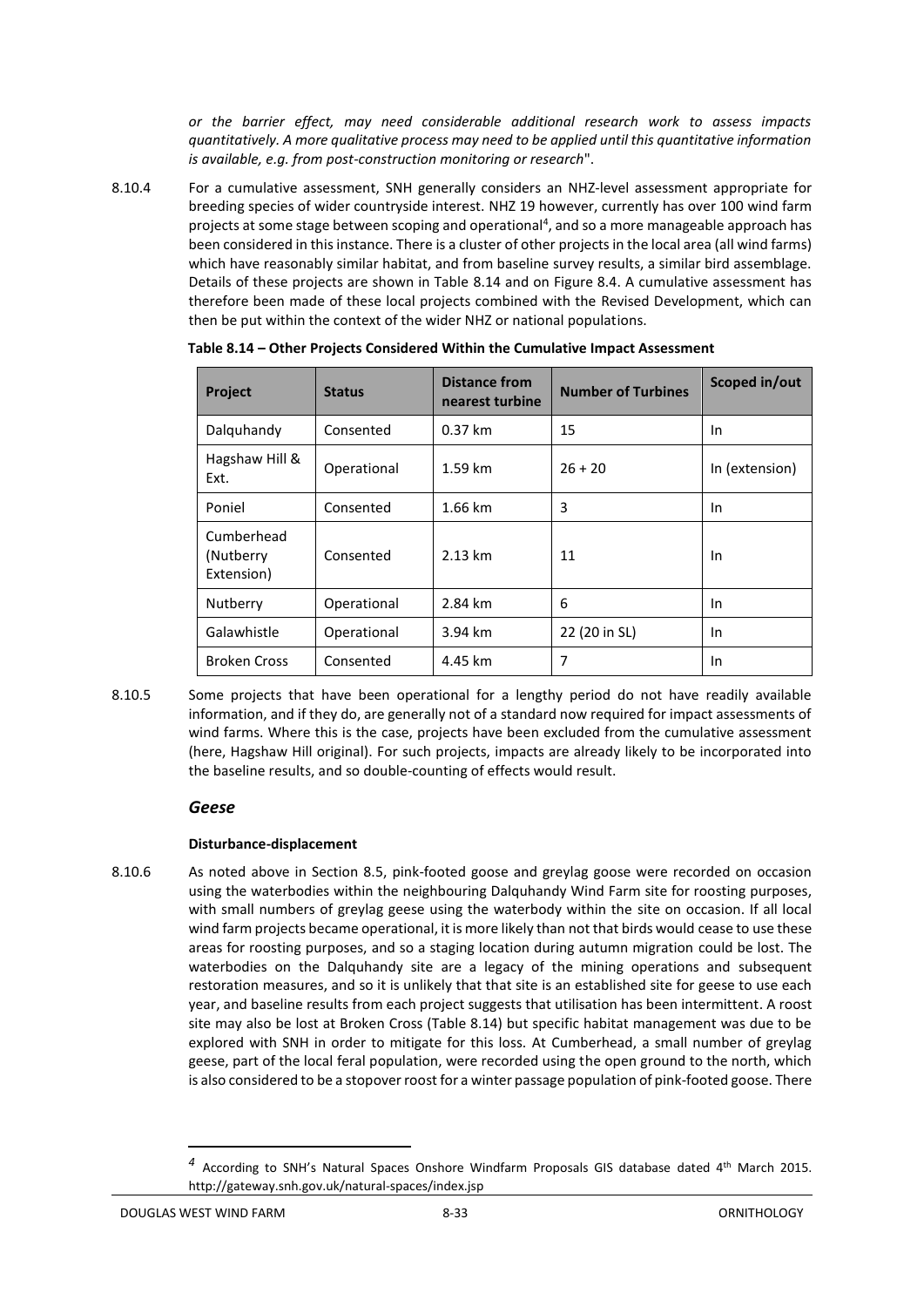were no predicted disturbance-displacement impacts on these species in the project's Environmental Statement however.

- 8.10.7 With the cluster of local wind farms that may become operational in future years comes a risk that the area may prove to be a barrier to movements of geese. However, results from the Revised Development and other local projects show that the area does not appear to be an important part of a daily commuting route, and that most flights are long-distance, migratory in nature. These flights are often at heights above turbine rotor heights, and even if not, the increase in flight distance and duration incurred will be negligible compared to the overall distance required to travel.
- 8.10.8 The overall cumulative disturbance-displacement effect on geese is assessed as **minor adverse** at worst on the national/flyway populations, and therefore not significant in the context of the EIA Regulations.

#### **Collision Risk**

- 8.10.9 Pink-footed and greylag geese were recorded flying over the local project sites, albeit on a relatively infrequent basis. Nevertheless, collision modelling was undertaken for the Dalquhandy, Poniel, Cumberhead, Galawhistle and Broken Cross projects, giving a total estimated mortality of up to 4.6 pink-footed goose collisions per year when including the Revised Development, and 0.67 greylag goose collisions per year when including the Revised Development. Much of the pink-footed goose collision estimate was attributed to the Broken Cross Wind Farm.
- 8.10.10 When considering the peak counts of roosting pink-footed goose on nearby Dalquhandy ponds (1,361 pink-footed geese and 185 greylag geese), this represents negligible increases in mortality to the local population, and therefore consequently the national/flyway populations, particularly when taken within the context of the British Association for Shooting & Conservation (BASC) recommend bag limits (per hunter per day) of two greylag and five pink-footed goose (Crabtree *et al.* 2010).
- 8.10.11 The overall cumulative collision risk effect on geese is assessed as **negligible** on the national populations, and therefore not significant in the context of the EIA Regulations.

| Project                          | Disturbance-displacement                                                                                                                                                                                                                                                                                                                                                                                                                                 | <b>Collision Rate</b>               |
|----------------------------------|----------------------------------------------------------------------------------------------------------------------------------------------------------------------------------------------------------------------------------------------------------------------------------------------------------------------------------------------------------------------------------------------------------------------------------------------------------|-------------------------------------|
| Revised<br>Development           | Potential disturbance to an occasionally<br>used roost area.                                                                                                                                                                                                                                                                                                                                                                                             | 0.254 collisions per<br>year        |
| Dalquhandy <sup>1</sup>          | Pink-footed geese were observed utilising<br>the water bodies within the site as well as<br>flying over. Geese were additionally<br>observed roosting on the large water bodies<br>in the southern portion of the site (in<br>significant numbers during September and<br>October 2012).<br>The operational wind farm could potentially<br>result in habitat fragmentation as a result of<br>barrier effects.<br>(Minor adverse significance predicted). | 0.90 collisions per year            |
| Hagshaw Hill & Ext. <sup>2</sup> | Not assessed                                                                                                                                                                                                                                                                                                                                                                                                                                             | Not assessed                        |
| Poniel $3$                       | 11 flights recorded during the core autumn,<br>winter and spring migration period<br>(September 2011 to May 2012). Loss of<br>potential feeding habitats is minimal.                                                                                                                                                                                                                                                                                     | 0.47 to 0.65 collisions<br>per year |
| Cumberhead <sup>4</sup>          | Area to the north is considered to be a<br>stopover roost for a winter passage<br>population of pink-footed goose. Species<br>not assessed.                                                                                                                                                                                                                                                                                                              | 0.025 collisions per<br>year        |

**Table 8.15 – Predicted Cumulative Impacts Relating to Pink-footed Goose**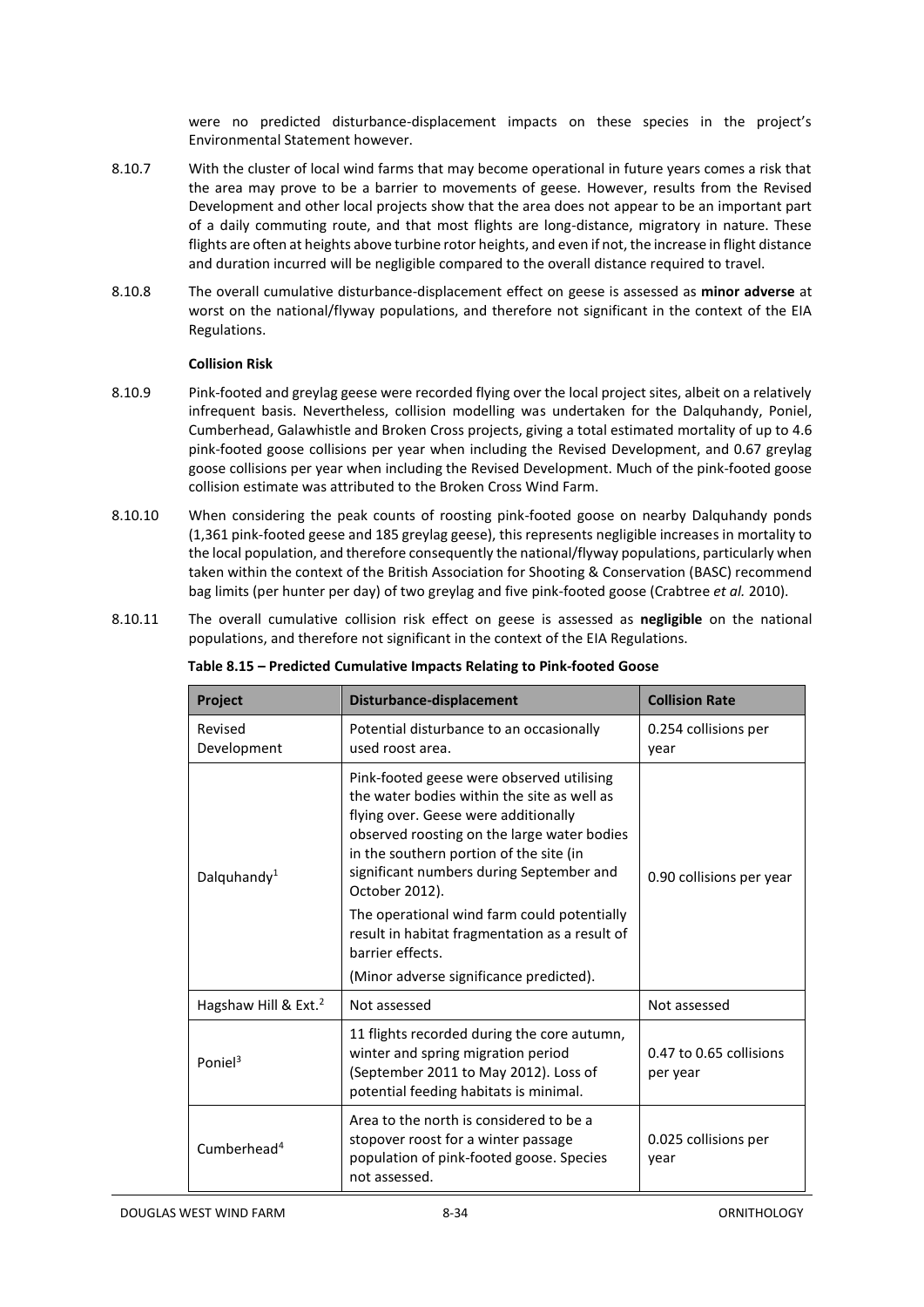| Project                                                                                                                                                                                                                                                                                                                                          | Disturbance-displacement                                                                                                                                                                                                                                                      | <b>Collision Rate</b>                                                                                        |  |  |
|--------------------------------------------------------------------------------------------------------------------------------------------------------------------------------------------------------------------------------------------------------------------------------------------------------------------------------------------------|-------------------------------------------------------------------------------------------------------------------------------------------------------------------------------------------------------------------------------------------------------------------------------|--------------------------------------------------------------------------------------------------------------|--|--|
| Nutberry <sup>5</sup>                                                                                                                                                                                                                                                                                                                            | A small amount of pink-footed goose<br>activity, recorded on nine occasions in the<br>2005 autumn period (revised layout). As the<br>use of the site is more or less confined to<br>very infrequent overflying, the impact of<br>disturbance was considered to be negligible. | No CRM undertaken -<br>all flights recorded<br>were above potential<br>collision height<br>(revised layout). |  |  |
| Galawhistle <sup>6</sup>                                                                                                                                                                                                                                                                                                                         | Pink-footed goose does not use the<br>application site or general vicinity for<br>foraging, roosting or breeding.                                                                                                                                                             | 0.85 collisions per year<br>(99% avoidance rate)                                                             |  |  |
| Recorded throughout the core autumn/<br>winter and spring migration periods with<br>total number of birds estimated at 4,599<br>individuals. During the latter half of the<br>Broken Cross <sup>7</sup><br>winter pink footed geese (maximum<br>estimated flock size of 758) utilised the<br>northern portion of the site as a roosting<br>site. |                                                                                                                                                                                                                                                                               | 1.95 collisions per year<br>(99% avoidance rate)                                                             |  |  |
| <sup>1</sup> from Dalquhandy Environmental Impact Assessment: Supplementary Environmental<br>Information (SRG Renewables Ltd. February 2013).                                                                                                                                                                                                    |                                                                                                                                                                                                                                                                               |                                                                                                              |  |  |
| <sup>2</sup> from Hagshaw Hill Windfarm Extension Environmental Statement.                                                                                                                                                                                                                                                                       |                                                                                                                                                                                                                                                                               |                                                                                                              |  |  |
| <sup>3</sup> from Poniel Environmental Impact Assessment: Supplementary Environmental Information<br>(SRG Renewables Ltd. February 2013).                                                                                                                                                                                                        |                                                                                                                                                                                                                                                                               |                                                                                                              |  |  |

<sup>4</sup>from Cumberhead Wind Farm Environmental Statement (May 2015)

5 from Nutberry Wind Farm Environmental Statement (September 2006)

6 from Galawhistle Wind Farm Environmental Statement (Infinis, March 2010)

<sup>7</sup> from Broken Cross Wind Farm Environmental Statement (WSP Environment & Energy / WYG Planning & Environment, October 2012)

| <b>Project</b>         | Disturbance-displacement                                                                                                                                                                                                                                                                                                                                                                                                                                        | <b>Collision rate</b>                         |
|------------------------|-----------------------------------------------------------------------------------------------------------------------------------------------------------------------------------------------------------------------------------------------------------------------------------------------------------------------------------------------------------------------------------------------------------------------------------------------------------------|-----------------------------------------------|
| Revised<br>Development | Potential disturbance to an occasionally<br>used roost area.                                                                                                                                                                                                                                                                                                                                                                                                    | 0.198 collisions per<br>year                  |
| Dalquhandy             | Greylag goose were considered to be of low<br>ornithological value as it was considered<br>that the birds are feral greylag geese. This<br>species was observed both utilising the<br>airspace above the site and also roosting<br>and breeding on the water bodies within the<br>site boundary.<br>The operational wind farm could potentially<br>result in habitat fragmentation as a result of<br>barrier effect.<br>(Minor adverse significance predicted). | 0.05 collisions per year                      |
| Hagshaw Hill & Ext.    | Not assessed                                                                                                                                                                                                                                                                                                                                                                                                                                                    | Not assessed                                  |
| Poniel                 | 9 flights recorded during baseline surveys,<br>mainly in wider area. Loss of potential<br>feeding habitats is minimal.                                                                                                                                                                                                                                                                                                                                          | One 'at-risk' flight and<br>no CRM conducted. |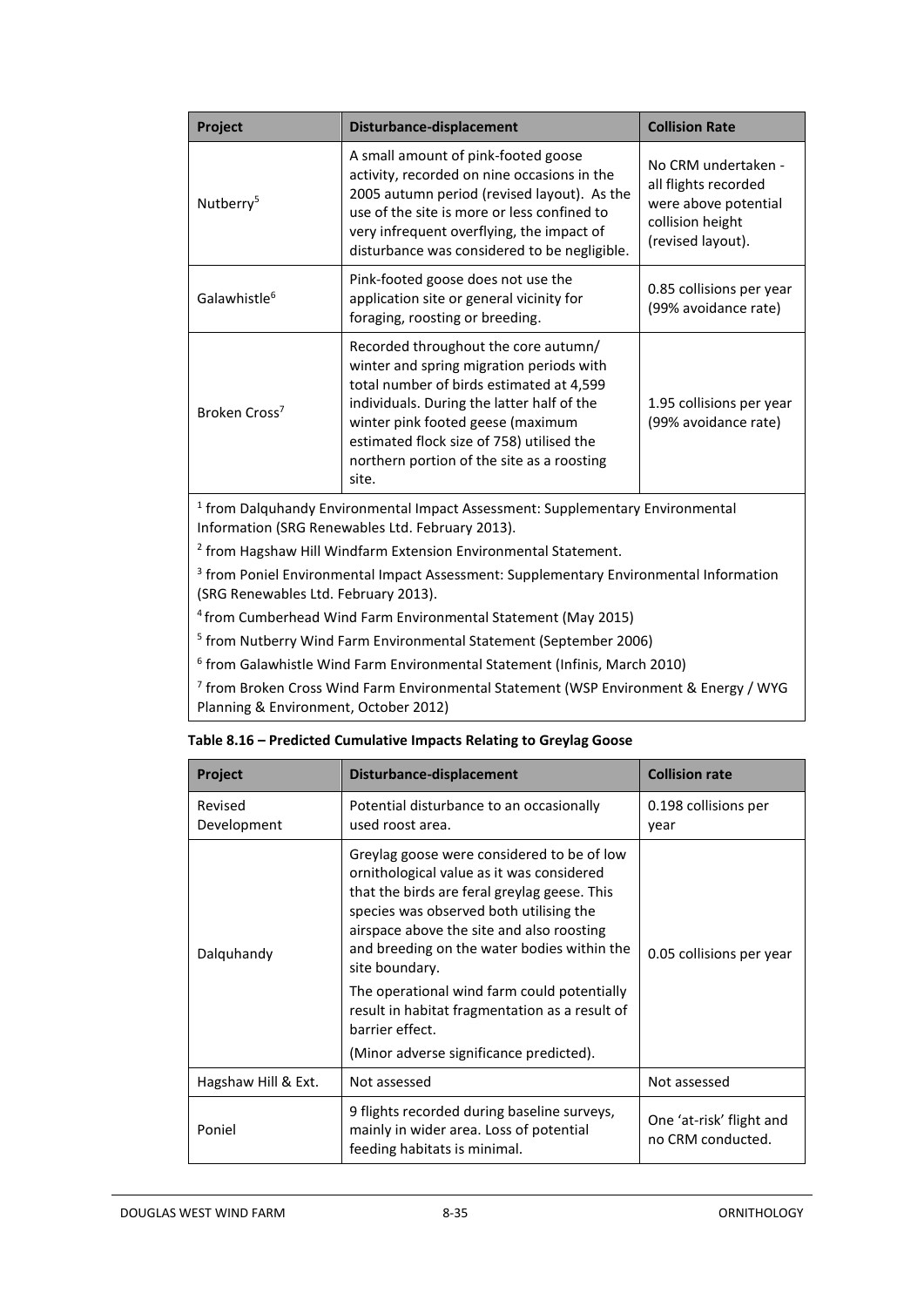| <b>Project</b>      | Disturbance-displacement                                                                                                                                                                                             | <b>Collision rate</b>                            |  |
|---------------------|----------------------------------------------------------------------------------------------------------------------------------------------------------------------------------------------------------------------|--------------------------------------------------|--|
| Cumberhead          | A small number of feral greylag geese<br>recorded using the open ground to the<br>north. Not assessed                                                                                                                | 0.013 collisions per<br>year                     |  |
| Nutberry            | Not recorded during autumn migration<br>surveys (revised layout). As the use of the<br>site is more or less confined to very<br>infrequent overflying, the impact of<br>disturbance was considered to be negligible. | No CRM undertaken<br>(revised layout).           |  |
| Galawhistle         | Greylag goose does not use the application<br>site or general vicinity for foraging, roosting<br>or breeding.                                                                                                        | 0.41 collisions per year<br>(99% avoidance rate) |  |
| <b>Broken Cross</b> | Not assessed                                                                                                                                                                                                         | Not assessed                                     |  |

## *Black Grouse*

### **Disturbance-displacement**

8.10.12 The Revised Development site appears to be un-favoured by black grouse, although the wider local area has hosted up to four lek sites (with 4 to 6 males) in the past. Further afield, lek sites have been recorded over 1 km west of Nutberry and Galawhistle. The construction of Hagshaw Hill Extension required mitigation of potential impacts on black grouse via habitat management, which is currently being monitored. Black grouse remain present in the local area, albeit at lower numbers than recorded in 2003 to 2004, although it is not clear whether the reduction is due to the presence of the wind farm, or based on wider species' population trends. Nevertheless, if all wind farm projects are consented, it is considered less likely that the Hagshaw Hill Extension black grouse management plan will attain its aim of a return to former numbers. With the Southern Uplands population being an estimated 133 males attending 41 leks, this represents a low to medium impact on the regional/NHZ population. If the Revised Development carries out mitigation measures that are sympathetic with the Hagshaw Hill Extension management plan (habitat management is also planned at Cumberhead) however, it is predicted that a small number of birds are likely to remain in the local area, and habitat fragmentation will be avoided. As such a low magnitude of change is predicted, resulting in a **minor adverse** cumulative effect, which is not significant within the context of the EIA Regulations.

### **Collision Risk**

8.10.13 None of the local projects, including the Revised Development, undertook collision risk modelling for black grouse due to the lack of "at-risk" flights recorded during baseline surveys (see Table 8.16). The magnitude of change predicted is therefore negligible and thus the level of significance is considered to be **negligible** and not significant within the context of the EIA Regulations.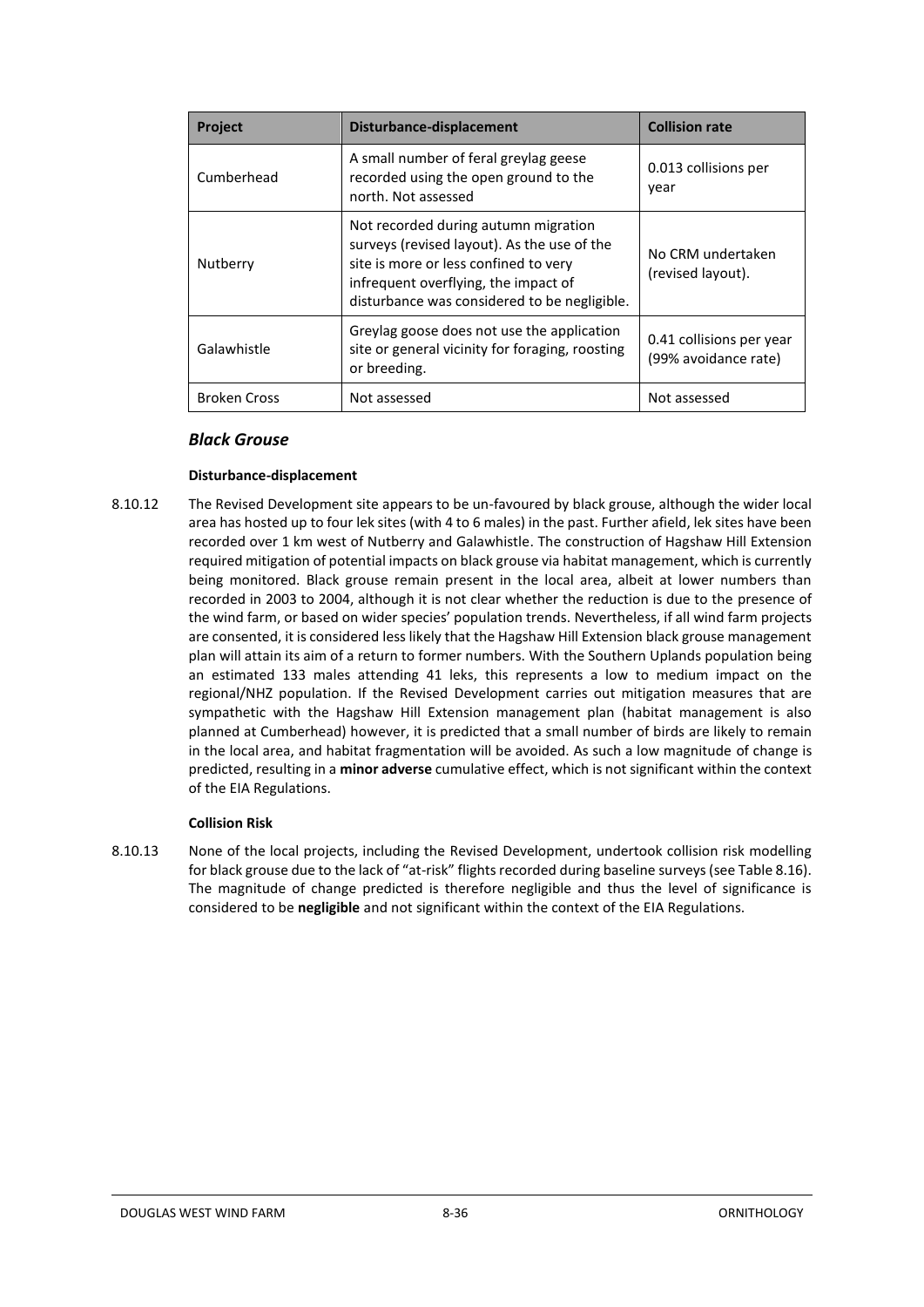| Project                | Disturbance-displacement                                                                                                                                                                                                                                                                                                                                                                                                              | <b>Collision rate</b>                                           |  |
|------------------------|---------------------------------------------------------------------------------------------------------------------------------------------------------------------------------------------------------------------------------------------------------------------------------------------------------------------------------------------------------------------------------------------------------------------------------------|-----------------------------------------------------------------|--|
| Revised<br>Development | No lekking activity located within 500 m of<br>infrastructure but birds may occasionally be<br>present within or adjacent to site boundary.<br>Disturbance-displacement considered to be<br>Minor adverse within the context of the<br>local population.                                                                                                                                                                              | No CRM undertaken as<br>no "at-risk" flights<br>were recorded.  |  |
| Dalquhandy             | No records during baseline surveys                                                                                                                                                                                                                                                                                                                                                                                                    | No records during<br>baseline surveys.                          |  |
| Hagshaw Hill & Ext.    | 4 to 6 males recorded at up to 4 lekking<br>sites within 300 m of proposed turbines.<br>Potential for disturbance during<br>construction minimised by spatial and<br>temporal restrictions of construction activity<br>around lek sites.<br>Operational turbines at >300 m unlikely to<br>displace leks, but foraging or nesting habitat<br>may be lost for local population. Losses<br>mitigated by Black Grouse Management<br>Plan. |                                                                 |  |
| Poniel                 | Not assessed                                                                                                                                                                                                                                                                                                                                                                                                                          | Not assessed.                                                   |  |
| Cumberhead             | Occasional records of single individuals but<br>no lekking activity. A Habitat Management<br>Plan will improve the fringe habitat of the<br>woodland around the outer edges of the<br>Cumberhead Forest for black grouse.                                                                                                                                                                                                             | Not assessed.                                                   |  |
| Nutberry               | Two black grouse lek sites were recorded in<br>moorland adjacent to the site, but over 1km<br>from the nearest turbine (original layout).<br>Not assessed in revised layout.                                                                                                                                                                                                                                                          | Not assessed (revised<br>layout).                               |  |
| Galawhistle            | Active at three locations within the site but<br>none within 1.5km of turbines, and very<br>little evidence of site usage.                                                                                                                                                                                                                                                                                                            | No CRM undertaken. 2<br>flights recorded,<br>neither "at-risk". |  |
| <b>Broken Cross</b>    | Not assessed                                                                                                                                                                                                                                                                                                                                                                                                                          | Not assessed.                                                   |  |

#### **Table 8.17 – Predicted Cumulative Impacts Relating to Black Grouse**

#### *Hen Harrier*

#### **Disturbance-displacement**

8.10.14 It was predicted that the Revised Development would result in low levels of disturbance and displacement of non-breeding hen harriers, but this would not significantly affect the ability of individuals to successfully forage in the local area. Hen harriers were recorded foraging within the EIA Study Areas of most other local wind farm projects (Table 8.17), and so the amount of foraging habitat potentially lost to individuals is likely to increase cumulatively. The western part of the local area (see Figures 8.1 and 8.4) is reasonably close to the Muirkirk and North Lowther Uplands SPA, and although no direct connectivity between the Revised Development site and the SPA is likely,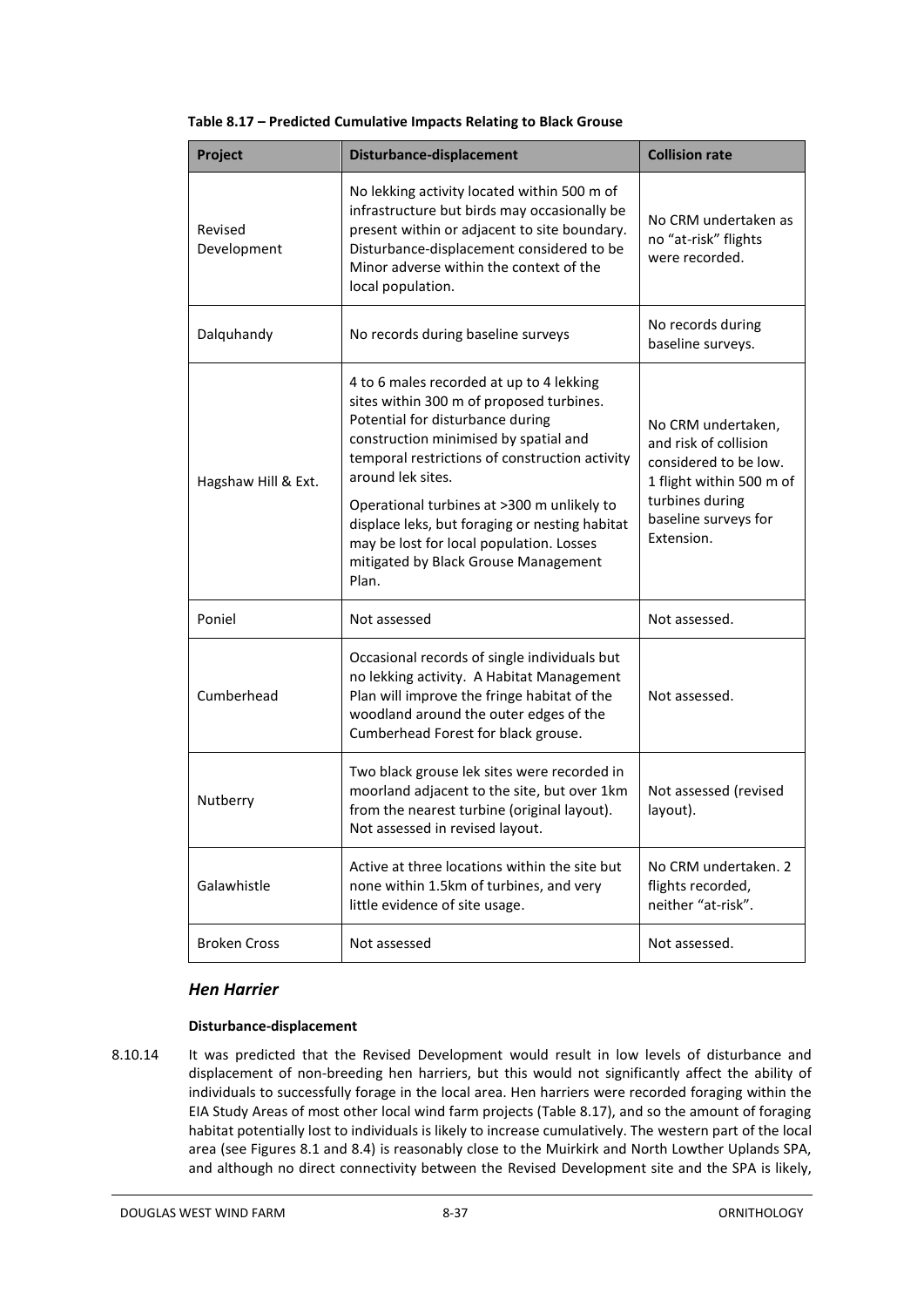evidence from the baseline surveys at Galawhistle for example (Table 8.17) suggests that suitable habitat between the local area and the SPA is continuous, therefore indicating that alternative foraging habitat would be available to those individuals that may be displaced by projects. As such, a low magnitude of change is predicted, resulting in a **minor adverse** cumulative effect, which is therefore not significant within the context of the EIA Regulations.

#### **Collision Risk**

8.10.15 Hen harriers were recorded foraging within most of the local wind farm sites, in varying frequencies. Collision modelling was undertaken for the Nutberry, Galawhistle and Cumberhead projects, giving a total estimated mortality of up to 0.044 hen harrier collisions per year (0.169 when including the Revised Development). This equates to a cumulative collision rate of one bird every 6 years. Although this represents a potential increase in baseline mortality within a population in unfavourable conservation status, such mortality is unlikely to significantly affect the trajectory of the long-term population trend, and so a low magnitude of change is predicted, resulting in a **minor adverse** cumulative effect, which is therefore not significant within the context of the EIA Regulations.

| Project                | Disturbance-displacement                                                                                                                                                                                                                                                                                                                              | <b>Collision rate</b>                        |  |  |
|------------------------|-------------------------------------------------------------------------------------------------------------------------------------------------------------------------------------------------------------------------------------------------------------------------------------------------------------------------------------------------------|----------------------------------------------|--|--|
| Revised<br>Development | Some loss of available foraging habitat, but<br>low magnitude within the context of the<br>wider area.                                                                                                                                                                                                                                                | 0.125 collisions per<br>year                 |  |  |
| Dalquhandy             | Six flights of hen harrier were recorded over<br>the course of the vantage point surveys. All<br>flights related to birds hunting over the site<br>and wider area with no evidence of birds<br>roosting within the site or 500 m buffer<br>observed.                                                                                                  |                                              |  |  |
| Hagshaw Hill & Ext.    | Recorded foraging infrequently throughout<br>the year. Site considered unlikely to form<br>part of an important habitat for foraging.                                                                                                                                                                                                                 |                                              |  |  |
| Poniel                 | Not assessed                                                                                                                                                                                                                                                                                                                                          | Not assessed                                 |  |  |
| Cumberhead             | No breeding evidence. Occasional presence<br>of foraging birds during flight activity<br>surveys in non-breeding season.<br>Displacement unlikely.                                                                                                                                                                                                    | 0.013 collisions per<br>year                 |  |  |
| Nutberry               | Revised layout: during the breeding season,<br>hen harriers were recorded hunting at<br>treetop height (below collision height) over<br>the closed canopy forestry on three<br>occasions. However, there were no flights<br>observed in the vicinity of the proposed<br>turbines at potential collision risk height. No<br>recorded use of clearfell. | 0.019-0.023 per year<br>(95% avoidance rate) |  |  |
| Galawhistle            | Potential for disturbance-displacement from<br>foraging areas for SPA or SPA-associate birds<br>throughout the year. However, since the<br>site is not within the core foraging range of                                                                                                                                                              | 0.008 collisions per<br>year.                |  |  |

**Table 8.18 – Predicted Cumulative Impacts Relating to Hen Harrier**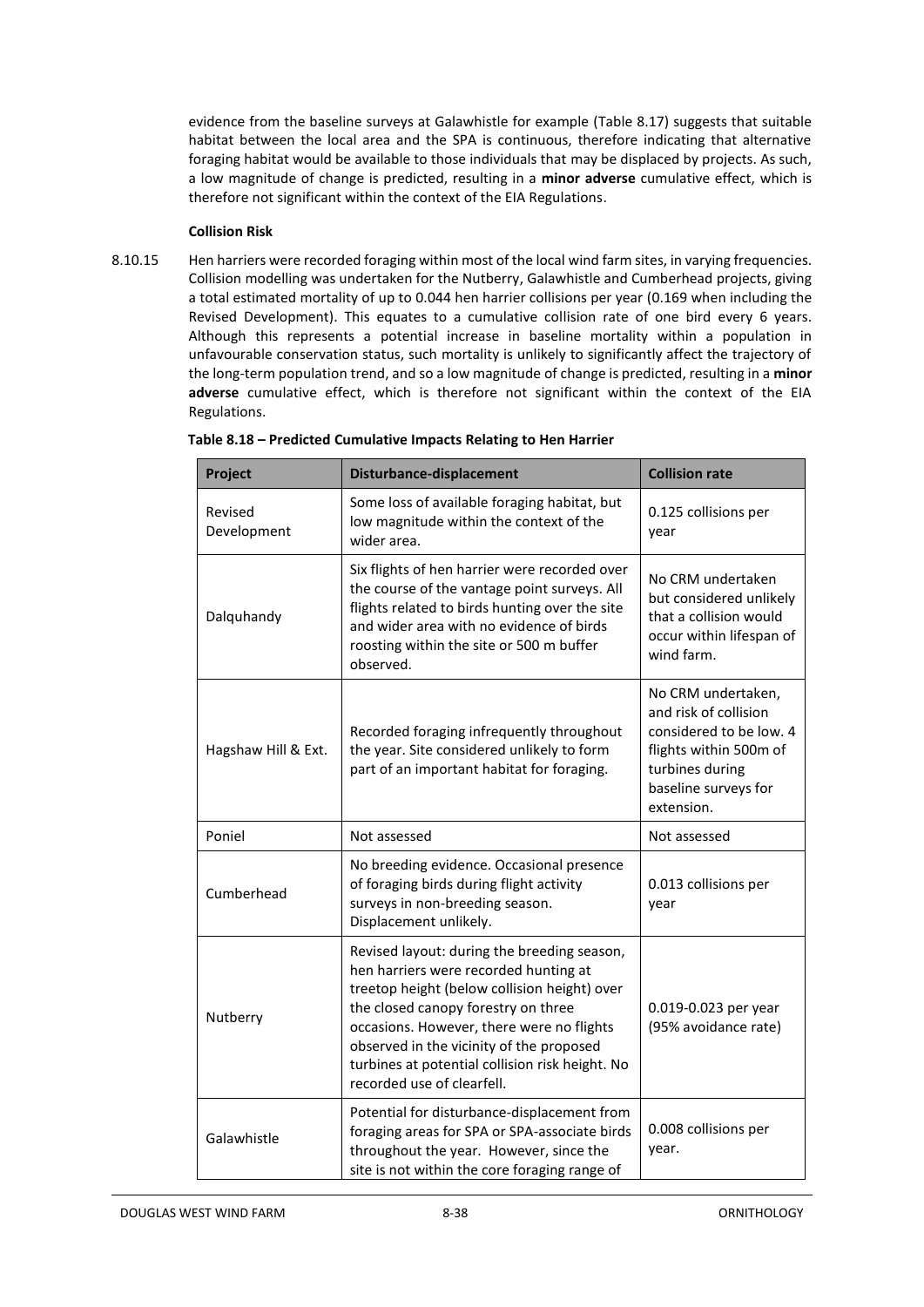| <b>Project</b>      | Disturbance-displacement                                                                 | <b>Collision rate</b> |  |  |
|---------------------|------------------------------------------------------------------------------------------|-----------------------|--|--|
|                     | a breeding pair any such effects would have<br>no more than a Minor impact at any level. |                       |  |  |
| <b>Broken Cross</b> | Not assessed                                                                             | Not assessed          |  |  |

## *Wader Assemblage*

#### **Disturbance-displacement**

- 8.10.16 The results of the baseline surveys for local wind farm projects (Table 8.9 and Table 8.18) show that the wader assemblage is similar across the whole local area. Because of the overlapping EIA Study Areas between projects, and the likely local shifts in breeding distributions for each species between years, it is not clear what the total wader population is, since there is a chance that some breeding territories may have been counted within more than one EIA Study Area. However, cumulatively there are some reasonably high numbers of territories of some wader species in the local area, which may reach district importance. However, only a small proportion of these are likely to be affected by the various developments, with many located well away from turbines.
- 8.10.17 The local area has over its recent history been subject to a good deal of human pressure, whether it be opencast works, wind farm construction or farming. There appears to therefore be a level of tolerance to the presence of human activity, although it is likely that further development pressure will result in the loss of at least some breeding territories, with curlew highlighted as being at risk at Hagshaw Hill Extension and Galawhistle. A small number of territories are likely to be lost from the local area, and although the regional populations of wader species are unknown, this is likely to reach at worst a low magnitude of change, resulting in a **minor adverse** cumulative effect, which is therefore not significant within the context of the EIA Regulations.

| Project                | Disturbance-displacement                                                                                                                                                                                                                                                                                                                                                                                                                                                                                                                                                                                                                                                                                                                                | <b>Collision rate</b>                                                                      |  |
|------------------------|---------------------------------------------------------------------------------------------------------------------------------------------------------------------------------------------------------------------------------------------------------------------------------------------------------------------------------------------------------------------------------------------------------------------------------------------------------------------------------------------------------------------------------------------------------------------------------------------------------------------------------------------------------------------------------------------------------------------------------------------------------|--------------------------------------------------------------------------------------------|--|
| Revised<br>Development | Up to 14 wader territories may be affected<br>(two pairs each of lapwing, common<br>sandpiper and curlew, single redshank and<br>seven snipe pairs).                                                                                                                                                                                                                                                                                                                                                                                                                                                                                                                                                                                                    | 0.110 curlew p.a.<br>0.028 lapwing p.a.<br>0.098 snipe p.a.<br>0.004 oystercatcher p.a.    |  |
| Dalquhandy             | Although a number of breeding territories for<br>lapwing, curlew, oystercatcher, snipe,<br>common sandpiper and redshank were<br>identified it is unlikely that the Revised<br>Development will result in the long term<br>direct loss of territories as all infrastructures<br>is located out with these areas.<br>Golden plover was recorded during the non-<br>breeding season roosting on the island in the<br>water body to the east of the Site which is<br>located within the 500 m EIA Study Area. In<br>total, 29 flights were observed, the majority<br>adjacent to the large water bodies within the<br>500 m wider EIA Study Area. Golden plover<br>were also recorded in the breeding season<br>but, no evidence of breeding was observed. | 0.02 golden plover p.a.<br>$<$ 0.001 lapwing p.a.<br>0.003 curlew p.a.<br>0.015 snipe p.a. |  |
| Hagshaw Hill &<br>Ext. | 5 pairs of curlew within 300m of turbines<br>predicted to be displaced by Extension.                                                                                                                                                                                                                                                                                                                                                                                                                                                                                                                                                                                                                                                                    | 0.022 golden plover p.a.<br><0.01 lapwing p.a.<br>0.003 curlew p.a.<br>0.016 snipe p.a.    |  |

**Table 8.19 – Predicted cumulative impacts relating to wader assemblages**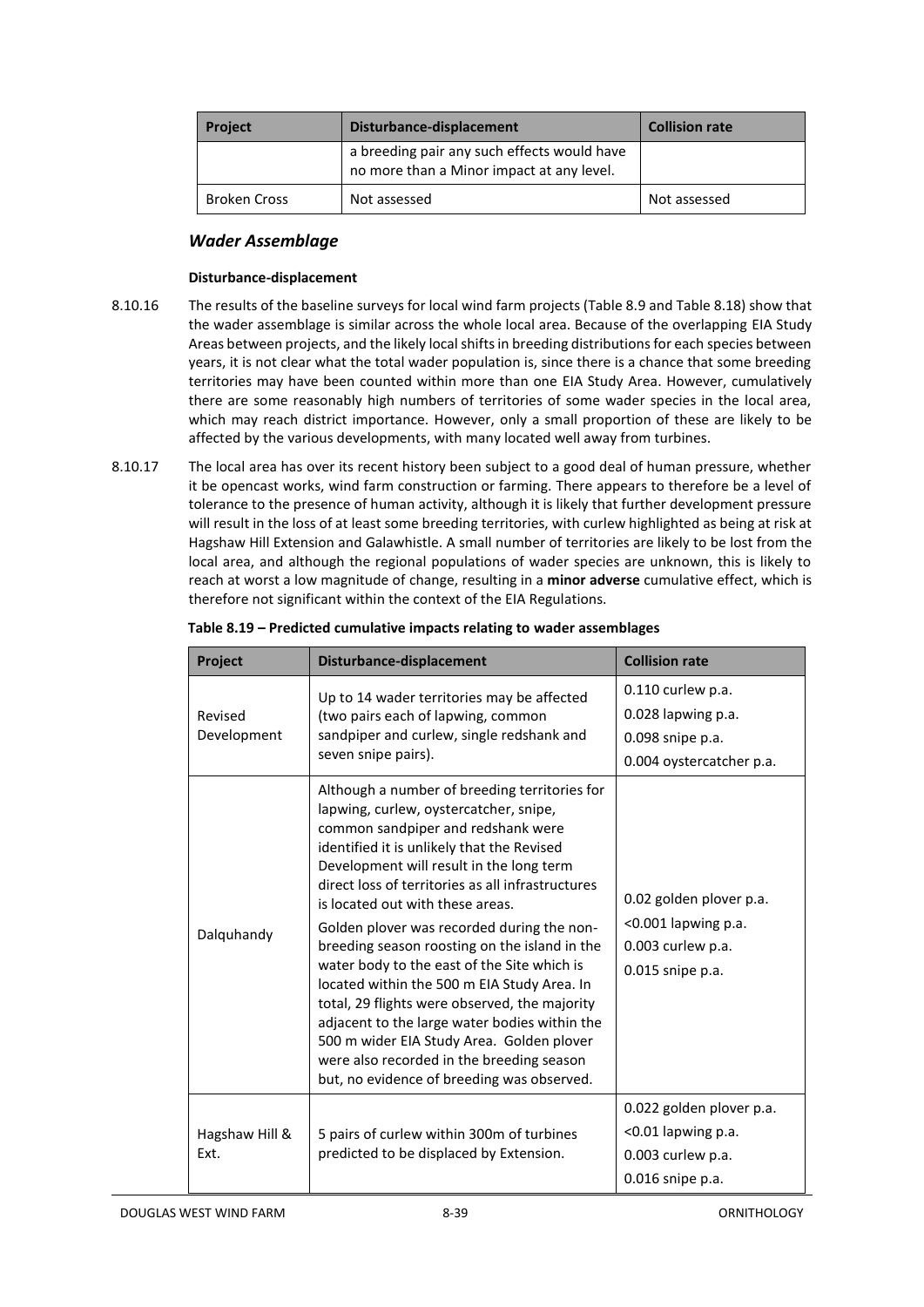| Project             | Disturbance-displacement                                                                                                                                                                                                                                                                                                                                          | <b>Collision rate</b>                                                                   |  |  |
|---------------------|-------------------------------------------------------------------------------------------------------------------------------------------------------------------------------------------------------------------------------------------------------------------------------------------------------------------------------------------------------------------|-----------------------------------------------------------------------------------------|--|--|
| Poniel              | Only golden plover (winter), oystercatcher<br>and curlew (non-breeding) recorded within<br>site boundary. Some loss of foraging habitat<br>likely but minimal.                                                                                                                                                                                                    | 0.03 curlew p.a.<br>0.003 golden plover p.a.<br>0.01 oystercatcher p.a.                 |  |  |
| Cumberhead          | Curlew confirmed as breeding in relatively<br>high numbers in suitable upland habitat<br>particularly towards the west of the survey<br>area (away from turbines) with nine<br>confirmed territories and a further four<br>probable territories. Up to four snipe<br>territories. Lapwing also probable breeder.<br>Presence of winter flocks of golden plover up | 0.013 curlew p.a.<br>0.628 golden plover p.a.                                           |  |  |
|                     | to 200 individuals in flight.                                                                                                                                                                                                                                                                                                                                     |                                                                                         |  |  |
| Nutberry            | Some wader species recorded in wider area<br>within open ground but well away from<br>turbines.<br>A single golden plover flight was recorded<br>during the breeding season.                                                                                                                                                                                      | 0.162 golden plover p.a.<br>0.178 curlew p.a.<br>(95% avoidance rate)                   |  |  |
| Galawhistle         | Operation of the wind farm would lead to<br>long-term disturbance of five pairs of curlew<br>within 250m.<br>No foraging golden plovers were observed<br>within the EIA Study Area.                                                                                                                                                                               | 0.291 curlew p.a.<br>0.048 golden plover p.a.<br>0.017 lapwing p.a.<br>0.032 snipe p.a. |  |  |
| <b>Broken Cross</b> | Potential loss of two ringed plover territories,<br>and displacement from a further two. Some<br>minimal loss of foraging habitat for other<br>wader species.                                                                                                                                                                                                     | 0.002 curlew p.a.<br>0.02 golden plover p.a.                                            |  |  |

# **Collision Risk**

- 8.10.18 Similar ranges of estimates of collision rates for each breeding wader species were presented across the local projects, including the Revised Development. Cumulatively 0.630 curlews are predicted to collide with turbines each year, which equates to one collision every 1 to 2 years. For other species, cumulative collision rates were one lapwing every 18 years, one snipe every 6 years, and one oystercatcher every 71 years. For golden plover, predominantly present in winter months, the annual mortality rate was 0.903 birds, largely due to the sizeable flocks recorded on occasion at Cumberhead. Based on flight activity survey results however, the Revised Development would not contribute anything to this collision rate (no "at-risk" flights recorded).
- 8.10.19 Although these values represent an increase in baseline mortality within an assemblage in unfavourable conservation status, such mortality rates are unlikely to significantly affect the trajectory of the long-term population trends at a regional level, and so a low magnitude of change is predicted, resulting in a **minor adverse** cumulative effect, which is therefore not significant within the context of the EIA Regulations.

# <span id="page-41-0"></span>8.11 Summary

8.11.1 Various data have been used to ascertain the baseline ornithological interests within the Revised Development site and surrounding area. This includes surveys carried out in 2014 to 2015 and 2009 to 2010 within the site, as well as results of studies on behalf of other local wind farm developments in recent years. All surveys show that there has been a relatively similar bird assemblage present over time in the local area.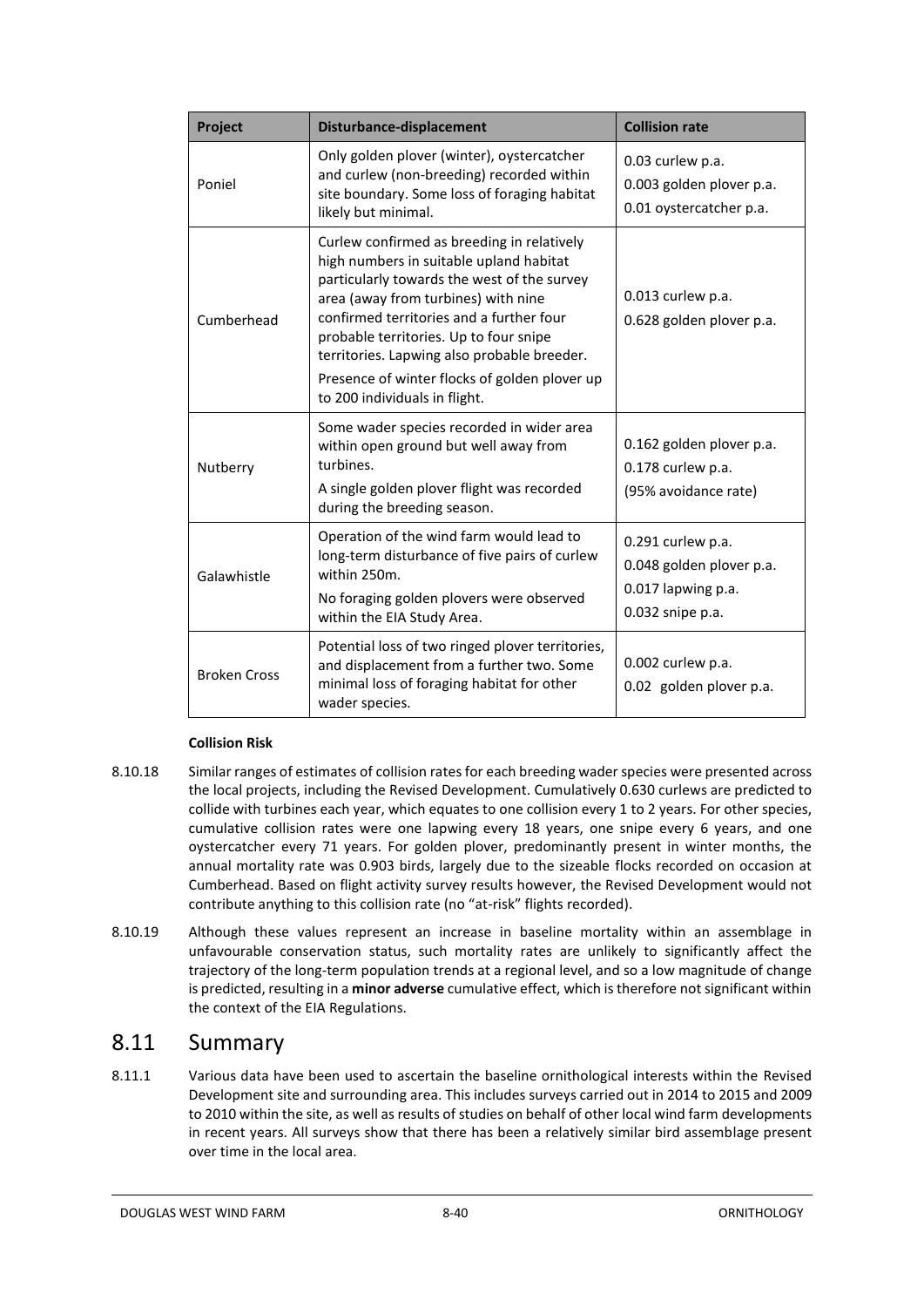- 8.11.2 It was agreed with SNH that there is no connectivity between the Revised Development site and any SPA. The VORs identified from baseline surveys were pink-footed goose, greylag goose, black grouse, hen harrier and the breeding wader assemblage. The site is of relatively low sensitivity, with no records of target raptor species breeding within 2 km, and black grouse lekking activity confined to areas outside of the site.
- 8.11.3 The potential impacts on VORs identified and assessed were construction disturbance, habitat loss, operational disturbance and displacement and collision risk. No significant effects were predicted as a result of the construction and operation of the Revised Development, either alone or cumulatively with other projects, particularly when mitigation measures outlined in Section 8.7 are implemented. An overall summary of effects is presented in Table 8.20 below.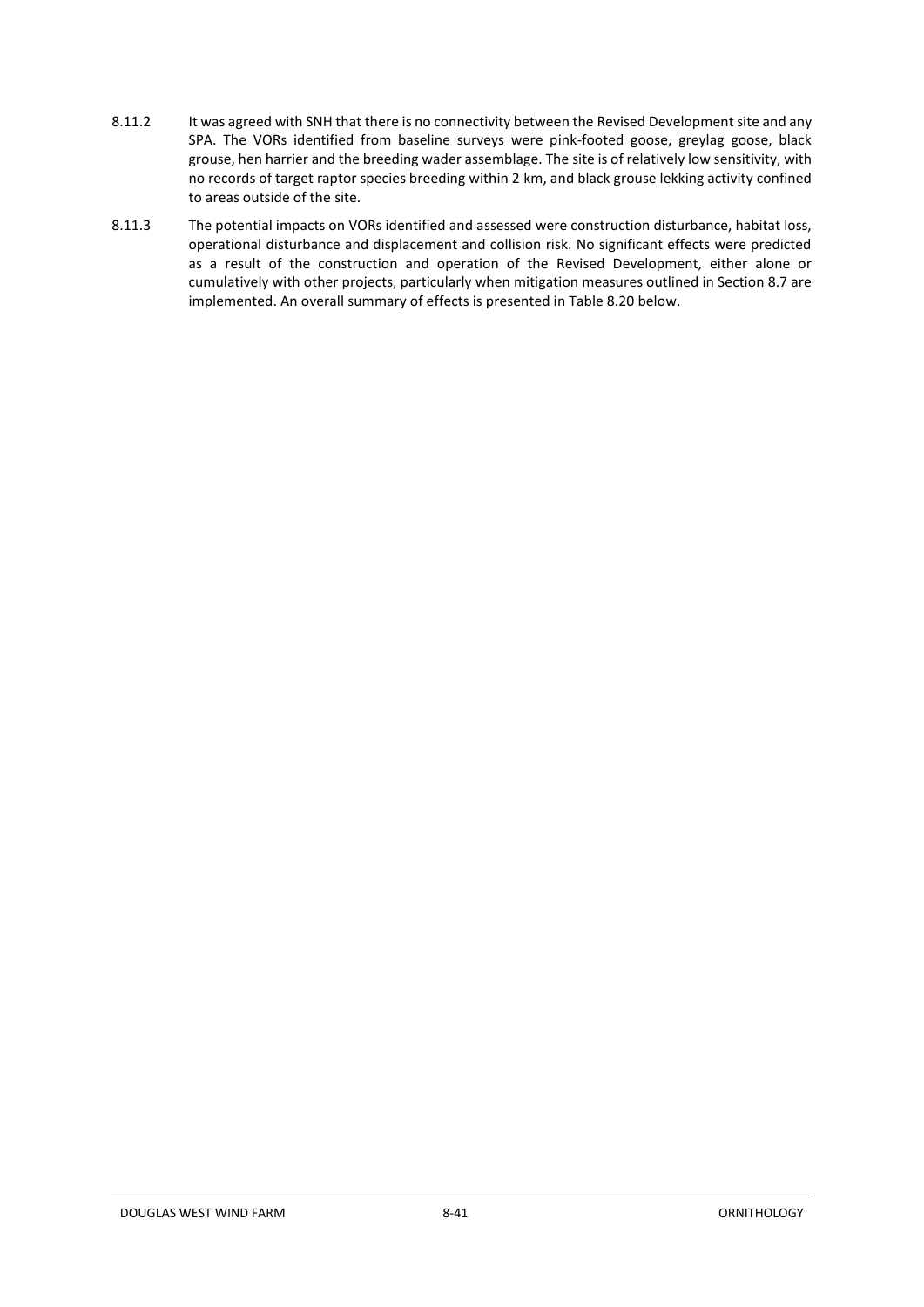#### **Table 8.20 – Summary Table**

| <b>Description</b><br>of Effect       | <b>VOR</b>          | <b>Significance of Potential</b><br><b>Effect</b> |                                      | <b>Mitigation Measure</b>                                                          | <b>Significance of Residual Effect</b> |                                      | <b>Comparison with the Consented</b><br><b>Development</b> |
|---------------------------------------|---------------------|---------------------------------------------------|--------------------------------------|------------------------------------------------------------------------------------|----------------------------------------|--------------------------------------|------------------------------------------------------------|
|                                       |                     | Significance                                      | <b>Beneficial/</b><br><b>Adverse</b> |                                                                                    | <b>Significance</b>                    | <b>Beneficial/</b><br><b>Adverse</b> |                                                            |
| During Construction / Decommissioning |                     |                                                   |                                      |                                                                                    |                                        |                                      |                                                            |
| Construction                          | Geese               | Minor                                             | Adverse                              | $\overline{\phantom{a}}$                                                           | Minor                                  | Adverse                              | No Change                                                  |
| disturbance                           | <b>Black grouse</b> | Minor                                             | Adverse                              | Pre-construction surveys; spatial<br>and temporal restrictions around lek<br>sites | Negligible                             | Neutral                              | No Change                                                  |
|                                       | Hen harrier         | Minor                                             | Adverse                              |                                                                                    | Minor                                  | Adverse                              | No Change                                                  |
|                                       | Waders              | Minor                                             | Adverse                              |                                                                                    | Minor                                  | Adverse                              | No Change                                                  |
| Habitat loss                          | Geese               | Negligible                                        | Neutral                              |                                                                                    | Negligible                             | Neutral                              | No Change                                                  |
|                                       | <b>Black grouse</b> | Negligible                                        | Neutral                              | $\overline{\phantom{a}}$                                                           | Negligible                             | Neutral                              | No Change                                                  |
|                                       | Hen harrier         | Minor                                             | Adverse                              |                                                                                    | Minor                                  | Adverse                              | No Change                                                  |
|                                       | Waders              | Minor                                             | Adverse                              | $\overline{\phantom{a}}$                                                           | Minor                                  | Adverse                              | No Change                                                  |
| <b>During Operation</b>               |                     |                                                   |                                      |                                                                                    |                                        |                                      |                                                            |
| Operational                           | Geese               | Negligible                                        | Neutral                              | $\overline{\phantom{a}}$                                                           | Negligible                             | Neutral                              | No Change                                                  |
| disturbance<br>and<br>displacement    | <b>Black grouse</b> | Minor                                             | Adverse                              | Additional Habitat Enhancement to<br>the west of the site.                         | Negligible                             | Neutral                              | No Change                                                  |
|                                       | Hen harrier         | Minor                                             | Adverse                              |                                                                                    | Minor                                  | Adverse                              | No Change                                                  |
|                                       | Waders              | Minor                                             | Adverse                              | Habitat management across the site                                                 | Minor                                  | Adverse                              | No Change                                                  |
| Collision risk                        | Geese               | Negligible                                        | Neutral                              |                                                                                    | Negligible                             | Neutral                              | No Change                                                  |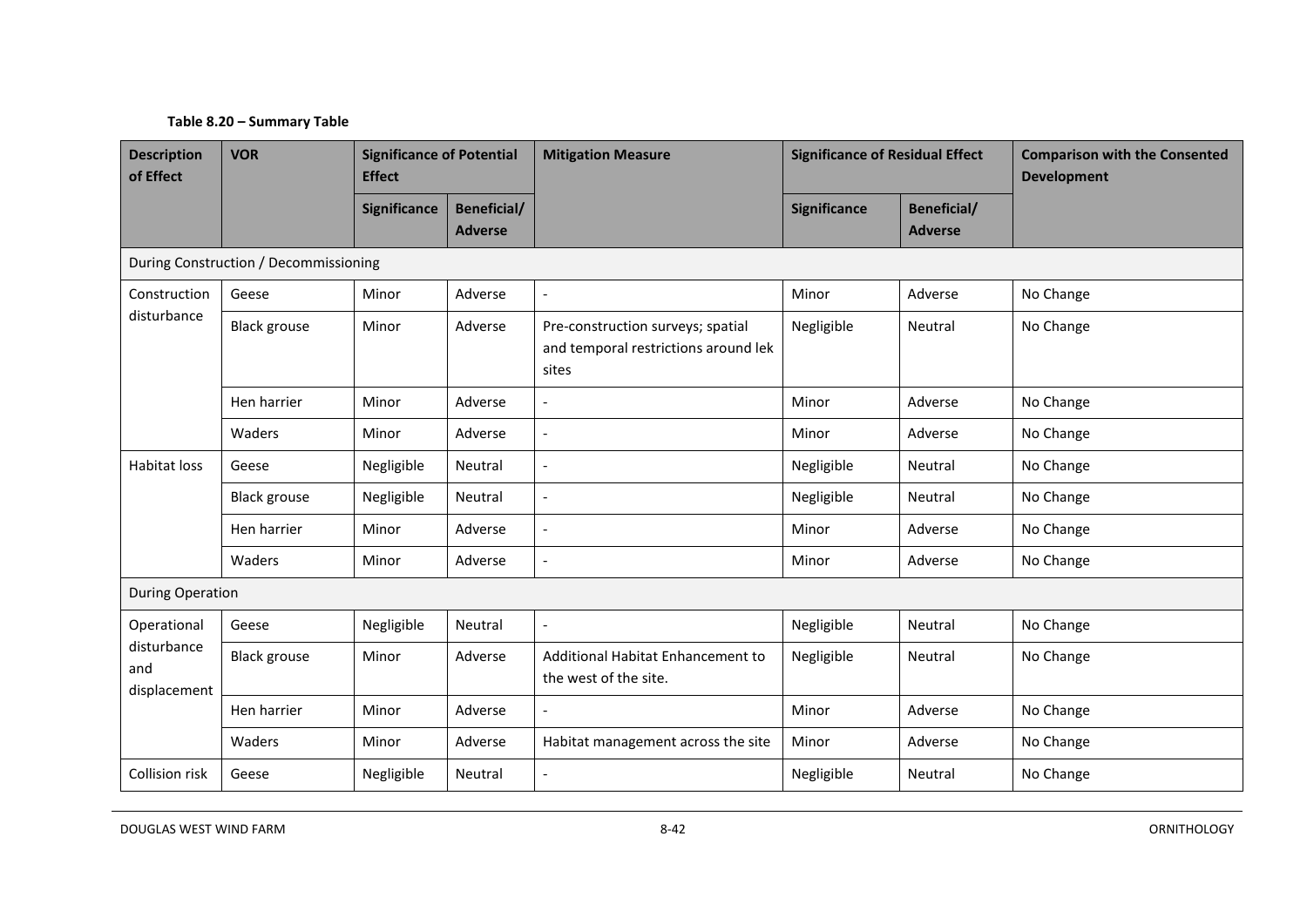| <b>Description</b><br>of Effect | <b>VOR</b>          | <b>Significance of Potential</b><br><b>Effect</b> |                                      | <b>Mitigation Measure</b> | <b>Significance of Residual Effect</b> |                                      | <b>Comparison with the Consented</b><br><b>Development</b> |
|---------------------------------|---------------------|---------------------------------------------------|--------------------------------------|---------------------------|----------------------------------------|--------------------------------------|------------------------------------------------------------|
|                                 |                     | Significance                                      | <b>Beneficial/</b><br><b>Adverse</b> |                           | <b>Significance</b>                    | <b>Beneficial/</b><br><b>Adverse</b> |                                                            |
|                                 | <b>Black grouse</b> | Negligible                                        | Neutral                              |                           | Negligible                             | Neutral                              | No Change                                                  |
|                                 | Hen harrier         | Minor                                             | Adverse                              | $\overline{\phantom{a}}$  | Minor                                  | Adverse                              | No Change                                                  |
|                                 | Waders              | Negligible                                        | Neutral                              | $\overline{\phantom{a}}$  | Negligible                             | Neutral                              | No Change                                                  |
| <b>Cumulative Effects</b>       |                     |                                                   |                                      |                           |                                        |                                      |                                                            |
| Disturbance                     | Geese               | Minor                                             | Adverse                              | $\overline{\phantom{a}}$  | Minor                                  | Adverse                              | No Change                                                  |
| and<br>displacement             | <b>Black grouse</b> | Minor                                             | Adverse                              | $\overline{\phantom{a}}$  | Minor                                  | Adverse                              | No Change                                                  |
|                                 | Hen harrier         | Minor                                             | Adverse                              | $\overline{\phantom{a}}$  | Minor                                  | Adverse                              | No Change                                                  |
|                                 | Waders              | Minor                                             | Adverse                              |                           | Minor                                  | Adverse                              | No Change                                                  |
| Collision risk                  | Geese               | Negligible                                        | Neutral                              | $\overline{\phantom{a}}$  | Negligible                             | Neutral                              | No Change                                                  |
|                                 | <b>Black grouse</b> | Negligible                                        | Neutral                              | $\overline{\phantom{a}}$  | Negligible                             | Neutral                              | No Change                                                  |
|                                 | Hen harrier         | Minor                                             | Adverse                              | $\overline{\phantom{a}}$  | Minor                                  | Adverse                              | No Change                                                  |
|                                 | Waders              | Minor                                             | Adverse                              | $\overline{\phantom{a}}$  | Minor                                  | Adverse                              | No Change                                                  |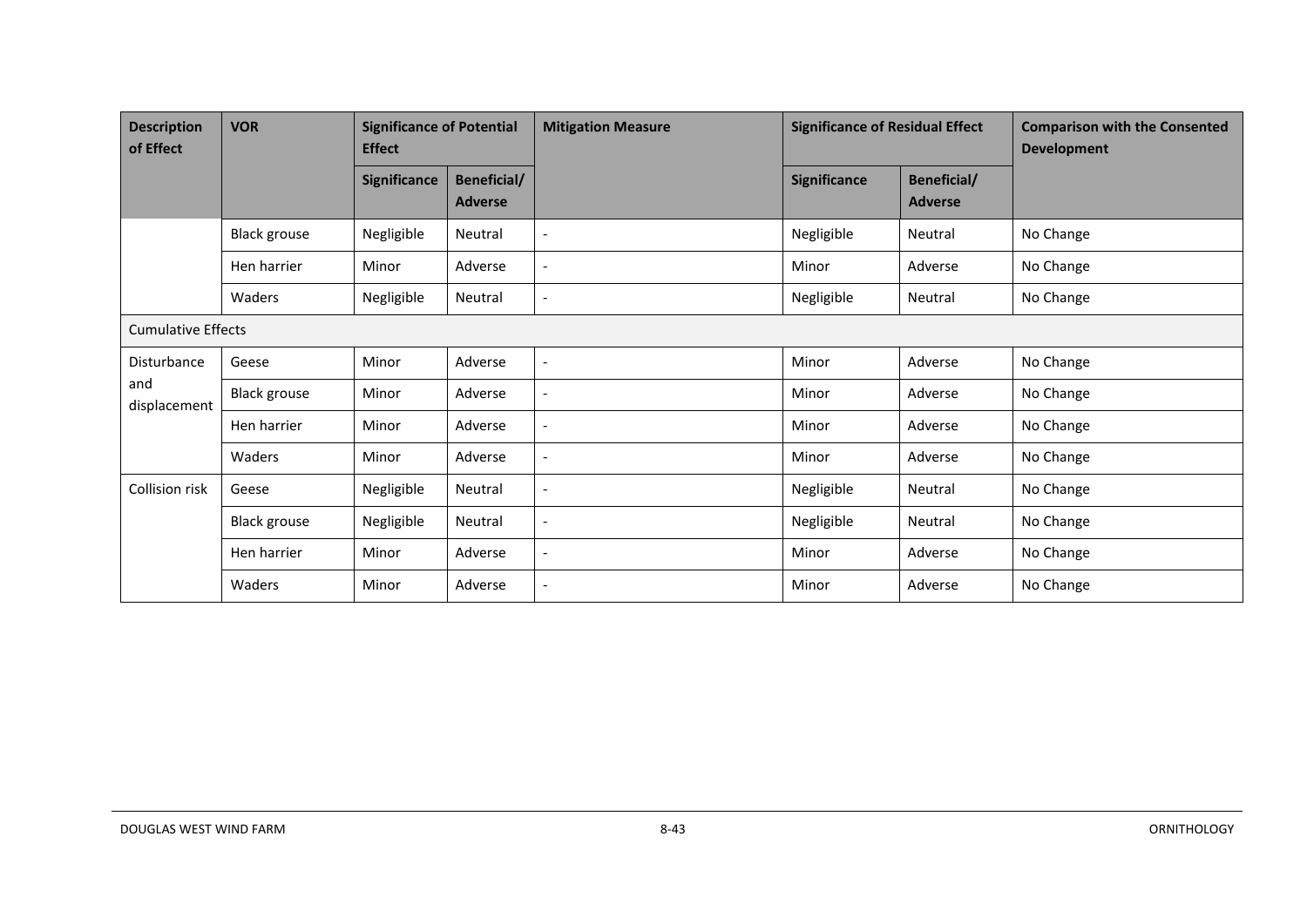# <span id="page-45-0"></span>8.12 References

#### *Literature*

Band, W., Madders, M. and Whitfield, D.P. (2007). Developing field and analytical methods to assess avian collision risk at Windfarms. In: de Lucas, M., Janss, G.F.E. and Ferrer, M. (eds.) Birds and Windfarms: Risk Assessment and Mitigation. Pp. 259-275. Quercus, Madrid.

Bright, J. A., Langston, R. H. W., Bullman, R., Evans, R. J., Gardner, S., Pearce-Higgins, J. & Wilson, E. (2006). Bird Sensitivity Map to provide locational guidance for onshore wind farms in Scotland. Royal Society for the Protection of Birds.

Crabtree, B., Humphreys, L., Moxey, A. and Wernham, C. (2010). 2010 Review of Goose Management Policy in Scotland. A report to the Scottish Government.

Devereux, C.L., Denny, M.J.H. and Whittingham, M.J. (2008). Minimal effects of wind turbines on the distribution of wintering farmland birds. Journal of Applied Ecology 45: 1689-1694.

Eaton MA, Aebischer NJ, Brown AF, Hearn RD, Lock L, Musgrove AJ, Noble DG, Stroud DA and Gregory RD (2015) Birds of Conservation Concern 4: the population status of birds in the United Kingdom, Channel Islands and Isle of Man. British Birds 108, 708–746.

Fielding, A., Haworth, P., Whitfield, P., McLeod, D. & Riley, H. (2011). A Conservation Framework for Hen Harriers in the United Kingdom. JNCC Report 441. Joint Nature Conservation Committee, Peterborough.

Forrester, R.W., Andrews, I.J., McInerny, C.J., Murray, R.D., McGowan, R.Y., Zonfrillo, B., Betts, M.W., Jardine, D.C. and Grundy, D.S. (2007). The Birds of Scotland. Scottish Ornithologists Club, Aberlady.

Hayhow DB, Conway G, Eaton MA, Grice PV, Hall C, Holt CA, Kuepfer A, Noble DG, Oppel S, Risely K, Stringer C, Stroud DA, Wilkinson N and Wotton S, 2014. The state of the UK's birds 2014. RSPB, BTO, WWT, JNCC, NE, NIEA, NRW and SNH, Sandy, Bedfordshire.

Hayhow DB, Bond AL, Douse A, Eaton MA, Frost T, Grice PV, Hall C, Harris SJ, Havery S, Hearn RD, Noble DG, Oppel S, Williams J, Win I and Wotton S (2017). The state of the UK's birds 2016. The RSPB, BTO, WWT, DAERA, JNCC, NE, NRW and SNH, Sandy, Bedfordshire.

Hill, D.A., D. Hockin, D. Price, G. Tucker, R. Morris, and J. Treweek. (1997). Bird disturbance: improving the quality of disturbance research. Journal of Applied Ecology 34:275-288.

Keller, V.E. (1991) The effect of disturbance from roads on the distribution of feeding sites of geese (Anser brachyrhynchus, A. anser), wintering in north-east Scotland. Ardea. 79: 229–232.

Kowallik, C. and Borbach-Jaene, J. (2001) *Impact of wind turbines on field utilization by geese in*  coastal areas in NW Germany. Vogelkundliche Berichte aus Niedersachen 33: 97-102.

Masden, J. (1985). Impact of disturbance on field utilisation of pink-footed geese in West Jutland, Denmark. Biol. Conserv. 33: 53-63.

Masden, E. A., Haydon, D. T., Fox., A.D. and Furness, R.W. (2010) Barriers to movement: Modelling energetic costs of avoiding marine wind farms amongst breeding seabirds. Marine Pollution Bulletin, Vol. 60, issue 7: 1085-1091.

Musgrove, A.J., G.E. Austin, R.D. Hearn, C.A. Holt, D.A. Stroud & S.R. Wotton. 2011. Overwinter population estimates of British waterbirds. British Birds 104: 364-397.

Musgrove, A., Aebischer, N., Eaton, M., Hearn, R., Newson, S., Noble, D., Parsons, M., Risely K., and Stroud, D. (2013). Population estimates of birds in Great Britain and the United Kingdom. *British Birds* 106; 64 –100.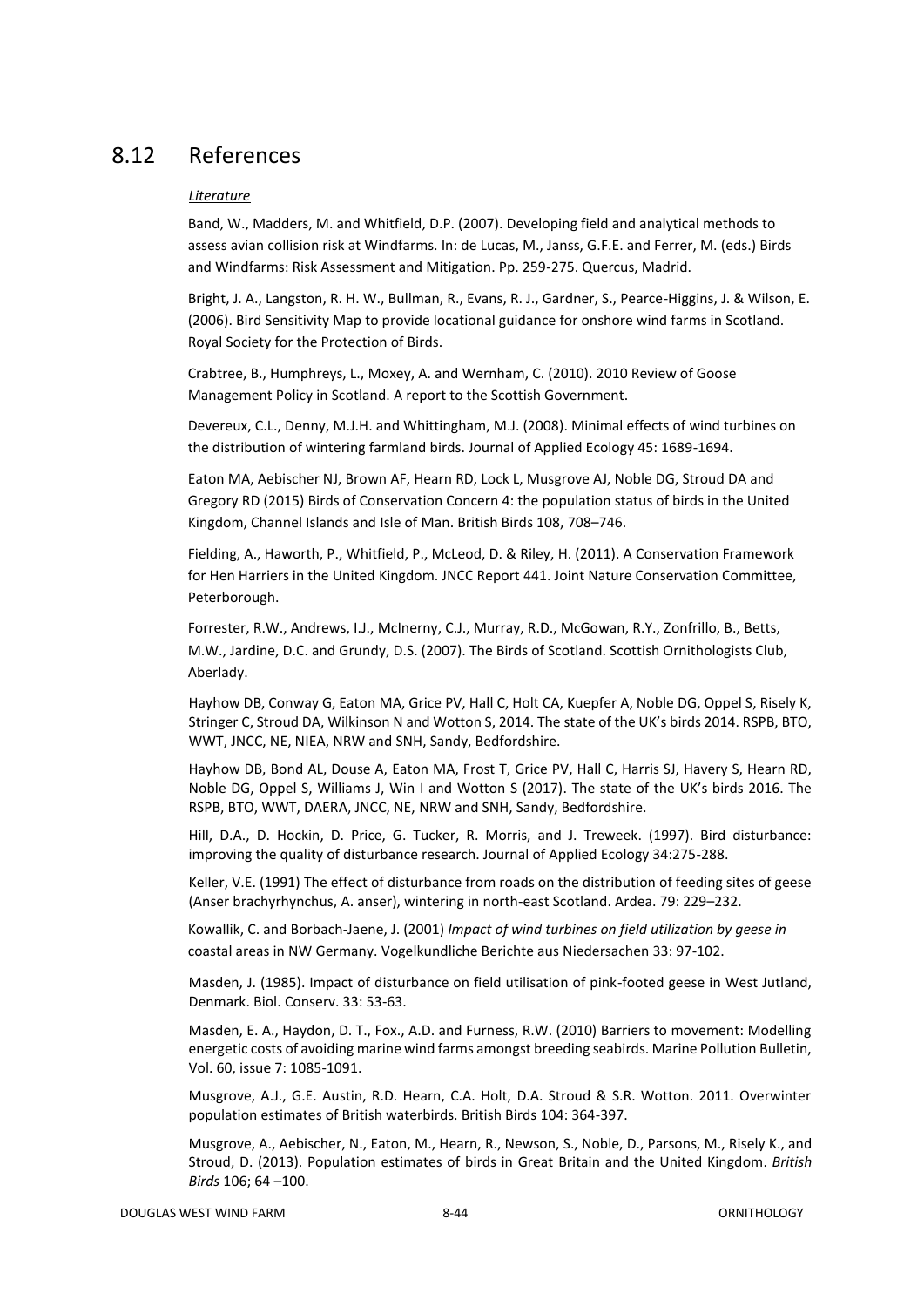Pearce-Higgins, J.W., Stephen, L., Douse, A. and Langston, R.H.W. (2012). Greater impacts of Windfarms on bird populations during construction than subsequent operation: results of a multisite and multi-species analysis. Journal of Applied Ecology 49: 386-394.

Percival, S. M. 1998. Birds and wind turbines - managing potential planning issues. Proceedings of the 1998 BWEA Wind Energy Conference at Cardiff. Pp.345-350.

Ross, A. (2012). Griffin Wind Farm LMP: Black grouse lek survey report 2012. Northern Ecological Services report to SSE Renewables.

Ruddock, M. & Whitfield, D. P. (2007). A Review of Disturbance Distances in Selected Bird Species, A report from Natural Research (Projects) Ltd to Scottish Natural Heritage.

Scottish Natural Heritage (2002). Natural Heritage Futures: West Central Belt. <http://www.snh.gov.uk/docs/A306379.pdf>

Shawyer, C.R. (1990) The Barn Owl and its Habitat. The Hawk and Owl Trust: London.

SNH (2012). Assessing the cumulative impact of onshore wind energy developments. Scottish Natural Heritage.

SNH (2014). Recommended bird survey methods to inform impact assessment of onshore wind farms. Scottish Natural Heritage, May 2014.

Sim, I.M.W., Eaton, M.A., Setchfield, R.P., Warren, P.K. and Lindley, P. (2008). Abundance of male black grouse Tetrao tetrix in Britain in 2005, and change since 1995-96. Bird Study 55: 304-313.

Warren, P., Atterton, F., Baines, D. and White, P.J.C. 2014. Black grouse conservation in southern Scotland. Scottish Natural Heritage Commissioned Report No. 741.

Whitfield, D.P. & Madders, M. 2006. A review of the impacts of windfarms on hen harriers Circus cyaneus and an estimation of collision avoidance rates. Natural Research Information Note 1 (revised). Natural Research Ltd, Banchory, UK.

Zeiler H., V. Grünschachner-Berger (2009): Impact of wind power plants on black grouse, Lyrurus tetrix in Alpine Regions. Folia Zool. 58(2): 173–182

Zisman, S., Pendlebury, C., Turner, L. & Austin, M. (2009) East Ayrshire Black Grouse Lek Distribution 2007: An Analysis of Current Status and Trends. Scottish Natural Heritage Commissioned Report No. 289.